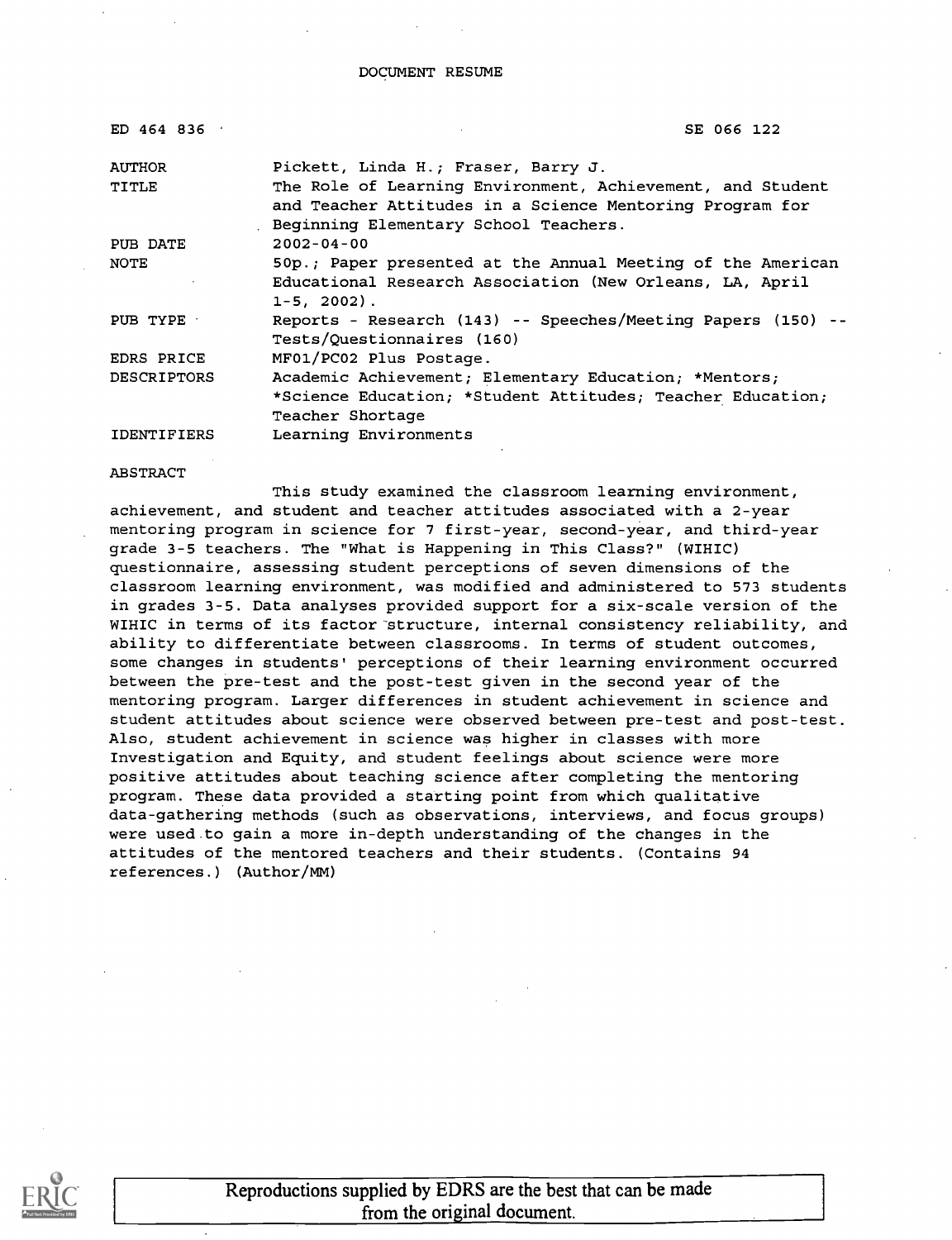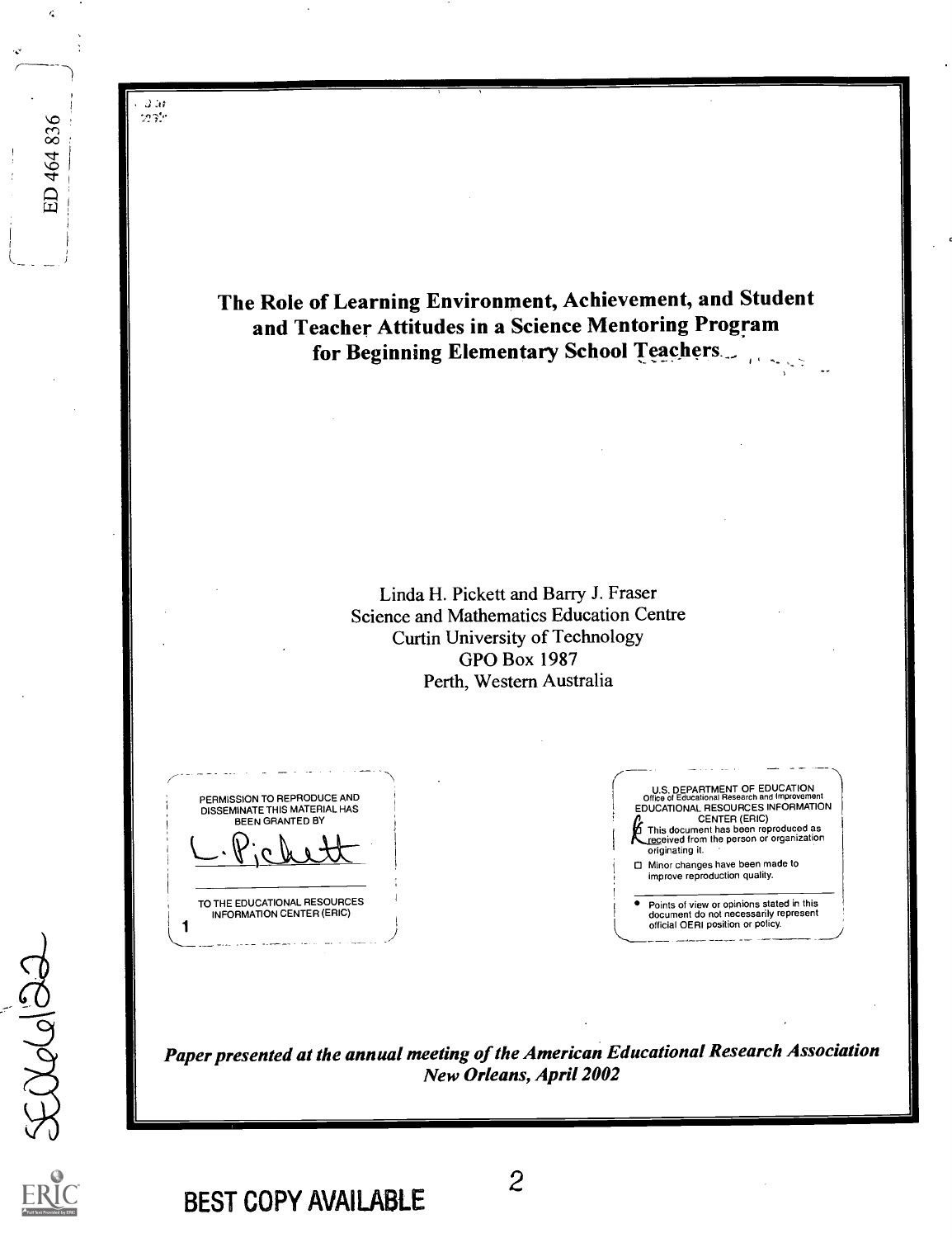#### Abstract

This study examined the classroom learning environment, achievement, and student and teacher attitudes associated with a mentoring program in science for seven first-year, second-year, and third-year grade 3-5 teachers. The What is Happening in This Class? (WIHIC) questionnaire, assessing student perceptions of seven dimensions of the classroom learning environment, was modified and administered to 573 students in grades 3-5. Data analyses provided support for a six-scale version of the WIHIC in terms of it's factor structure, internal consistency reliability, and ability to differentiate between classrooms. In terms of student outcomes, some changes in students' perceptions of their learning environment occurred between the pretest and the posttest given in the second year of the mentoring program. Larger differences in student achievement in science and student attitudes about science were observed between pretest and posttest. Also, student achievement in science was higher in classes with more Investigation and Equity, and student feelings about science were more positive in classes with more Cooperation. The seven beginning teachers reported more positive attitudes about teaching science after the two-year mentoring program. These data provided a starting point from which qualitative data-gathering methods (such as observations, interviews, and focus groups) were used to gain a more in-depth understanding of the changes in the attitudes of the mentored teachers and their students.

### 1.0 Introduction and Significance

Many urban school districts throughout the United States are confronted with unique challenges and issues of teacher shortages, inadequate training, and high turnover rates. These problems are compounded by the fact that, nationally in the USA, more than 20% of public school teachers leave their positions within three years and 9% leave before completing their first year of teaching. Teachers new to working with inner-city students in schools with large numbers of minority and lower-income students are especially prone to attrition. Because strong support systems for beginning teachers can potentially mean the difference between teachers staying in or leaving the profession, this study was undertaken to examine a two-year mentoring program in science for seven first-year, second-year, and third-year grade 3-5 teachers. In addition to a focus on students' perceptions of the learning environment, the study evaluated student achievement and student and teacher attitudes about science.

The research is distinctive in the study of learning environments because, first, it provides one of the few studies that have examined learning environment ideas in investigating the efficacy of mentoring programs for beginning teachers. Second, the researchers modified and validated the What is Happening in This Class? (WIHIC) questionnaire for use with elementary school students. Third, in addition to the student outcome measures of achievement in science and attitudes about science, the mentored teachers' attitudes about teaching science were also studied. This study adds to the research evidence suggesting that a program of support to assist teachers in making the transition from university to the elementary science classroom is vital in order to increase the positive effect of the first years of teaching.



<sup>1</sup> 3

 $\mathbf{r}$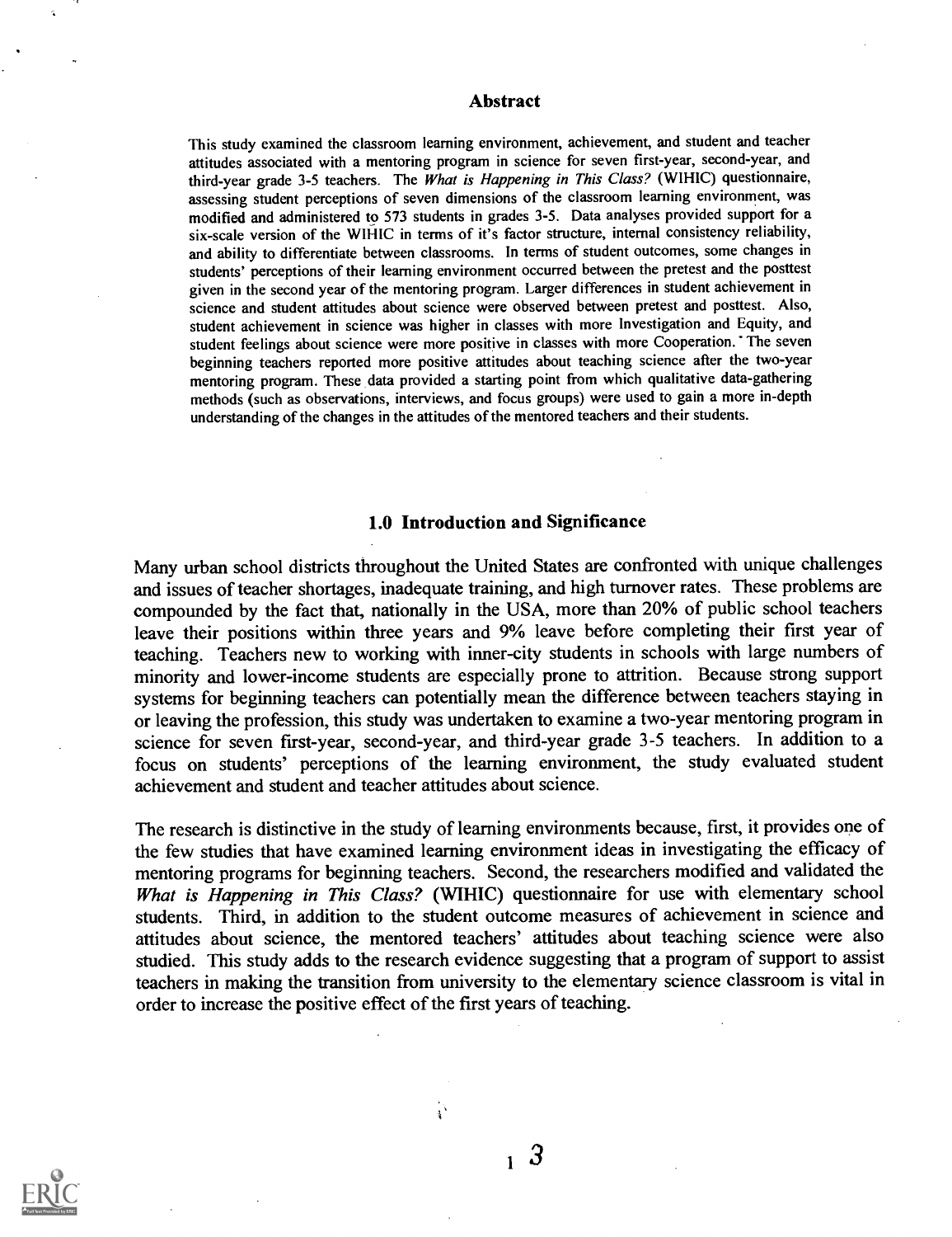## 2.0 Research Questions

The purpose of this study was to investigate students' perceptions of the classroom learning environment, student achievement in science, and students' and teachers' attitudes about science in the context of a two-year mentoring program in science for seven beginning third, fourth, and fifth grade teachers. The research questions that guided the study were:

- 1. What is the reliability and validity of the What is Happening in This Class? (WIHIC) learning environment questionnaire when modified for use with elementary students?
- 2. How does the mentoring program affect the students of the beginning teachers in terms of their perceptions of their classroom learning environment, achievement in science, and attitudes about science?
- 3. Are there associations between the students' perceptions of the learning environment and students' achievement and attitudes about science?
- 4. How does the mentoring program affect the teachers in terms of their level of confidence, knowledge, and valuing of teaching science, their active learning in science, their success in creating a positive classroom learning environment, and their reflective practice in teaching science?

#### 3.0 Background

This section places the present study into context by providing a review of the literature on mentoring (section 3.1), learning environments (section 3.2), student achievement and attitudes about science at the elementary school level (section 3.3), and teacher attitudes about teaching science in the elementary grades (section 3.4).

## 3.1 Mentoring

Research evidence indicates that teacher recruitment and retention will be major concerns over the next decade (Fideler  $& Haselkorm$ , 1999; Gold, 1996). Although teacher shortages affect schools and districts across the United States to varying degrees, Fideler and Haselkorn (1999) conclude that low-wealth urban districts will need to hire 700,000 or more K-12 teachers over the next decade. Some of the factors given for this staggering hiring demand are rising student enrollments, accelerating teacher retirements, class size reductions and demanding working conditions.

More than half of the districts that responded to the Council of the Great City Schools Survey of the 57 large city school districts in the United States reported that they have an immediate demand for elementary school teachers (Fideler, Foster, & Schwartz, 2000). Elementary education is also one of the projected shortage areas in the large urban school district that was the setting for this research.

4

ŧ.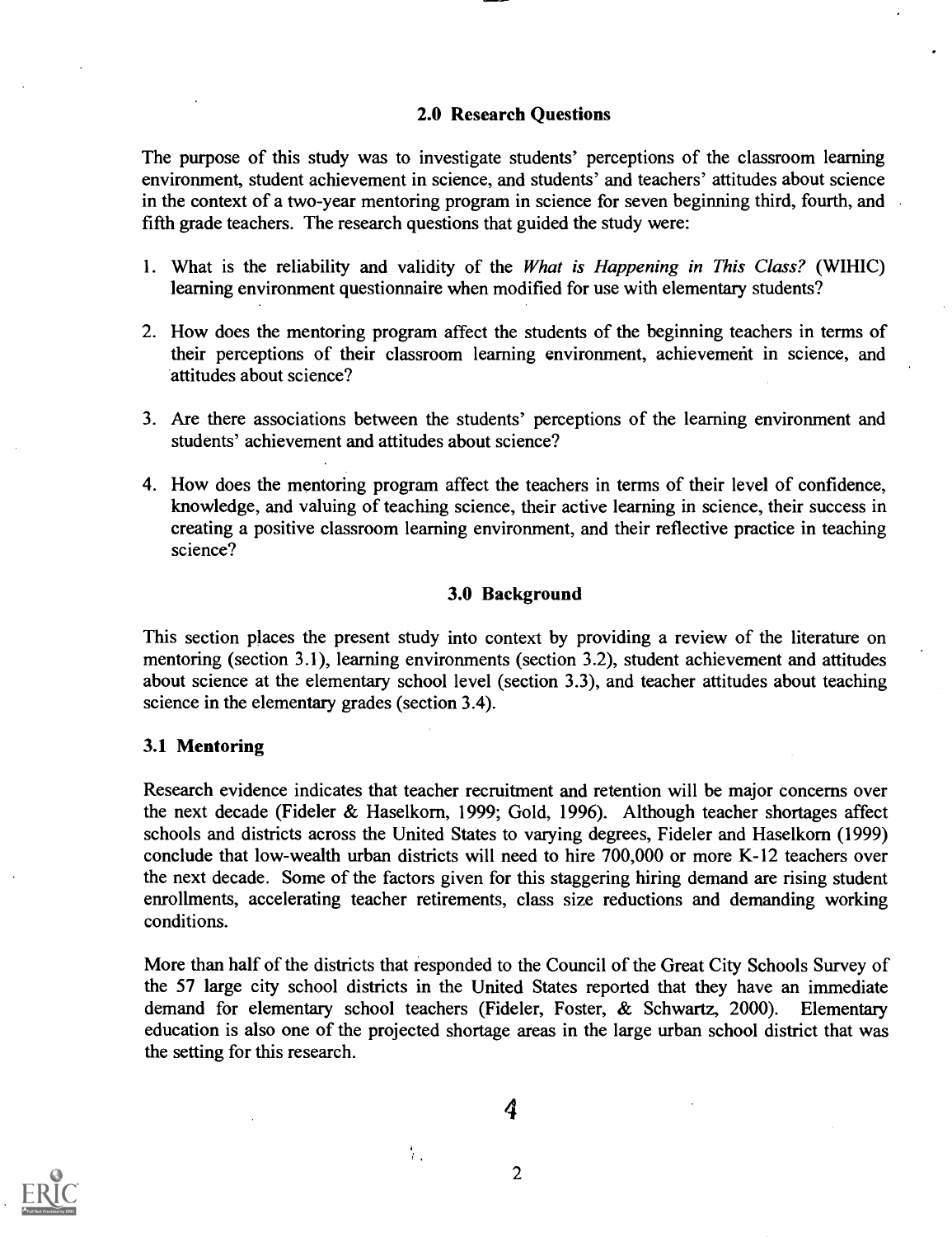Attracting new teachers is only the first part of the solution. High rates of attrition among beginning teachers have been well documented in the literature (Gold, 1996; Harris & Associates, 1992, 1993; Schlechty & Vance, 1981, 1983). Nationally, more than 20% of public school teachers leave their positions within three years and 9% leave before completing their first year of public school teaching (Fideler & Haselkorn, 1999). Other sources, have estimated that nearly 40% leave the profession within their first five years of teaching (Harris, 1992, 1993; Heyns, 1988; Schlechty & Vance, 1981, 1983).

The problem of retaining beginning teachers is further compounded by the fact that new teachers are often unprepared to work with students in schools with large numbers of minority and lowerincome students (Fideler & Haselkorn, 1999). Nationwide, urban schools educate between 40% and 50% of the students who are not proficient in English, about 50% of minority students, and 40% of the country's low-income students. These demographics are reflected in the school district that was the setting for the present study. According to the 2000-2001 School District Profiles, 22% of the 170,245 students in grades K-5 were classified as Limited English Proficiency, 89% were minorities, and 70.2% received a free/reduced-price lunch. Frequently, beginning teachers are given assignments that would challenge even the most skillful veteran teachers, making their first few years of teaching extremely frustrating and challenging (Huling-Austin, 1990). Placed in the most difficult assignments, beginning teachers begin to question their own effectiveness and their decisions to become teachers. These uncertainties and frustrating teaching situations often perpetuate rapid teacher turnover among even the most dedicated beginning teachers.

In a response to these demands, many state education agencies created induction programs in three main 'waves' – pre-1986, 1986-89, and 1990-96. The 57 large city school districts in the Council of the Great City School Collaborative report continued aggressive efforts to boost teacher retention rates. More than two-thirds offer induction/support programs to support, assist, and retain new teachers (Fideler, Foster, & Schwartz, 2000).

Broadly defined, an induction program is a planned program intended to provide some systematic and sustained assistance, specifically to beginning teachers for at least one school year (Huling-Austin, 1990). The need for support for beginning teachers has been well documented throughout the literature on teacher attrition and induction. A variety of factors provided the impetus for beginning teacher support – retention, performance, and professional well being.

The data unequivocally demonstrate the efficacy of induction programs in helping to reduce new teacher turnover. Inductees were effusive in their praise and appreciation for the support received during the difficult early months of teaching (Fideler & Haselkorn, 1999).

Despite the positive comments, many state induction programs have been eliminated due to funding cuts and/or legislative priorities. The capacity of induction programs is not keeping pace with rising numbers of newly-hired teachers, leaving many beginning teachers without support and guidance. As a result, many new teachers become disheartened or frustrated and leave the teaching profession, or stay on without appropriate training and view teaching as an undesirable career.



 $\frac{3}{1}$  3 5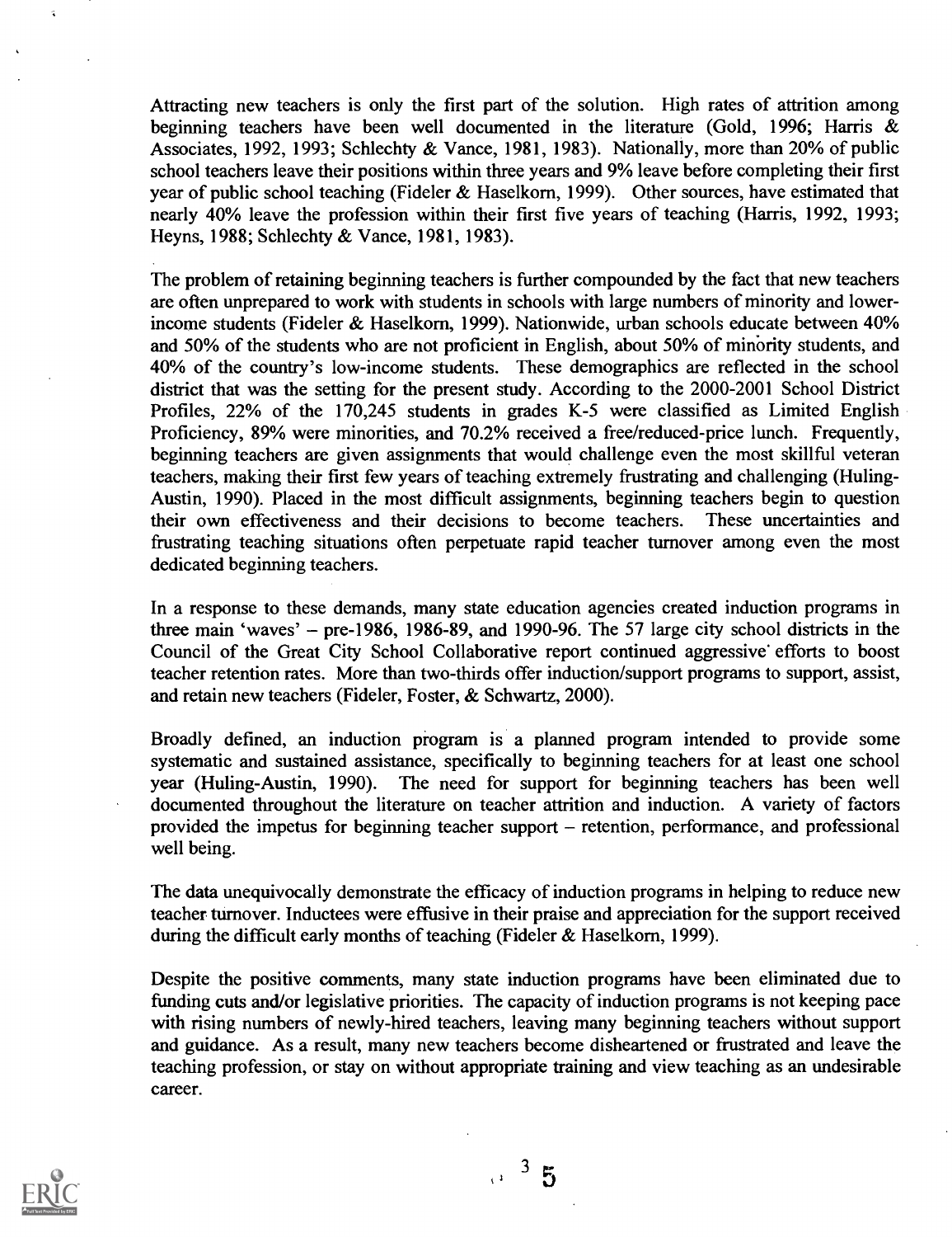In view of these facts, a major challenge to educators today is providing to beginning teachers support that will assist them in making the transition from university to the classroom. This support should enable beginning teachers to sustain and expand upon what is learned in preservice teacher education programs and develop as proficient, knowledgeable, and successful teachers while confronting the adjustment difficulties of the first years in the classroom.

Offering high-quality support to beginning teachers is critical because the professional literature addresses the fact that lack of professional support is one of the most frequently-cited reasons why teachers leave teaching (Billingsley & Cross, 1991; Darling-Hammond, 1984; Gold, 1996; Gold & Roth, 1993).

Two major categories of support for novice teachers mentioned in the literature are (1) instructional-related support that includes assisting the novice with the knowledge, skills, and strategies necessary to be successful in the classroom and school, and (2) psychological support whose purpose is to build the protege's sense of self through confidence building, developing feelings of effectiveness, encouraging positive self-esteem, enhancing self-reliance, and learning to handle stress that is a large part of the transition period from teacher preparation programs to classroom teaching (Gold, 1996).

In offering instructional support to beginning teachers, many induction programs focus on issues such as classroom management, organization, structuring assignments, selecting and planning activities, and writing curriculum. While these are necessary and important to success in the classroom, a deeper understanding and analysis of the teaching and learning process could be desirable.

Shulman (1986) stressed the importance of the subject matter and 'pedagogical content knowledge' of teachers. Gold (1996) writes that induction programs should assist beginning teachers to transform their expertise in the subject matter into a form that their students can comprehend and to draw on expertise in the subject matter in the process of teaching. Based on Shulman's work (1986), Gold (1996) suggests considering four key questions when giving instructional support to beginning teachers. First, do the beginning teachers understand the structure of knowledge and how it is transformed into content knowledge? Do they understand the structures of the subject matter? Second, have beginning teachers been trained in process or pedagogical content knowledge that includes the most useful forms of representation of ideas, illustrations, examples, analogies, explanations, and demonstrations? Are they able to represent and formulate the subject matter so that it is comprehensible to their students? Third, are beginning teachers prepared to teach a particular subject and specific topics at a given level and to use a variety of instructional materials? Fourth, are beginning teachers thinking reflectively and critically about practice and how they can best impart academic content to their students?

The issue of psychological support is also critical in assisting beginning teachers. The first year of teaching can be traumatic and shocking for even the most competent new teacher. The beginning teacher's transition from university student to practicing teacher is almost always very stressful. Lack of self-confidence, conflicts between personal life and professional requirements, and an inability to handle stress have undermined many promising teachers. When teachers are personally insecure, lack confidence, or have a sense of not being in control of themselves or



6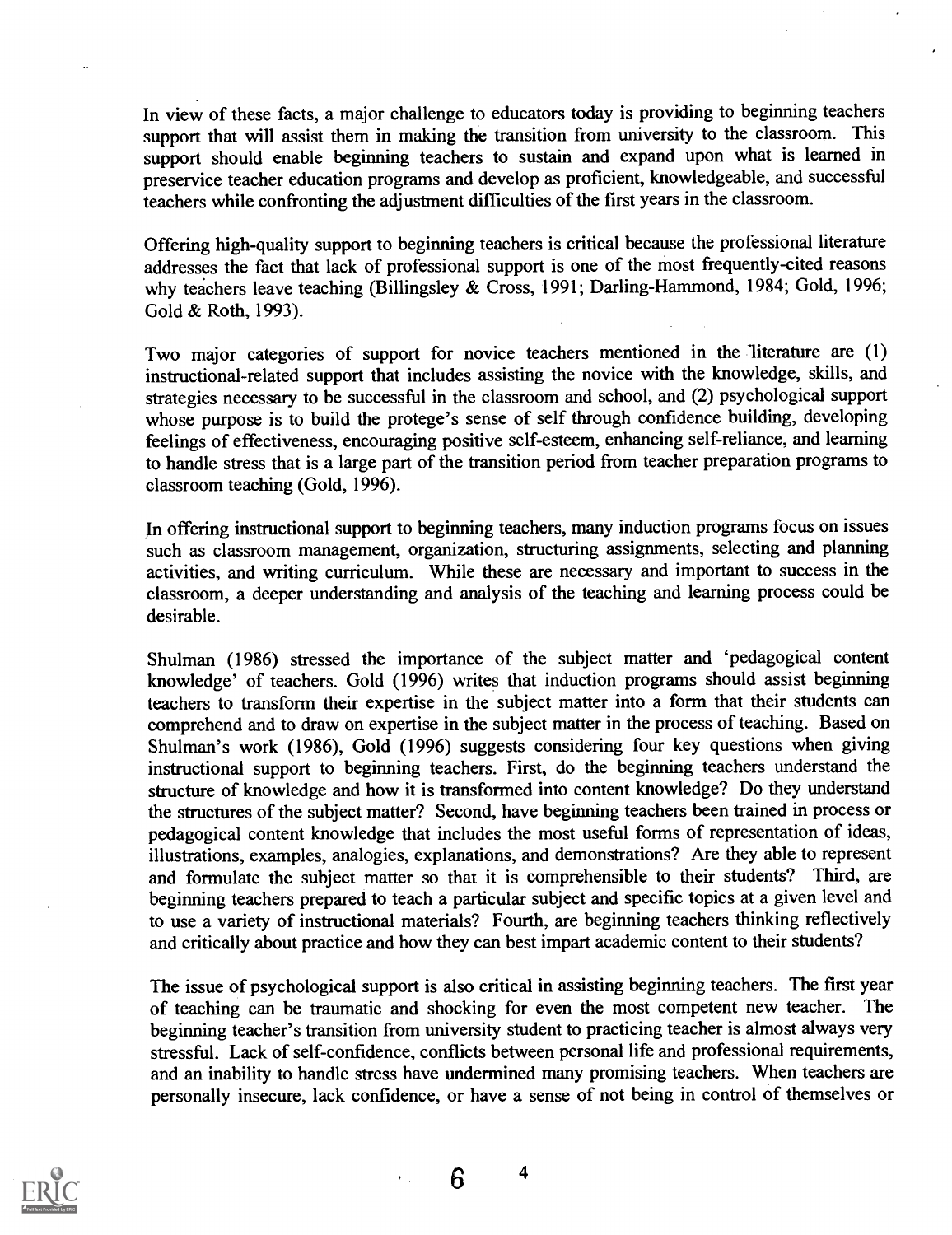their environment, it is not likely that they can be successful at teaching regardless of how strong the instructional preparation has been (Gold, 1996).

One of the most widely used sources of individual support has been the use of mentor teachers. While much has been written about the roles of mentors and their functions, the concept of mentoring has been defined and operationalized in numerous ways. Mentors have been used in formal induction programs, as well as in less-organized support programs for beginning teachers. Although the educational community appears to recognize the positive effect the mentors have on teacher retention, there has been a lack of clarity about the purposes of mentoring. Questions remain about what mentors should do, what they actually do, and what novices learn as a result (Feiman-Nemser, 1996; Gold, 1996).

The literature reveals a shift away from the concept of a mentor teacher, who is considered to be the expert training a novice, to that of a support provider who offers assistance to a respected new professional colleague (Gold, 1996). Mentoring is widely respected, is cost-effective and has the potential to affect teacher retention, improve the attitudes and instructional strategies of novice teachers, and provide professional growth opportunities for the mentors. Outcomes for mentors are reported to be positive whether their professional growth is an intended or unintended consequence. Mentoring can address two serious problems in teaching - the abrupt and unsupported entry of novices into the field and the difficulty of keeping good, experienced teachers in the classroom (Feiman-Nemser & Parker, 1993).

The 'mentor phenomenon' is also related to the larger goals of improving teaching by transforming professional relations. Distinctions have been drawn between social support that puts beginning teachers at ease and professional support that advances knowledge and practice. The literature includes descriptions of programs in which there is ongoing conversation and reflection about how to help novice teachers to learn to teach and develop skills in critical reflective practice (Feiman-Nemser & Parker, 1993; Gold, 1996; Gratch, 1998; Hole & McEntee, 1999; Lucas, 1999). Support teachers should also be models of the belief that good teachers are also good learners. In learning to teach, experience is necessary but not sufficient. Good teachers continue to improve their teaching through reflection, experimentation, reading, and collaboration. When support teachers view themselves as learners, they encourage their clients to see teaching as a form of inquiry (Feiman-Nemser & Parker, 1993; Rowley, 1999).

The literature reports three perspectives on mentoring roles: mentors as a local guides; mentors as educational companions; and mentors as agents of change. Mentors as local guides try to assist the beginning teachers with their entry into teaching by explaining school policies and practices, sharing methods and materials, and solving immediate problems. Their foremost concern is to help novices to fit into a particular setting and to learn to teach with minimal disruption. While such mentors willingly offer advice, especially when asked, they do not have a long-term view of their roles. They usually decrease their involvement as the beginning teachers gain confidence and control. When mentors take on an educational role, they still help novices to cope with immediate problems, but they also focus on longer-term, professional goals such as helping the beginning teachers learn to uncover student thinking and develop sound reasons for their actions in the classroom. When mentors act as agents of change, they seek to break down the traditional isolation among teachers by fostering norms of collaboration and shared inquiry.

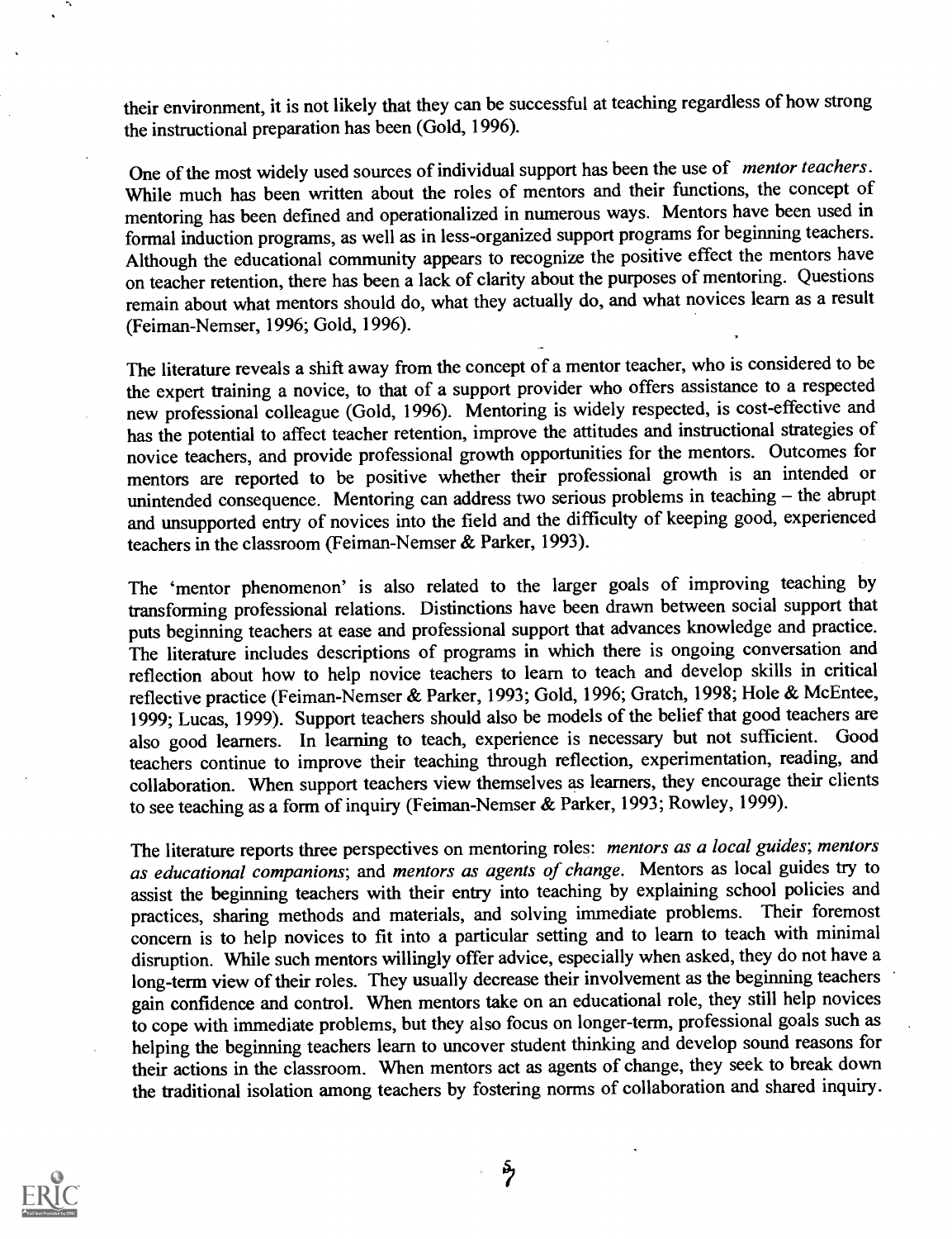They build networks with novices and their colleagues. They create opportunities for teachers to visit each other's classrooms. They facilitate conversations among teachers about teaching and learning (Feimen-Nemser & Parker, 1993; Healy & Welchert, 1990; Huling-Austin, 1990; Little, 1990).

Given the potential value of mentoring beginning teachers, the present study was undertaken to investigate a two-year mentoring program in which the roles of the mentor teachers were conceptualized as educational companions and agents of change. The beginning teachers' attitudes about teaching science and the impact of the mentoring program on their students' perceptions of classroom environment, achievement, and attitudes about science were investigated.

## 3.2 Learning Environments

A great deal of research and evaluation in science education have been heavily dependent on measures of academic achievement and other learning outcomes; however, these measures cannot provide a complete description of the educational process. Over the past 30 years, significant progress has been made in assessing and investigating the learning environments of classrooms and schools. The field of learning environments has been well established in education and a wealth of studies specifically in science education are described in the literature (Fraser, 1994, 1998a; Fraser & Walberg, 1991).

Fraser (1994) defines the classroom environment in terms of the shared perceptions of the students and teachers in that environment. This has the advantage of characterizing the setting through the eyes of the actual participants and capturing the data that the observer could miss or consider unimportant (p. 494). The classroom environment involves the many relationships that exist between the teacher and students or among students. The personal nature of the perceptions of those who are in the environment on a daily basis can provide a wealth of information and deeper insight into the classroom.

The research on learning environments over the past several decades shows that a distinctive feature is the availability of a variety of economical, valid and widely-applicable questionnaires for assessing student perceptions of classroom environments (Fraser, 1998a, 1998b). Few fields in education can boast of the existence of such a wide array of validated and robust instruments that have been used in so many research applications. Literature reviews trace the considerable progress in the conceptualization, assessment and investigation of learning environments over the previous quarter of a century (Fraser, 1994, 1998a; Fraser & Walberg, 1991). For example, the varied types of research on learning in science education include (1) investigations of open or individualized laboratory settings (Fisher, Henderson & Fraser, 1997; Fraser, Giddings & McRobbie, 1995; Fraser & McRobbie, 1995; Fraser, McRobbie & Giddings, 1993; Wong & Fraser, 1995), (2) evaluation of educational innovations and systemic reform (Fraser, Kahle, Scantlebury, 1999; Khoo & Fraser, 1997; Maor & Fraser, 1996; Teh & Fraser, 1994), (3) investigations of differences between student and teacher perceptions of experienced and perceived learning environments (Fisher & Fraser, 1983), (4) assessing the degree to which a classroom environment is consistent with constructivist epistemology (Aldridge, Fraser, Taylor & Chen, 2000; Taylor, Fraser & Fisher, 1997), (5) studies of changes in learning environments

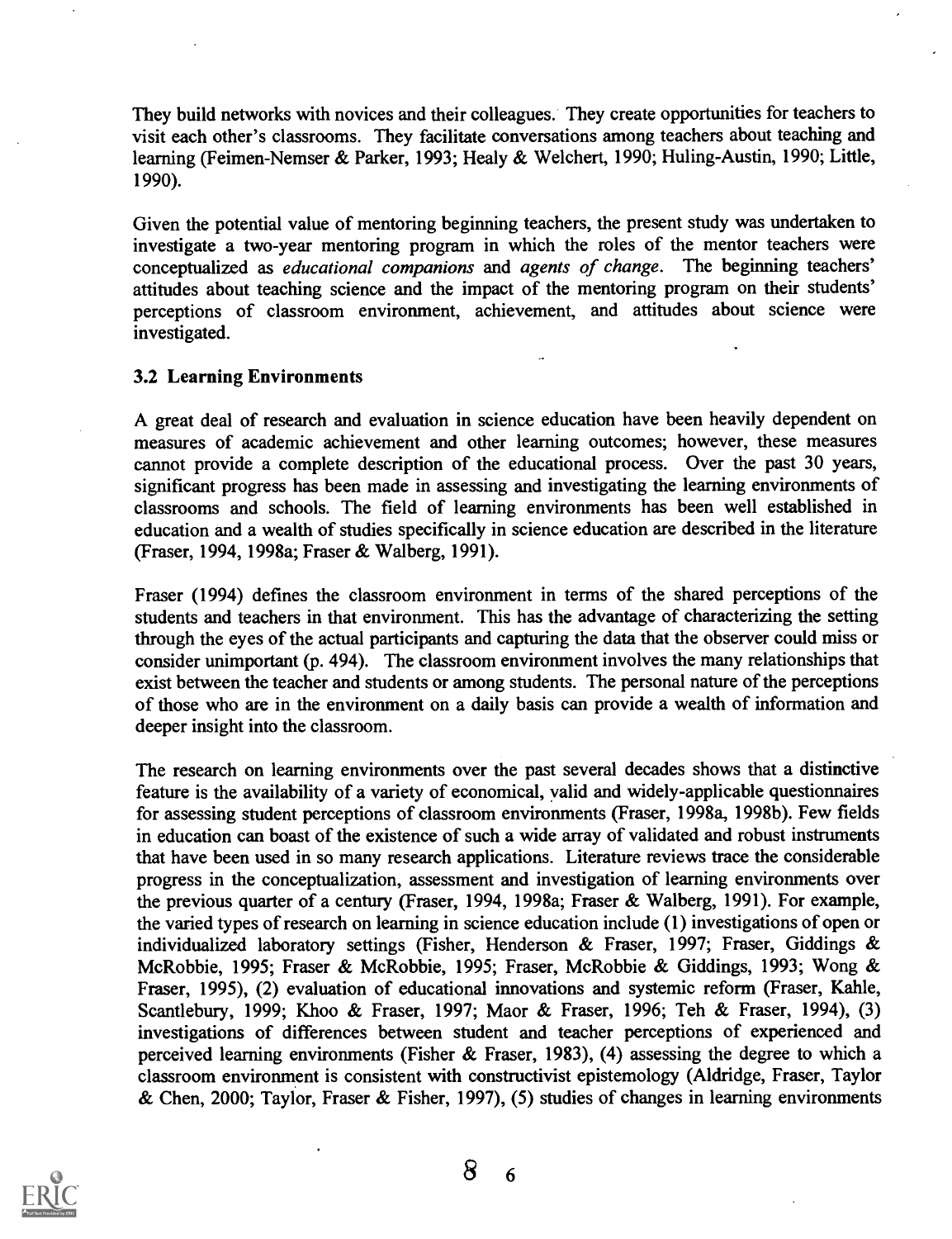during the transition from elementary to high school (Ferguson & Fraser, 1999), and (6) assessing the interpersonal relationships between students and teachers (Wubbels & Levy, 1993).

One of the strongest traditions in past classroom environment research has involved investigations of associations between students' cognitive and affective learning outcomes and their perceptions of the learning environment. Numerous studies have established associations between classroom and school environment, achievement, and attitudes among samples of students of different ages and in different subject areas (Fraser, 1998a; Fraser & Fisher, 1982; Mc Robbie & Fraser, 1993; Wong, Young & Fraser, 1997). In analyses of large data bases collected as part of the National Assessment of Educational Progress, classroom and school environment was found to be a strong predictor of both achievement and attitudes (Fraser, Welch & Walberg, 1986). The present study adds to the data by examining the reldtionships between classroom environment and the achievement and attitudes in science among elementary school students.

Research has also been conducted to help teachers to improve the environments of their own classrooms (Fraser, 1991, 1998a). Feedback information, based on student perceptions reported on classroom environment surveys, can be used to reflect upon, discuss, and systematically improve classroom and school environments (Fraser, 1991, 1994, 1998a, 1999; Fraser & Fisher, 1986). These methods have been applied successfully in studies at the elementary level (Fraser, Docker & Fisher, 1988) and secondary levels (Thorp, Burden & Fraser, 1994; Woods & Fraser, 1996). Preservice teachers have also been involved in action research on their teaching practice in elementary school classes and in their university teacher education classes. Improvements were observed in the classroom environments, and the preservice teachers generally valued the opportunity to be involved in action research aimed at improving classroom environments (Yarrow, Millwater, & Fraser, 1997).

Most of the instruments used in the research applications mentioned were constructed for students at secondary levels or higher. The My Class Inventory (MCI) was created for 8-12 year old children by simplifying the Learning Environment Inventory (LEI) (Fisher & Fraser, 1981; Fraser & O'Brien, 1985). Although the MCI was developed originally for use at the elementary school level, it also has been found to be very useful with students in middle school, especially those who might experience reading difficulties with other instruments (Goh, Young & Fraser, 1995).

In an effort to provide an instrument that is more applicable in today's classroom settings, the What is Happening in this Class? (WIHIC) questionnaire was developed by combining scales from past questionnaires with contemporary dimensions to bring parsimony to the field of learning environments (Fraser, McRobbie & Fisher, 1996). The WIHIC has been found to be valid and useful in studies at various grade levels (Chionh & Fraser, 1998; Dorman, 2001; Moss & Fraser, 2001). Other studies have supported the validity of the WIHIC in numerous countries (Aldridge & Fraser, 2000; Aldridge, Fraser & Chionh, 2000; Fraser & Huang, 1999; Khine & Fisher, 2001; Margianti & Fraser, 2000; Riah & Fraser, 1998; Zandvliet & Fraser, 1998). The seven dimensions of the classroom environment that are assessed in the WIHIC are student cohesiveness, teacher support, involvement, investigation, task orientation, cooperation, and equity. However, this instrument was not originally designed for use with elementary school



<sup>7</sup> 9

Ÿ.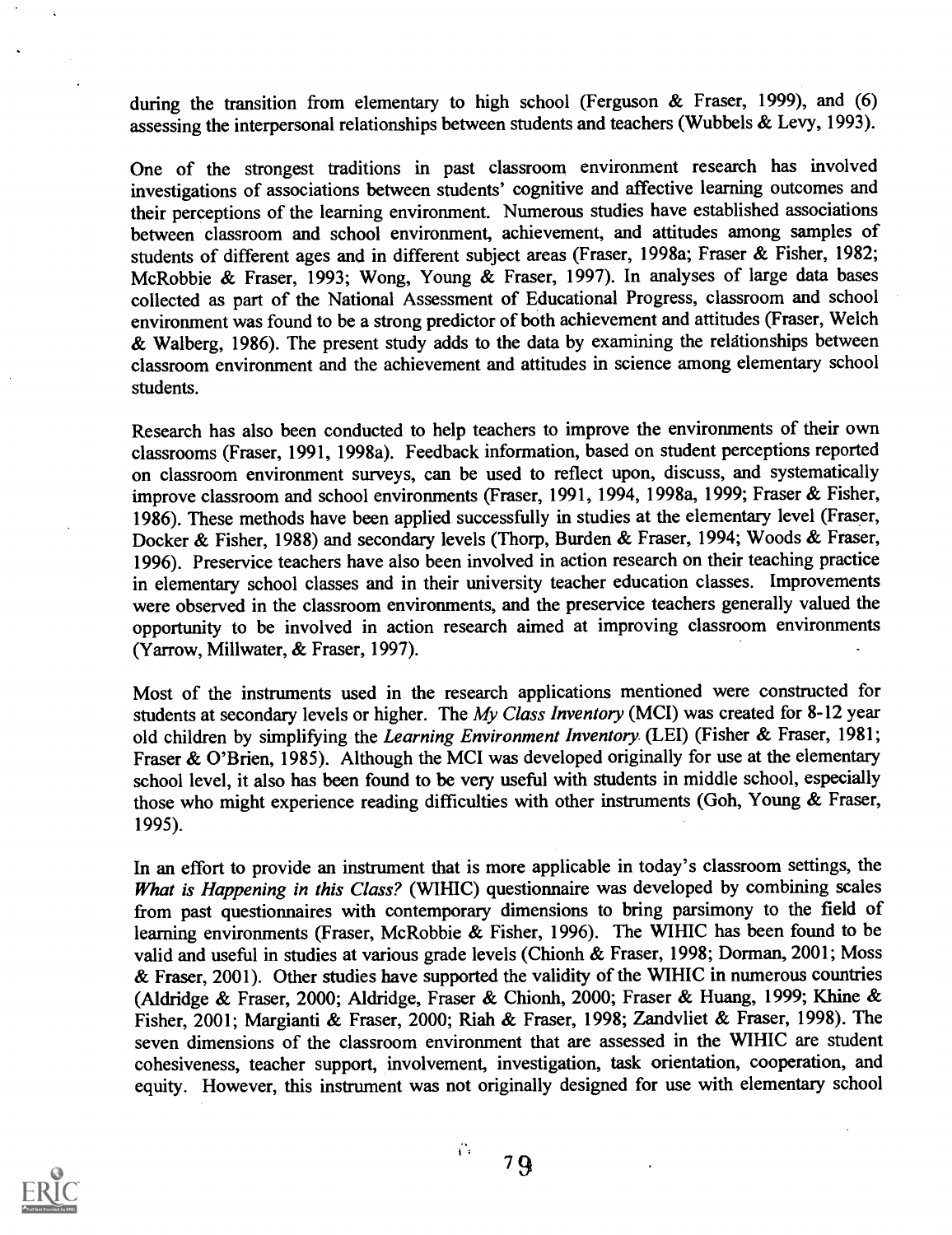students. Therefore, our study employed a version of the What is Happening in this Class? questionnaire that was revised to be more easily understood by elementary age students in the United States.

The present study contributes to the field of learning environment because it provides one of the few studies that have incorporated learning environment ideas in investigating the efficacy of mentoring programs for beginning teachers.

## 3.3 Student Achievement and Attitudes in Science

Current reform efforts in science education have their roots in the report A Nation at Risk (Gardner & Others, 1983). The report was critical of education in the United States and raised concerns that national student achievement across core subjects was eroding. Some evidence for these deficiencies can be found in reports such as the National Assessment of Educational Progress (NAEP). These reports make information on student performance, in the United States, available to policymakers at the national, state, and local levels. Student performance in science has been tracked since 1969 in reports such as the NAEP 1996 Trends in Academic Progress.

The NAEP trend report revealed declines in the overall science performance of fourth grade students (9-year olds) during the late 1970s, followed by improvements in the 1980s. The average performance of the fourth-grade students continued to improve in the 1996 assessment (O'Sullivan, Weiss & Askew, 1998). The average science achievement levels showed no significant change for fourth-grade students from the 1996 to the 2000 assessments. While the science scores have improved, it is important to note that, in the 1996 NAEP, 33% of fourth grade students scored below the basic level, 38% at the basic level, 26% at the proficient level, and 3% at the advanced level. In the 2000 NAEP, 34% of fourth graders scored below the basic level, 37% at the basic level, 26% at the proficient level, and 3% at the advanced level (Weiss, Banilower, McMahon & Smith, 2001).

The findings of the Third International Mathematics and Science Study (TIMSS) examined the educational systems in a large number of countries in terms of student achievement, curriculum coverage, and teaching methodologies (Martin, Mullis, Beaton, Gonzalez, Smith & Kelly, 1997). At the fourth-grade level, results revealed that students in the U.S. performed above the international average in science and were outperformed only by students from Korea.

These important studies emphasize the necessity of maintaining a focus on student achievement in science. In an effort to improve learning and achievement for all students, the professional development of teachers, especially beginning teachers, takes on a central role. However, there is relatively little research that directly addresses the connection between the professional development of teachers and student learning (Loucks-Horsley & Matsumoto, 1999).

Many things beyond what teachers plan for their classes influence what students learn in school. Students' attitudes, the interest and involvement of parents, and school climate all can affect teaching and learning both positively and negatively, although it would be inadvisable to assume a causal connection between any single variable and a student's performance (O'Sullivan & Weiss, 1999). As part of the NAEP 1996 and 2000 science assessments, students were asked



 $\frac{1}{10}$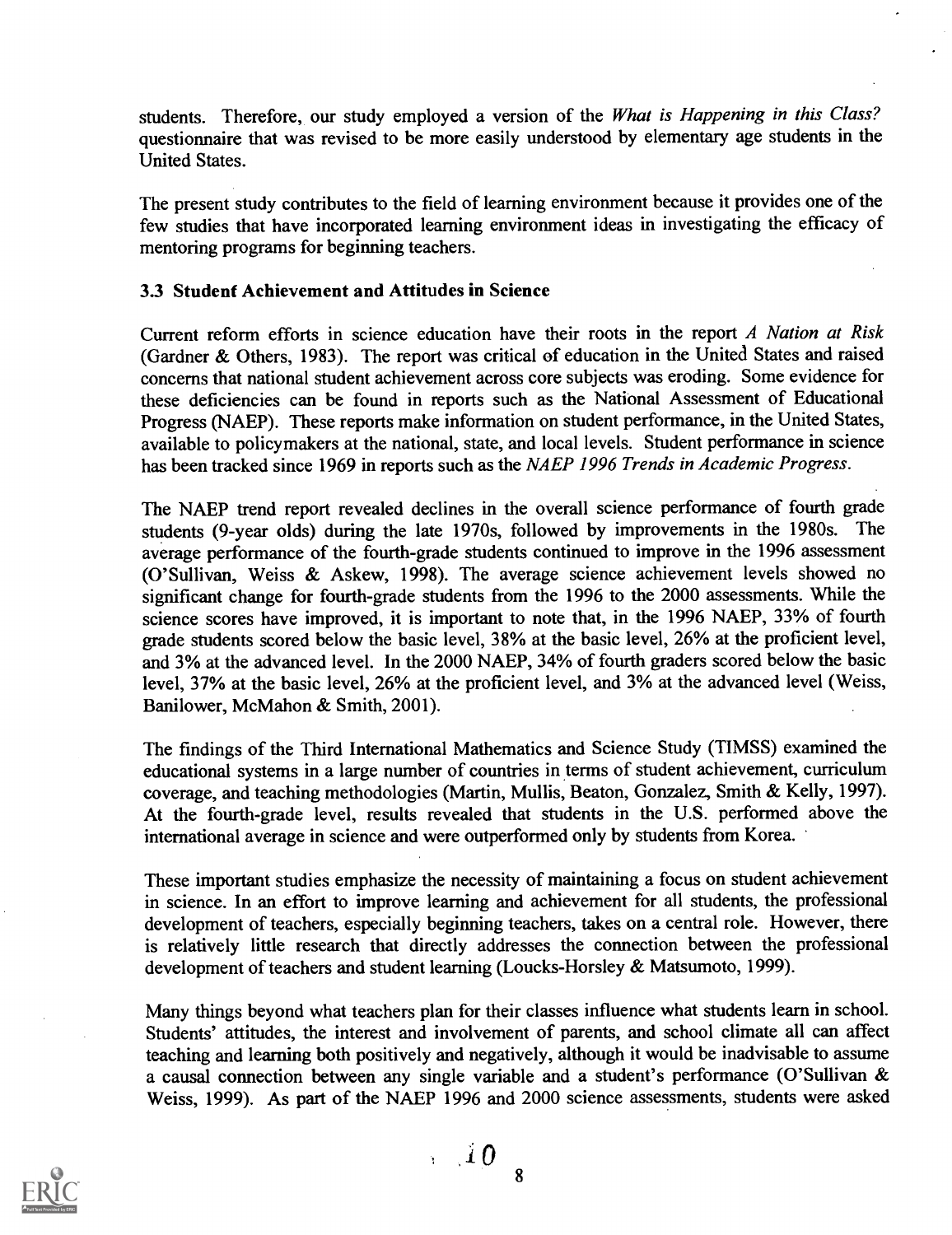questions concerning their attitudes and beliefs about science. The TIMSS also asked students a series of questions about the importance and enjoyability of science and science subject areas. Students' perceptions about the value of learning the sciences can be considered as both an input and outcome variable, because their attitudes towards science subjects can be related to educational achievement in ways that reinforce higher or lower performance. That is, students who do well in the sciences generally have more positive attitudes towards science subjects, and thus tend to perform better (Martin, Mullis, Beaton, Gonzalez, Smith & Kelly, 1997).

In the 1996 NAEP, 'positive attitudes' and 'negative attitudes' refer to the way in which students responded to six of the eight statements. The positive attitudes consisted of the 'agree' responses to three statements  $-$  "I like science", "I am good at science", and "Science is useful for solving everyday problems" – and the 'disagree' responses to three statements  $-$  "Learning science is mostly memorizing", "If I had a choice I would not study any more science in school", and "Science is boring". Conversely, 'disagree' responses to the first three questions and 'agree' responses to the latter three questions were interpreted as negative attitudes. Among fourth-grade students, 67% said that they liked science and 64% said that they would continue to study it even<br>though less than 45% believed that they were good at it. 84% of the students thought that though less than 45% believed that they were good at it. everyone can do well in science if they try and 40% thought that science was mostly memorizing. 79% of the fourth grade students did not agree that science is boring (O'Sullivan & Weiss, 1999).

The 1996 NAEP results support the connections reported in the literature between positive student attitudes and higher achievement. At the fourth-grade level, students who said that they liked science or were good at science had higher scale scores and were more likely to perform at or above the Proficient level than those who said they were not sure or did not like science. Students who indicated that they were not sure if they were good at science outperformed those who did not think that they were good at it (O'Sullivan & Weiss, 1999).

The TIMSS reports similar results for fourth grade students in the United States. 91% of the students tested, agreed or strongly agreed that they did well in science, and these perceptions were supported by the science achievement results: those who agreed that they usually do well performed better, on average, than those who disagreed. Three statements reflecting student attitudes to science ("I like science", "I enjoy learning science", and "science is boring") were combined to form an index of overall attitude to science. 84% of the fourth grade students reported positive or strongly positive attitudes. A strong positive relationship between attitude to science and science achievement was also reported in the United States (Martin, Mullis, Beaton, Gonzalez, Smith & Kelly, 1997).

The current study places mentoring in the context of professional development for beginning teachers and investigates student outcomes of achievement in science and attitudes about science in order to study the impact of the mentoring program on the students of the beginning teachers.

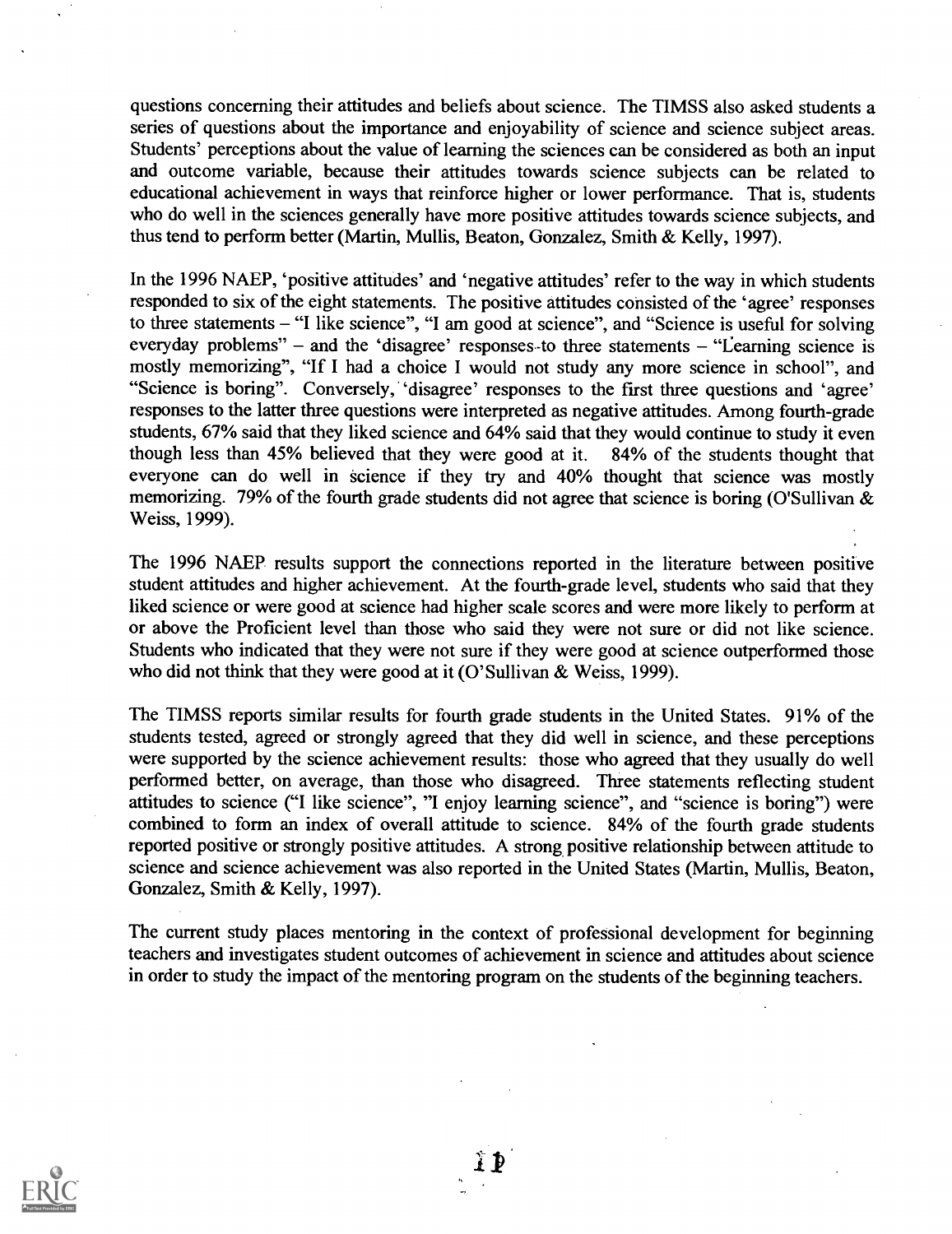## 3.4 Teacher Attitudes About Teaching Science

Research shows that, if teachers do not feel adequately prepared in a particular subject area, such as science, they could neglect this subject and focus on other academic areas in which they feel more comfortable (Brophy, 1991). This finding is of particular concern at the elementary school level, where most students are taught in self-contained classrooms and remain with the same teacher for most academic subjects. Teachers who held an undergraduate or graduate major in education taught 74% of the grade 4 students who participated in the 1996 NAEP. 10% of the fourth-grade students were taught by teachers who held a science or a science education degree (O'Sullivan, Weiss & Askew, 1998). While fourth-grade teachers might not be expected to have a degree in science, the lack of an academic concentration in science by fourth-grade teachers could be of some concern because research has shown that, without the essential base of subject matter knowledge, teachers could be unable to instruct effectively (Grossman, Wilson & Shulman, 1989; Lee, 1995). Research has also shown that, if teachers possess both subject matter expertise and the ability to present that subject matter to students, they are more likely to engage in activities that facilitate student learning (Tobin & Fraser, 1990).

Cochran and Jones (1998) explain that subject matter knowledge represents an umbrella conception, with four components nested within  $(1)$  content knowledge – the facts and concepts of the subject matter,  $(2)$  substantive knowledge – the explanatory structures or paradigms of the field,  $(3)$  syntactic knowledge – the methods and processes by which new knowledge in the field is generated, and  $(4)$  beliefs about the subject matter  $-$  learners' and teachers' feelings about various aspects of the subject matter. It is the fourth component of this conception that was investigated in this study.

The 2000 National Survey of Science and Mathematics Education, conducted by Horizon Research with a grant from the National Science Foundation, found that substantial portions of elementary teachers believe that they are not well qualified to teach science. 75% of the elementary teachers believe that they are not well qualified to teach science. elementary teachers surveyed said they are 'very well qualified' to teach language arts/reading, and 60% felt 'qualified' to teach mathematics, but only about 25% think they are 'very well qualified' to teach science. The elementary teachers were also asked to rate their confidence in their preparation in different science disciplines. Only 29% of the teachers considered themselves 'very well qualified' to teach life science, 25% rated themselves 'very well qualified' to teach earth science, and only 18% considered themselves 'very well qualified' to teach physical science. The same survey also reports that the amount of time spent on K-6 reading dwarfs science instruction. In self-contained classes in grades 4-6, the average time spent teaching for reading/language arts was 96 minutes and only 31 minutes for science (Weiss, Banilower, McMahon, & Smith, 2001).

These findings support Brophy's (1991) findings that teachers might neglect the subjects that they feel less prepared to teach. It must also be noted, however, that many school districts mandate the time that must be spent on various subject areas and this could be reflected in the findings of the survey.

Preservice elementary teachers have less confidence in their ability to teach science than other subjects; however, it has been reported that these teachers also showed high levels of motivation

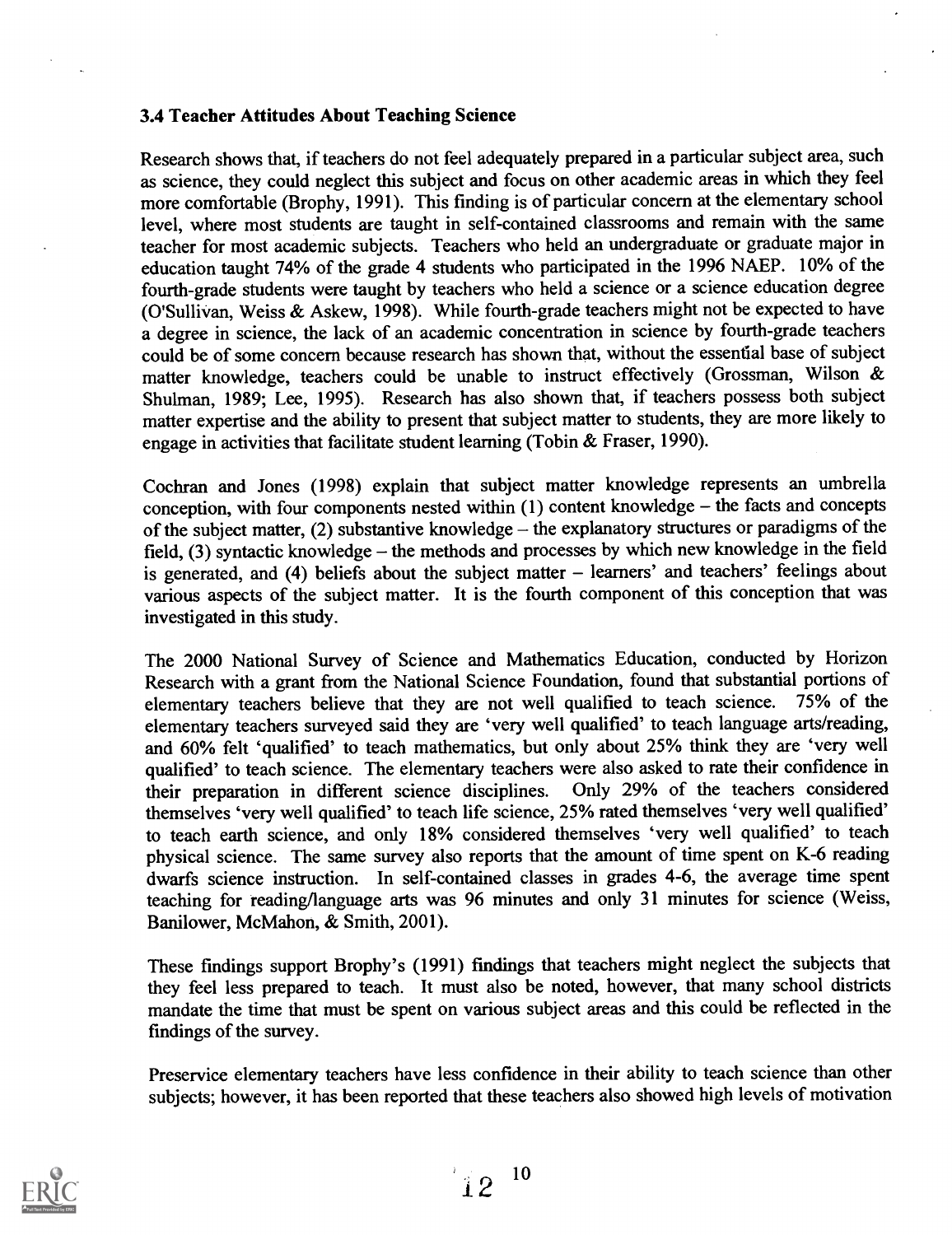to improve their knowledge for teaching science (Wenner, 1993). In view of this finding, it is understandable that many novice teachers maintain these beliefs in the early years of their teaching careers. It is well established in the literature that as teachers' subject matter increases, their confidence in their ability to teach that subject also increases. The literature also reports that the process of teaching itself increases teachers' subject matter knowledge, although we have very little information on how this occurs (Cochran & Jones, 1998).

Hauslein, Good, and Cummins (1992) suggest that the subject matter knowledge of experienced teachers should be a leading influence on the way in which preservice teachers are exposed to content fields. In addition, it has been suggested that science teacher preparation should include specially designed courses of study that meet the dual goals of building content knowledge and preparing preservice teachers to teach that content- (Tobin, Kahle and Fraser, 1990). These findings seem to support the use of a mentor teacher to assist beginning teachers with their science instruction.

The current study adds to the research by investigating the effect of a two-year mentoring program on the beginning teachers' attitudes about teaching science.

## 4.0 Methodology

This section presents the methodology used in the study in terms of quantitative and qualitative methods (section 4.1), sample (4.2), mentoring program (4.3), assessment of classroom learning environment (4.4), assessment of student achievement and attitudes (4.5), and assessment of teacher attitudes (4.6).

## 4.1 Quantitative and Qualitative Methods

Quantitative and qualitative methods were combined in order to collect data from as many different sources as possible (Anderson, 1998; Erickson, 1998; Fraser, 1999; Fraser & Tobin, 1991; Punch, 1998; Tobin & Fraser, 1998). Multiple data sources from multiple perspectives allowed triangulation of interpretations (Denzin, 1989; Huberman & Miles, 1998; Miles & Huberman, 1994). Greater credibility can be placed in the fmdings of the research because common patterns emerged from data obtained using a range of different data collection methods (Fraser, 1994; Miles & Huberman, 1994). Data sources included collection of site documents (lesson analyses and evaluations, self-reflections and reflective journals), field notes of classroom observations, tape recordings and transcriptions of focus group discussions with project teachers. In addition to the quantitative student data, interviews with selected students of the mentored teachers were conducted to explore further their perceptions of the classroom environment and their feelings about science. As data analysis proceeded, hunches about patterns that developed on the basis of field notes were cross-checked and confirmed by reference to interview or focus group data and site documents (Anderson, 1998; Erickson, 1998; Miles & Huberman, 1994).

The idea of 'grain sizes' (the use of different-sized samples for different research questions varying in extensiveness and intensiveness) in learning environment research (Fraser, 1999) has been used effectively in studies that combine different methodologies (Fraser & Tobin, 1991;



 $\psi$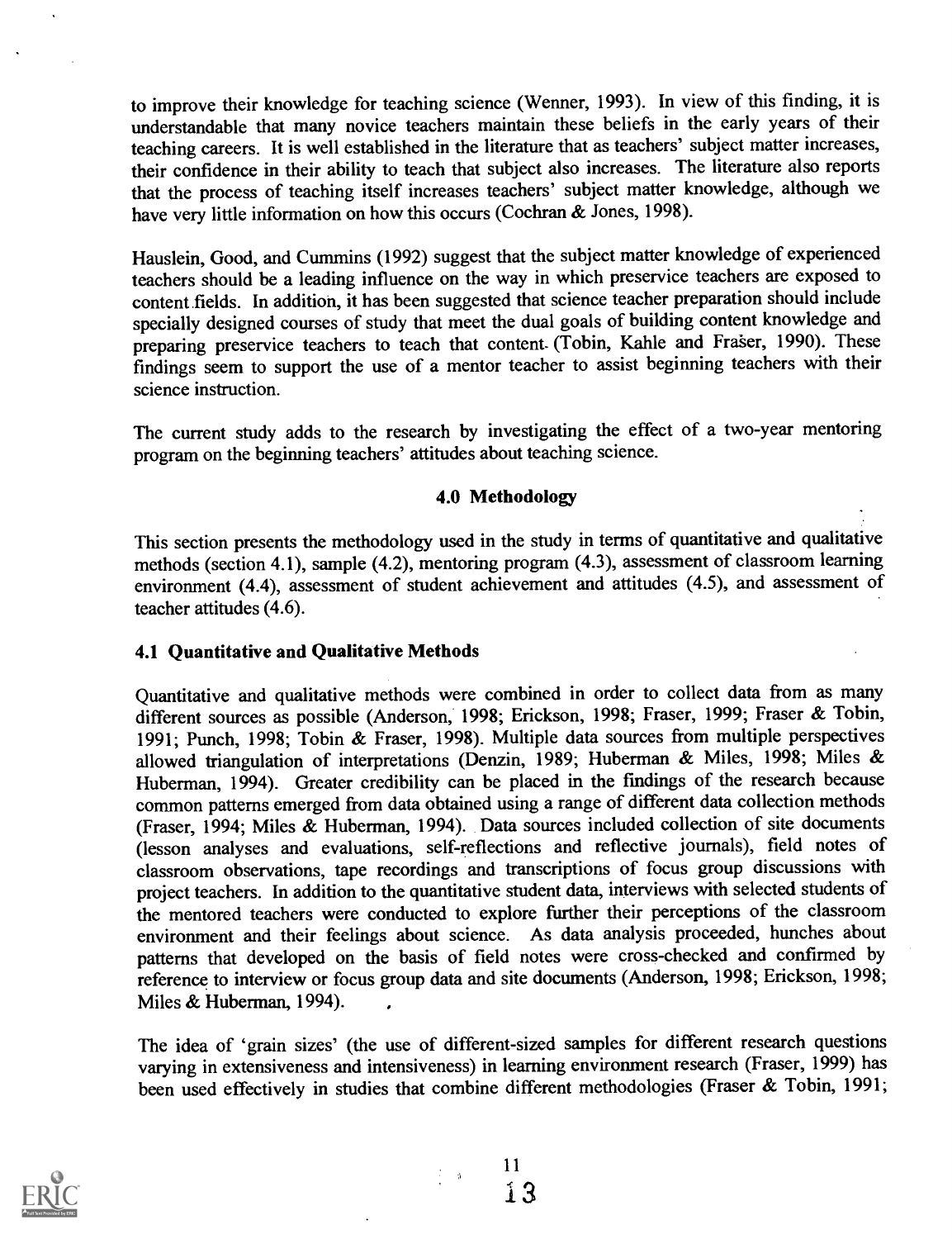Tobin & Fraser, 1998), and was used to guide the collection of data for this study. Different sample sizes were used to answer different research questions in the main study.

Triangulation was used to strengthen the study design and data interpretation, to secure an indepth understanding of the learning environment, and to provide richness to the whole. Member checks were used to strengthen the internal validity of the study (Gratch, 1998; Guba, 1981; Punch, 1998). Focus group transcripts were taken back to the participants to ensure that the records were accurate. In order to confirm, validate and verify the data, the teachers and students were asked to give feedback about the interpretation and representation of their words and thoughts throughout the project. Teachers were asked to review the preliminary interpretations of the data and to share their interpretations and insights with the researchers (Miles & Huberman, 1994).

## 4.2 Sample

Different sample sizes were used to answer different research questions. For the first research question involving the validation of the modified WIHIC, two different size samples were used. A larger sample (sample 2) of 573 students in 33 classes was used as well as a smaller sample (sample 1) of 169 students in 6 classes. From the initial groups of first-year and second-year K-5 teachers who participated in a five day professional development experience in science, seven grade 3-5 teachers of different genders, ethnic backgrounds, and ages  $-$  together with their 185 students – were selected for participation in the mentoring phase of this project. The sample used to answer the second, third, and fourth research questions consisted of these teachers and students. Selection of the teachers was based on the availability and location of the mentor teachers throughout the six regions of the school district. Several students in the mentored teachers' classes were selected for follow-up interviews about their perceptions of the classroom learning environment and their feelings about science.

## 4.3 Mentoring Program

The mentoring program designed in this study focused on developing the roles of the mentor teachers as educational companions and agents of change (Feiman-Nemser & Parker, 1993). Each of the seven beginning elementary teachers was paired with a veteran elementary science resource teacher. An orientation meeting was held at the beginning of each of the two years of the mentoring program to discuss and plan the mentoring program in detail. The teacher teams scheduled three days for the beginning teachers to work with their mentors in the mentor teachers' classrooms, and three days for the mentor teachers to work with the beginning teachers in the beginning teachers' classrooms. The teacher teams worked together to develop lesson plans for three science lessons that were taught during each of their visits. Some of the teacher teams planned full-day lessons while others taught half-day lessons and then assisted with lessons in other subject areas.

All of the beginning teachers responded to a questionnaire on a pre- and post-basis during the two years of the mentoring program, and all of the teachers kept reflective journals describing their experiences, feelings, and growth during the mentoring experience. Observations of the teacher teams were made throughout the two years of the mentoring program. At the end of each

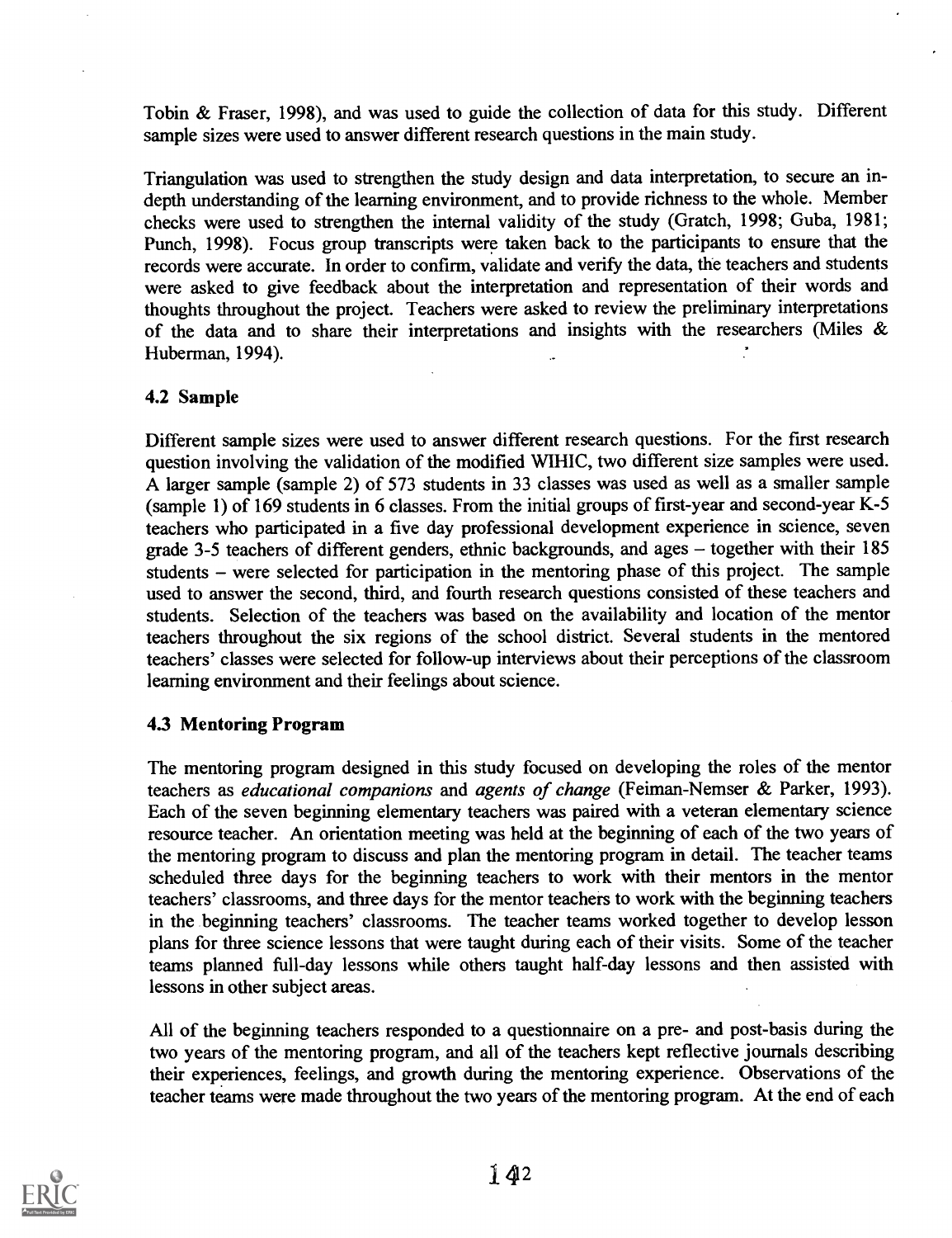of the two years of the mentoring program, group interviews or 'focus groups' were conducted to discuss the teachers' perceptions of the mentoring experience (Fontanta & Frey, 1998). These group sessions were audiotaped and videotaped, and then transcribed. Student outcomes were not measured until the second year of the mentoring program in an effort to build trust and rapport between the beginning teachers and their mentors, and the researchers during the first year of the program.

## 4.4 Assessment of Classroom Learning Environment

The What is Happening in This Class? (WIHIC) was used to measure students' perceptions of their classroom environment and provide insight into some of the effects of the mentoring program. The WIHIC, developed by Fraser, McRobhie and Fisher (1996) to bring parsimony to the field of learning environments by combining the most salient scales from existing questionnaires with new dimensions of contemporary relevance, assesses the following seven dimensions of the classroom environment:

- Student Cohesiveness (extent to which students know, help and are supportive of one another)
- Teacher Support (extent to which the teacher helps, befriends, trusts and is interested in students)
- Involvement (extent to which students have attentive interest, participate in discussions, do additional work and enjoy the class)
- Investigation (emphasis on the skills and processes of inquiry and their use in problem solving and investigation)
- Task Orientation (extent to which it is important to complete activities planned and to stay on the subject matter)
- Cooperation (extent to which students cooperate rather than compete with one another on learning tasks)
- Equity (extent to which students are treated equally by the teacher).

The version of the WIHIC used in this study was revised to be more appropriate for use with grade 3-5 students. It was field tested with 10 grade 3-5 classes in eight different schools with different ethnic and cultural populations. In addition, individual students were interviewed to determine if the questions were understood in the context that the researcher intended. These interviews led to only slight modifications to a few items. Each of the 56 items was responded to using the three alternatives of Almost Never (1), Sometimes (2), and Almost Always (3). The researchers used a three-response model instead of the original five responses (i.e. Almost Never, Seldom, Sometimes, Often, and Almost Always) in order to make it easier for the elementary age students to respond to the questions.

The modified WIHIC was administered to 573 students at the beginning of the second year of the mentoring program. The Appendix contains the 43 items from the WIHIC that survived the factor and item analyses described later in this paper. The modified WIHIC was then factor and item analyses described later in this paper. administered to the students of the mentored teachers again at the end of the second year of the mentoring program. The pre- and post-data provided insights into the effect of the mentoring project on the students' perceptions of the classroom learning environment.

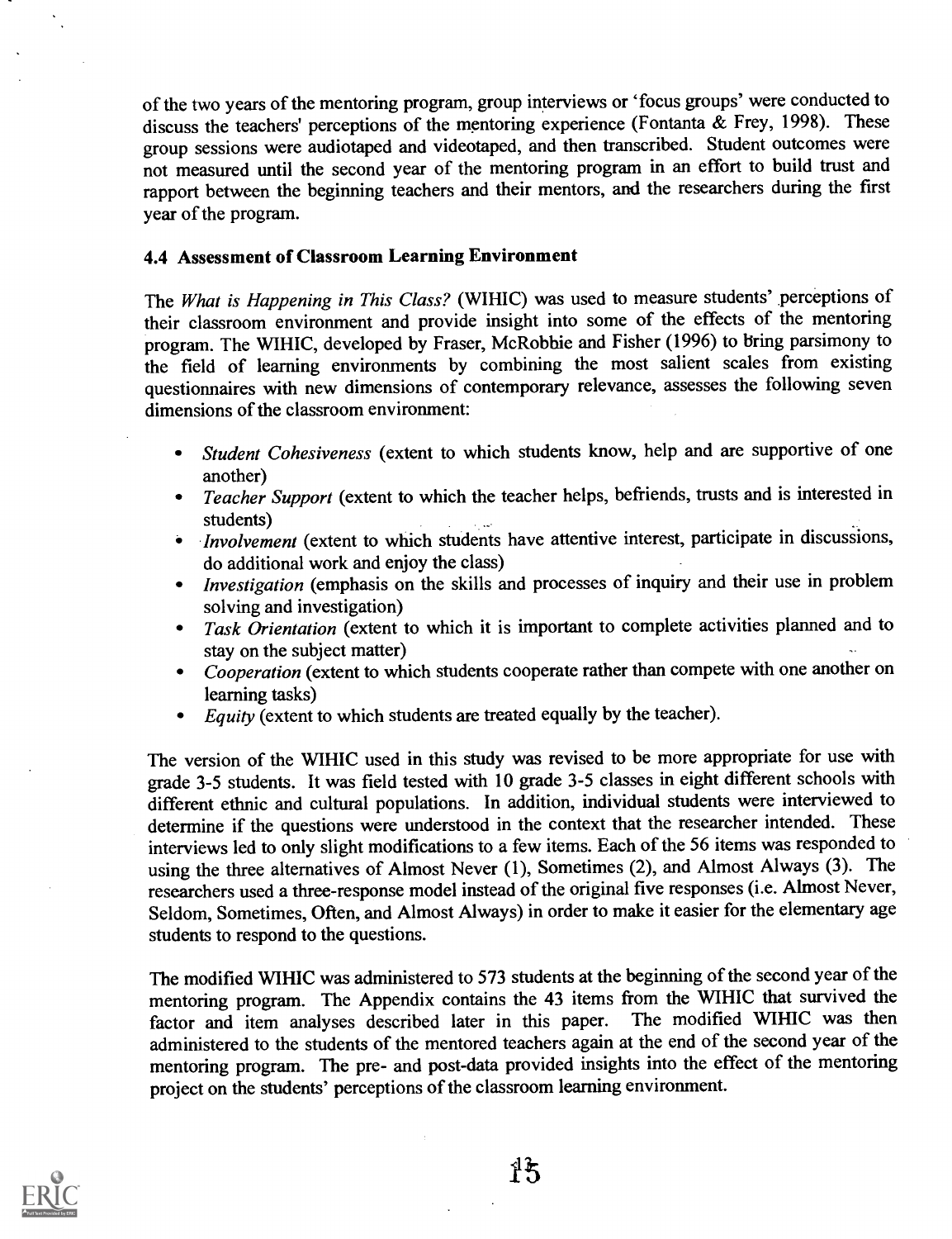### 4.5 Assessment of Student Achievement and Attitudes

The 169 students (sample 1) of the mentored grade 3-5 teachers responded to an achievement test as a pretest and posttest during the second year of the mentoring program. The Science Achievement Test consisted of 27 of the 65 items released in June, 1997 from the 1995 Third International Mathematics and Science Study (TIMSS) science test for population 1 (students enrolled in the two adjacent grades that contained the largest proportion of 9-year-old students grades 3 and 4 in many countries). The TIMSS tests were developed through an international consensus involving input from experts in science and measurement specialists. The TIMSS Subject Matter Advisory Committee, which included distinguished scholars from 10 countries, ensured that the test reflected current thinking and priorities within the field of science. The items underwent an iterative development and review process, with several pilot efforts and statistical item analysis of data collected in the pilot testing.

In the Science Achievement Test used in this study, 18 of the questions were in multiple-choice format and 9 questions were in free-response format, which required students to generate and write their own answers. For the multiple-choice items, a '1' was given for the correct answer and a '0' was given for an incorrect answer or no answer. For free-response questions, the TIMSS scoring rubric was used and a '1' was given for the correct answer and a '0' was given for an incorrect answer or no answer. The number of test items included in the four content areas were:

- Earth Science  $-1$  question  $\bullet$
- $\bullet$  Life Science  $-5$  question
- Physical Science  $-18$  questions
- Environmental Issues and the Nature of Science  $-3$  questions.  $\bullet$

An emphasis was placed on physical science in this instrument because anecdotal evidence from the researchers' work with elementary school teachers suggested that many of the teachers felt uncomfortable when teaching physical science and tended not to emphasize physical science in their instruction with students. In the 2000 National Survey of Science and Mathematics Education, conducted by Horizon Research with a grant from the National Science Foundation, only 18% of the elementary teachers surveyed considered themselves 'very well qualified' to teach physical science, while 76% of the same teachers reported they are 'very well qualified' to teach language arts/reading (Weiss, Banilower, McMahon, & Smith, 2001).

To determine the internal consistency reliability of the original Science Achievement Test, Cronbach's alpha coefficient was calculated. 16 of the 27 original items on the test survived the analysis of internal consistency reliability.

The students (sample 1) of the mentored grade 3-5 teachers also responded to a survey of their attitudes about science in a pretest and posttest during the second year of the mentoring program. Students' perceptions about the value of learning the sciences are important because they can be related to educational achievement in ways that reinforce higher or lower performance. That is, students who do well in the sciences generally have more positive attitudes towards science

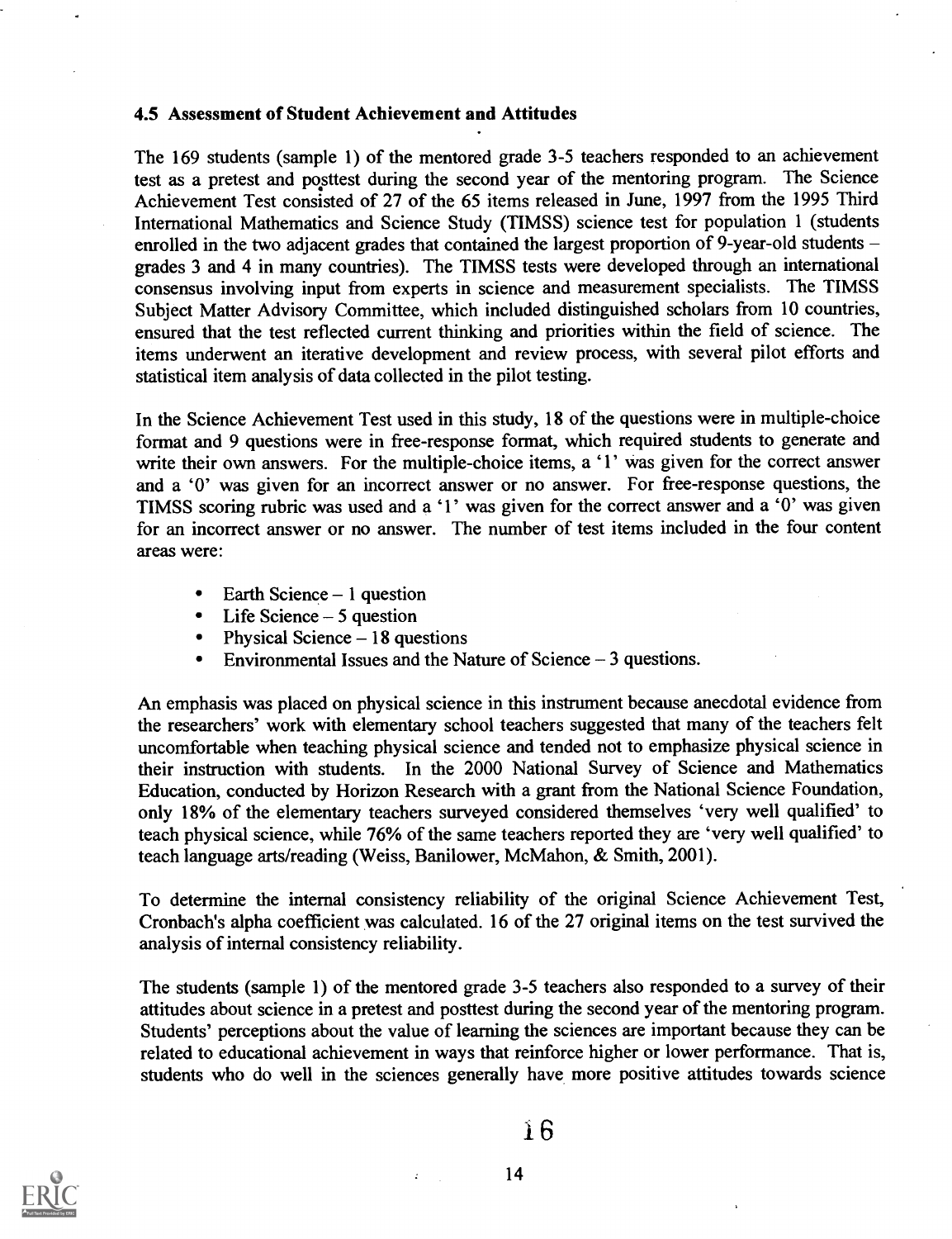subjects, and thus tend to perform better (Martin, Mullis, Beaton, Gonzalez, Smith, & Kelly, 1997).

Student attitudes were assessed using the Feelings About Science survey which consisted of the eight items that were used in the  $4<sup>th</sup>$  grade student background questionnaire in the 1996 National Assessment of Educational Progress (NAEP). The NAEP background questions probed Assessment of Educational Progress (NAEP). students' general backgrounds, their science experiences, and their motivations. The 1996 NAEP in science continues a 27-year mandate to report what students in grades 4, 8, and 12 know and can do in various subject areas. This report provided an opportunity to examine current policies and practices. It was intended primarily for policy makers, school administrators, and educators concerned with state or school-level policies. The results are presented using the students as the unit of analysis (O'Sullivan, 1998).

Several of the items on the Feelings About Science survey were also included in the Student Questionnaire for Population 1 in the 1995 IEA Third International Mathematics and Science Study (TIMSS) and will be included in the 2003 Trends in Mathematics and Science Study. In order to collect information on fourth-grade students' perceptions of science, students participating in TIMSS were asked a series of questions about the importance and enjoyability of science and science subject areas. Three statements reflecting student attitudes to science ("I like science," "I enjoy learning science," and "Science is boring") were combined to form an index of overall attitude to science (Martin, Mullis, Beaton, Gonzalez, Smith, & Kelly, 1997).

In the current study, the student attitude survey was given at the beginning and end of the second year of the mentoring program. The students of the mentored teachers responded to the eight items in the Feelings About Science survey using a three-point response scale of Agree (3), Not Sure (2), and Disagree (1). Following item analysis, two items were deleted from the 8 original items on the survey to improve the scale reliability.

To establish internal consistency reliability of the achievement and attitude pretest and posttest, Cronbach's alpha coefficient was calculated. Table 1 reports the internal consistency for the 16 items on the achievement test and the 6 items on the attitude survey. Using the individual as the unit of analysis, the alpha reliability coefficient for the Science Achievement Test was 0.75 for the pretest and 0.78 for the posttest. With the individual as the unit of analysis, the alpha reliability coefficient for the Feelings About Science attitude survey was 0.69 for the pretest and 0.63 for the posttest. Values greater than 0.70 are considered acceptable by most researchers for this measure. As expected, the small sample size resulted in somewhat lower alpha reliability values.



1157

 $\frac{1}{2} \frac{1}{2} \frac{1}{2}$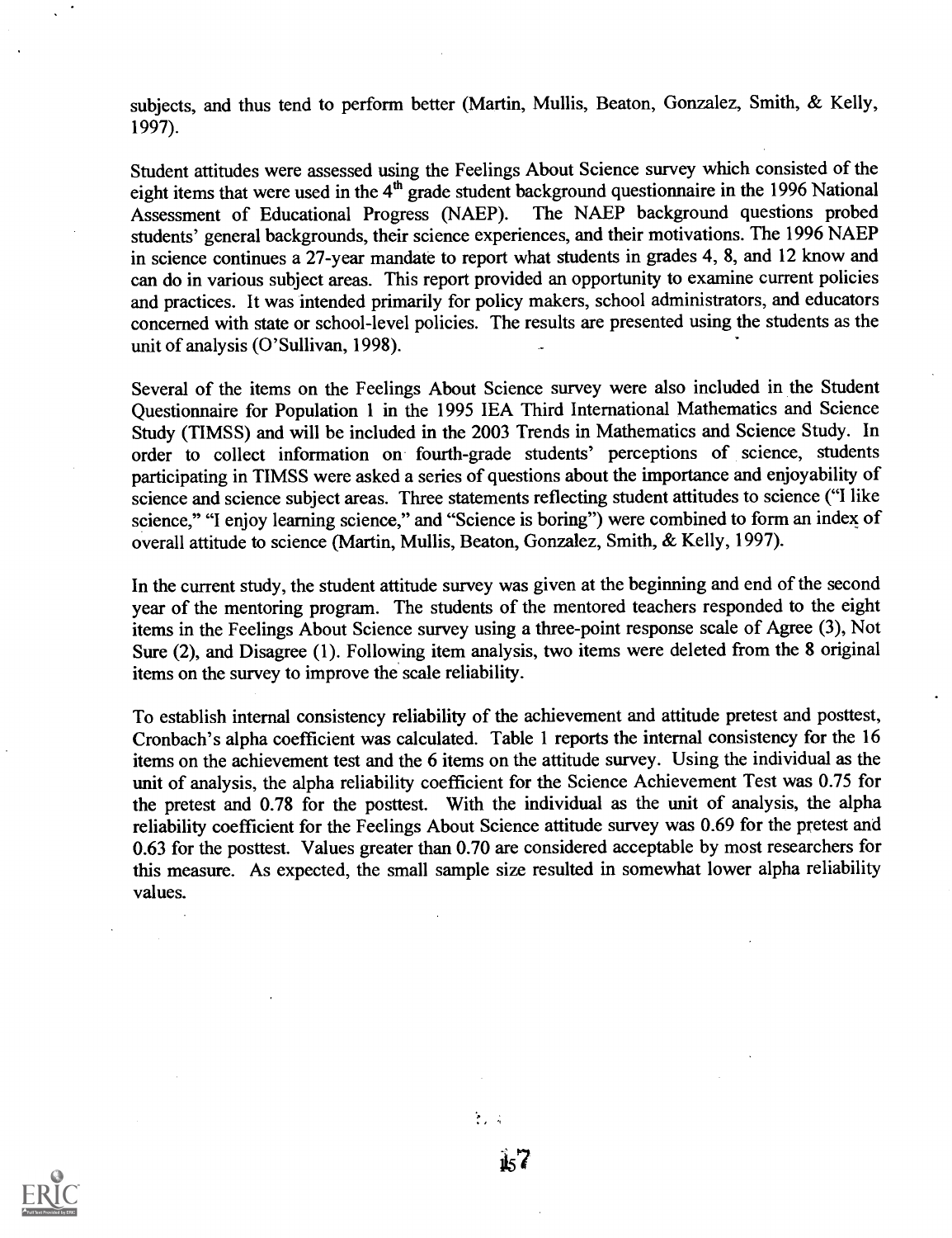Table 1. Internal Consistency Reliability (Cronbach Alpha Coefficient) for the Achievement and Attitude Scales for the Pretest and Posttest with the Individual as the Unit of Analysis

| Scale                  | No of<br>Items |      | Alpha Reliability |
|------------------------|----------------|------|-------------------|
|                        |                | Pre  | Post              |
| Science Achievement    | 16             | 0.75 | 0.78              |
| Feelings about Science | 6              | 0.69 | 0.63              |

The sample consisted of 169 students in 6 mentored teachers' classes.

## 4.6 Assessment of Teacher Attitudes

A questionnaire designed by the researchers was completed by the seven mentored teachers to provide data in the following areas: biographical information; teaching experience and preparation; and attitudes about science instruction. Teachers were asked to rate their level of confidence, knowledge, and valuing of (1) teaching science, (2) active learning in science, (3) positive classroom learning environments, and (4) reflective practice. Additionally, the teachers were asked to provide narrative responses about their strengths and weaknesses as science teachers. The questionnaire was given to the teachers at the beginning and end of each of the two years of the mentoring program. The teachers responded to the 12 items in the questionnaire using a five-point response scale of Very High (5), High (4), Average (3), Low (2), and Very  $\cdot$  Low (1).

The. teacher questionnaire included items from two main sources. The biographical information and teaching experience and preparation items were used in the teacher background and science preparation section of the Mathematics and Science Teacher Questionnaire used in the 1996 National Assessment of Educational Progress (NAEP). The questionnaire also included conceptions of teaching underlying three teacher performance-based assessments described by Porter, Youngs, and Odden (1998). The assessments are from the Educational Testing Service (ETS), the Interstate New Teacher Assessment and support Consortium (INTASC), and the National Board for Professional Teaching Standards (NBPTS). The similarities between the conceptions included in these assessments are in the areas of (1) subject matter knowledge, (2) knowledge of students, (3) engaging students in active learning, (4) reflective practice, and (5) pedagogical content knowledge.

The questionnaire was given to the 100 first-year and second-year K-5 teachers on the first and last day of the initial five-day professional development experience and was used to pilot-test the questionnaire. As recommended by Anderson (1998), a group of 10 teachers were asked to write marginal comments on the actual questionnaire and then participated in a group discussion about the wording of the items and gave their overall reactions and comments about the length of the questionnaire. Minor modifications to the questionnaire were made as a result of this process.

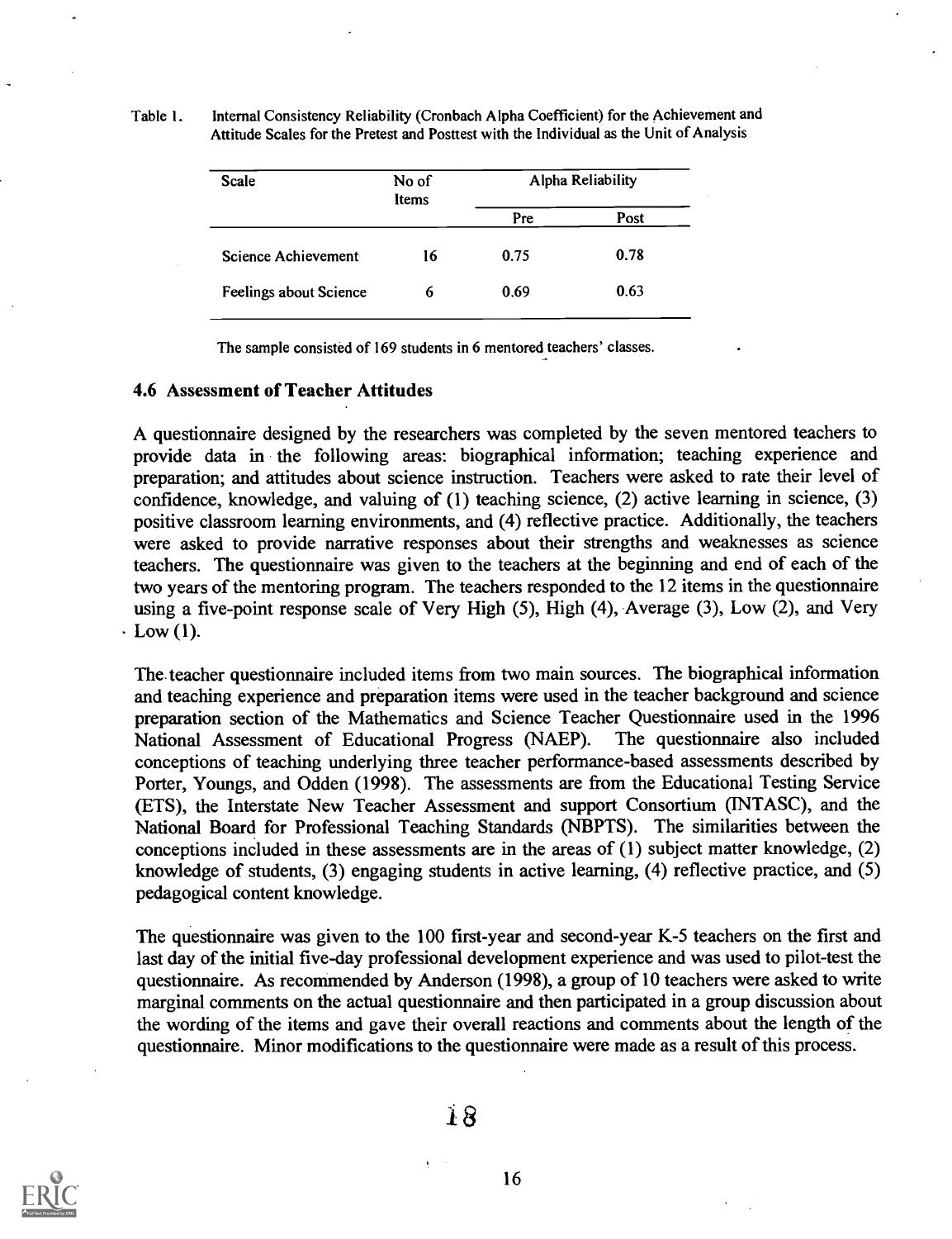### 5.0 Results

The analyses of the quantitative and qualitative information related to each of the research questions is reported below in terms of the reliability and validity of the WIHIC learning environment questionnaire (section 5.1), changes in classroom learning environment, student achievement, and student attitudes about science between pretest and posttest (section 5.2), associations between the students' perceptions of the learning environment and student achievement and attitudes (section 5.3), and changes in teachers' attitudes about teaching science (section 5.4).

## 5.1 Reliability and Validity of the What is Happening in This Class? (WIIIIC) **Ouestionnaire**

Data collected from the study's two samples were analyzed in various ways to investigate the reliability and validity of the original seven-scale, 56-item version of the modified WIHIC questionnaire. Sample 1 consisted of the 169 grade 3-5 students of six mentored teachers in year two of the study, and sample 2 consisted of 573 grade 3-5 students in 23 classes, including the 169 students in sample 1. A principal components factor analysis followed by varimax rotation resulted in the acceptance of a revised version of the WIHIC instrument consisting of 43 items in six scales. There are 4 items in Student Cohesiveness, 7 items in Teacher Support, 8 items in Investigation, 8 items in Task Orientation, 8 items in Cooperation, and 8 items in Equity. These factor analyses led to the complete elimination of Involvement, as well as a total of 5 items from the other scales. Table 2 shows the factor loadings for each of the remaining 43 items for sample 1 and separately for sample 2. Loadings smaller than the conventionally accepted value of 0.30 have been omitted from the table.

Table 2 clearly shows that the *a priori* factor structure was replicated almost perfectly for the larger sample (sample 2) of 573 students. Each of the 43 items has a factor loading larger than 0.30 with its own scale. Moreover, with the exception of item 47 and the Task Orientation scale, all items have factor loadings smaller than 0.30 on all other scales except their a priori scales for sample 2.

As expected, the factor structure is not as strong for sample 1 as this has the relatively small sample size of only 169 students. Table 2 shows that three of the 43 items (items 7, 28 and 51) have a loading of less than 0.30 with their a priori scale. Moreover, Table 2 also shows that (out of a possible of 43 x  $5 = 215$  loadings with other scales), there are 9 cases for which an item has a loading of greater than 0.30 with a scale other than it's a priori scale.

The bottom of Table 2 shows that the percentage of variance for different scales ranges from 3.75% to 19.24% for sample 1 and from 3.40% to 24.88% for sample 2, with the total variance accounted for being 44.64% for sample 1 and 62.05% for sample 2. Eigenvalues for the different scales vary from 0.94 to 7.65 for sample 1 and from 0.84 to 10.48 for sample 2.

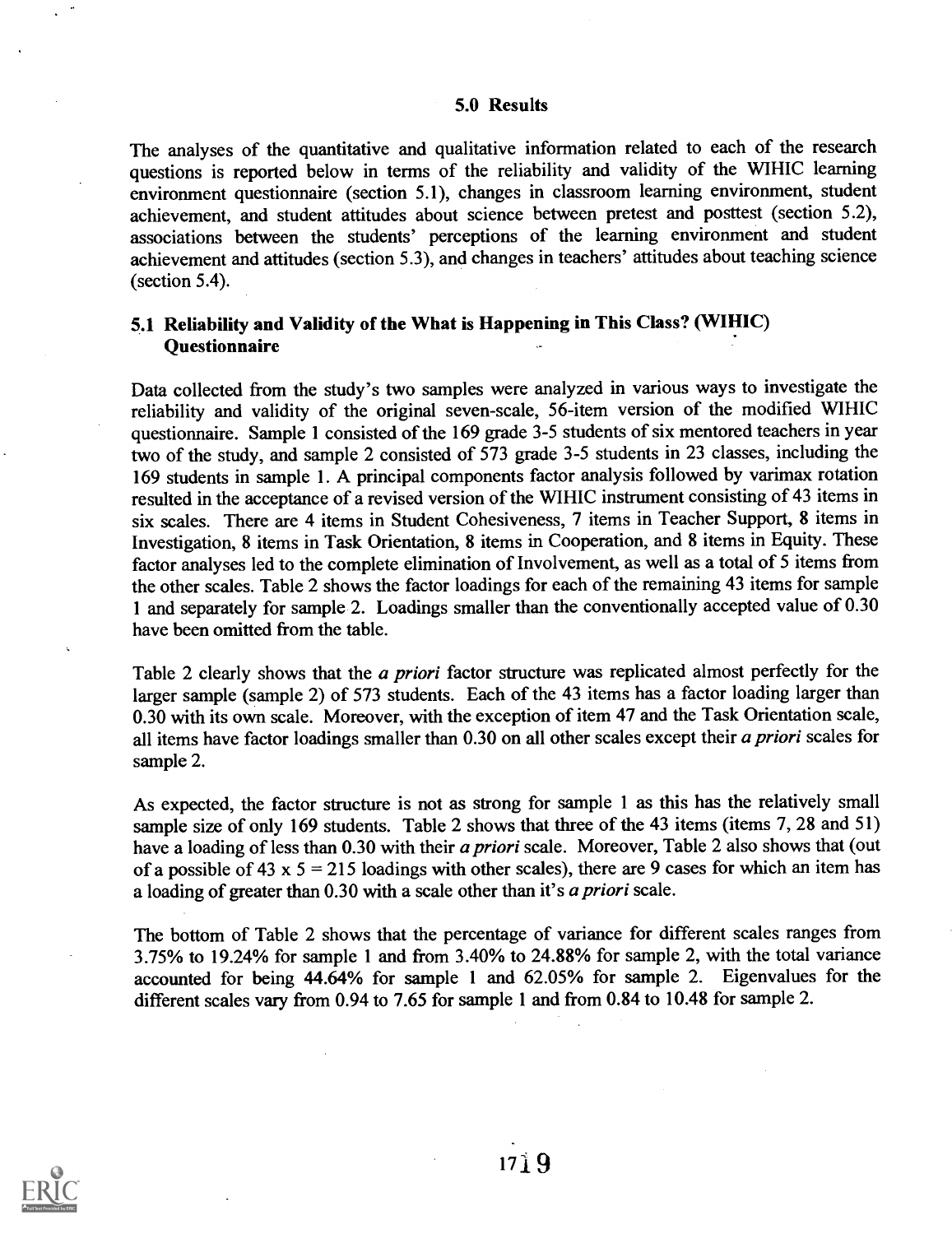| ltem<br>No          | Student<br>Cohesiveness  |                       | Teacher                | <b>Support</b>           |                          | Investigation   |                        | <b>Task Orientation</b> | Cooperation            |                        | <b>Equity</b>                    |                          |
|---------------------|--------------------------|-----------------------|------------------------|--------------------------|--------------------------|-----------------|------------------------|-------------------------|------------------------|------------------------|----------------------------------|--------------------------|
|                     | Sample<br>$\mathbf{I}$   | Sample<br>$\mathbf 2$ | Sample<br>$\mathbf{I}$ | Sample<br>$\overline{2}$ | Sample<br>$\mathbf{I}$   | Sample<br>$2^+$ | Sample<br>$\mathbf{I}$ | Sample<br>$\mathbf{2}$  | Sample<br>$\mathbf{I}$ | Sample<br>$\mathbf{2}$ | Sample<br>$\mathbf{I}$           | Sample<br>$\overline{2}$ |
| 1                   | 0.55                     | 0.56                  |                        |                          |                          |                 |                        |                         |                        |                        |                                  |                          |
| $\mathbf 2$         | 0.32                     | 0.34                  |                        |                          |                          |                 |                        |                         |                        |                        |                                  |                          |
| $\ddot{\mathbf{4}}$ | 0.67                     | 0.62                  |                        |                          |                          |                 |                        |                         |                        |                        |                                  |                          |
| 7                   | $\overline{\phantom{m}}$ | 0.50                  |                        |                          |                          |                 |                        |                         |                        |                        |                                  |                          |
| 9                   |                          |                       | 0.61                   | 0.59                     |                          |                 |                        |                         |                        |                        |                                  |                          |
| 10                  |                          |                       | 0.54                   | 0.60                     |                          |                 |                        |                         |                        |                        |                                  |                          |
| 11                  |                          |                       | 0.49                   | 0.56                     |                          |                 | $\cdot$                |                         |                        |                        |                                  |                          |
| 12                  |                          |                       | 0.39                   | 0.55                     |                          |                 |                        |                         |                        |                        |                                  |                          |
| 13                  |                          |                       | 0.48                   | 0.52                     |                          |                 |                        |                         |                        |                        |                                  |                          |
| 14                  |                          |                       | 0.49                   | 0.50                     |                          |                 |                        |                         |                        |                        |                                  |                          |
| 15                  |                          |                       | 0.45                   | 0.50                     |                          |                 |                        |                         |                        |                        |                                  |                          |
| 25                  |                          |                       |                        |                          | 0.54                     | 0.46            |                        |                         |                        |                        |                                  |                          |
| 26                  |                          |                       | 0.31                   |                          | 0.50                     | 0.42            |                        |                         |                        |                        |                                  |                          |
| ${\bf 27}$          |                          |                       |                        |                          | 0.53                     | 0.57            |                        |                         |                        |                        |                                  |                          |
| $28 -$              |                          |                       | 0.31                   |                          | $\overline{\phantom{0}}$ | 0.51            |                        |                         |                        |                        |                                  |                          |
| 29                  |                          |                       |                        |                          | 0.41                     | 0.49            |                        |                         |                        |                        |                                  |                          |
| 30                  |                          |                       |                        |                          | 0.59                     | 0.59            |                        |                         |                        |                        |                                  |                          |
| 31                  |                          |                       |                        |                          | 0.57                     | 0.65            |                        |                         |                        |                        |                                  |                          |
| 32                  |                          |                       |                        |                          | 0.42                     | 0.49            |                        |                         |                        |                        |                                  |                          |
| 33                  |                          |                       |                        |                          |                          |                 | 0.66                   | 0.44                    |                        |                        |                                  |                          |
| 34                  |                          |                       |                        |                          |                          |                 | 0.71                   | 0.48                    |                        |                        |                                  |                          |
| 35                  |                          |                       |                        |                          |                          |                 | 0.57                   | $0.50\,$                |                        |                        |                                  |                          |
| 36                  |                          |                       |                        |                          |                          |                 | 0.67                   | 0.50                    |                        |                        |                                  |                          |
| 37                  |                          |                       |                        |                          |                          |                 | 0.56                   | 0.53                    |                        |                        |                                  |                          |
| 38                  |                          |                       |                        |                          |                          |                 | 0.60                   | $0.50\,$                |                        |                        |                                  |                          |
| 39                  |                          |                       |                        |                          |                          |                 | 0.38                   | 0.38                    |                        |                        |                                  |                          |
| 40                  |                          |                       |                        |                          |                          |                 | 0.47                   | 0.42                    |                        |                        |                                  |                          |
| 41                  |                          |                       |                        |                          |                          |                 |                        |                         | 0.45                   | 0.49                   |                                  |                          |
| 42                  |                          |                       |                        |                          |                          |                 |                        |                         | 0.45                   | 0.44                   |                                  |                          |
| 43                  |                          |                       |                        |                          |                          |                 | 0.33                   |                         | 0.31                   | 0.38                   |                                  |                          |
| 44                  |                          |                       |                        |                          |                          |                 |                        |                         | 0.39                   | 0.52                   |                                  |                          |
| 45                  |                          |                       |                        |                          |                          |                 |                        |                         | 0.50                   | 0.45                   |                                  |                          |
| 46                  |                          |                       |                        |                          |                          |                 |                        |                         | 0.56                   | 0.65                   |                                  |                          |
| 47                  |                          |                       |                        |                          |                          |                 | 0.36                   | 0.34                    | 0.47                   | $0.50\,$               |                                  |                          |
| 48                  |                          |                       |                        |                          |                          |                 |                        |                         | 0.50                   | 0.52                   |                                  |                          |
| 49                  |                          |                       |                        |                          |                          |                 |                        |                         |                        |                        | 0.47                             | 0.54                     |
|                     |                          |                       |                        |                          |                          |                 |                        |                         |                        |                        |                                  |                          |
| 50<br>51            |                          |                       | 0.34                   |                          |                          |                 |                        |                         |                        |                        | 0.53<br>$\overline{\phantom{a}}$ | 0.59<br>0.51             |
| 52                  |                          |                       | 0.36                   |                          |                          |                 |                        |                         |                        |                        | 0.61                             | 0.56                     |
|                     |                          |                       |                        |                          |                          |                 |                        |                         |                        |                        | 0.38                             | 0.58                     |
| 53                  |                          |                       | 0.36                   |                          |                          |                 |                        |                         |                        |                        |                                  |                          |
| 54                  |                          |                       | 0.42                   |                          |                          |                 |                        |                         |                        |                        | 0.34                             | 0.56                     |
| 55                  |                          |                       |                        |                          |                          |                 |                        |                         |                        |                        | 0.43                             | 0.53                     |
| 56                  |                          |                       | 0.33                   |                          |                          |                 |                        |                         |                        |                        | 0.45                             | 0.56                     |
| % Variance          | 3.75                     | 3.40                  | 7.92                   | 9.92                     | 5.33                     | 13.21           | 19.24                  | 3.98                    | 4.45                   | 6.66                   | 3.95                             | 24.88                    |
| Eigenvalue          | 0.94                     | 0.84                  | 2.80                   | 3.81                     | 1.67                     | 5.27            | 7.65                   | 1.36                    | $\overline{1.29}$      | 2.59                   | 1.09                             | 10.48                    |

#### Table 2. Factor Loadings for the Modified WIHIC for Two Samples

Factor loadings smaller than 0.30 have been omitted.

Sample 1 consisted of 169 students in 6 classes of 6 mentored teachers.

Sample 2 consisted of 573 students in 23 classes, including 6 classes of 6 mentored teachers.

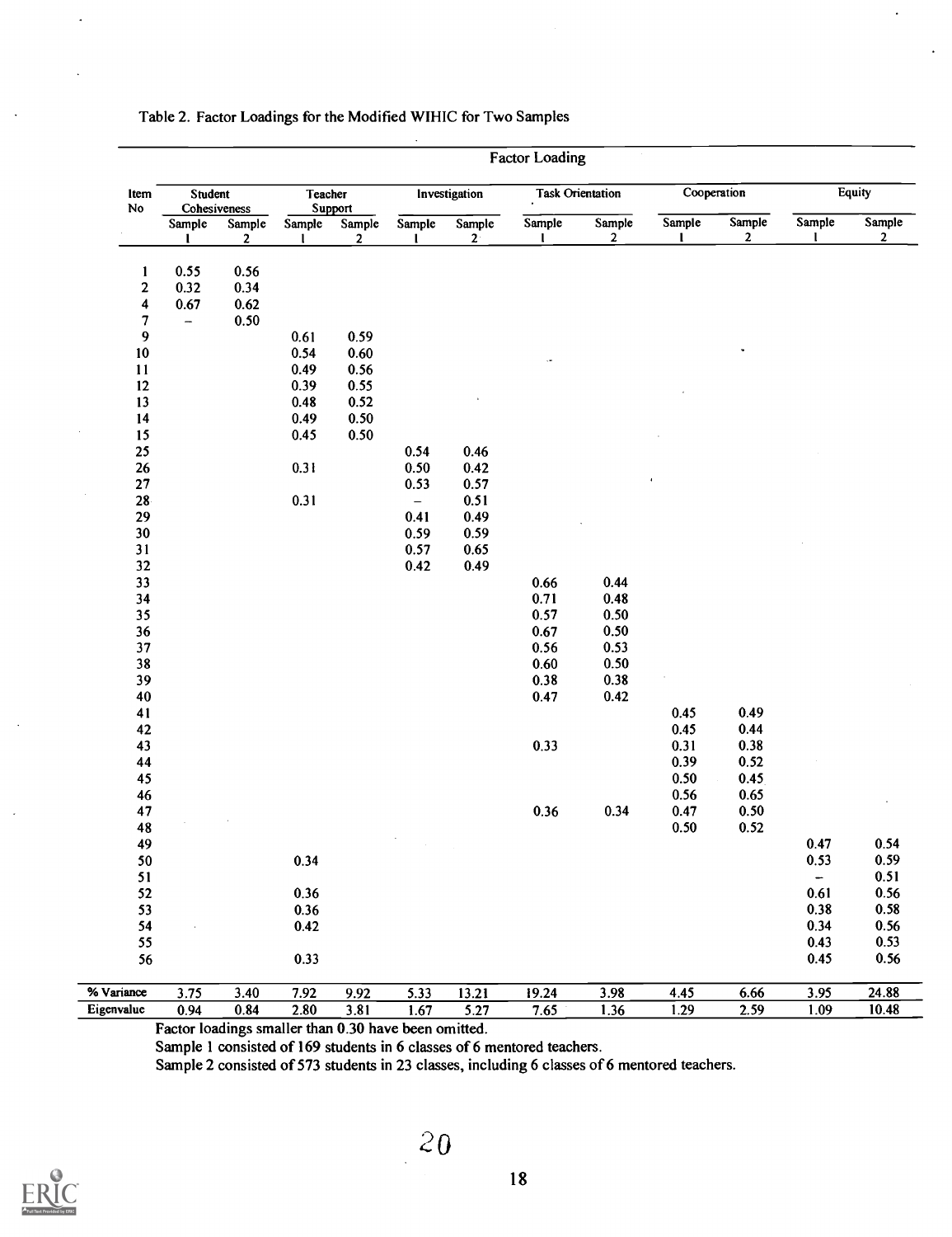To establish that each scale has satisfactory internal consistency, or that each item in a scale assesses a common construct, Cronbach's alpha reliability coefficient was calculated for sample 1 (169 grade 3-5 students in six mentored teachers' classes) and for sample 2 (573 grade 3-5 students in 23 classes, including the 169 students in sample 1). Table 3 reports the internal consistency for each of the six scales for the two samples using two units of analysis (the individual and the class mean). Using the individual as the unit of analysis, scale reliabilities for sample 1 (N=169) range from 0.57 to 0.82, and from 0.64 to 0.85 for sample 2 (N=573). Using the class mean as the unit of analysis, scale reliability estimates for sample  $1 (N=169)$  range from 0.82 to 0.95 and 0.73 to 0.95 for sample 2 (N=573). As expected, reliability values are higher when the class mean is used as the unit of analysis as opposed to the individual student. Values greater than 0.70 are considered acceptable by most researchers for this measure. Generally the values of the alpha reliability for each scale of the modified WIHIC in Table 3 support the internal consistency of the WIHIC for both samples and for two units of analysis.

To determine the discriminant validity of the modified WIHIC, the mean correlation of each of the scales with the other five scales was calculated for sample 1 and sample 2 and is also reported in Table 3. Using the individual as the unit of analysis, mean correlations for sample 1 (N = 169) range from 0.25 to 0.48, and from 0.30 to 0.46 for sample 2 (N = 573). Using the class mean as the unit of analysis, mean correlations range from 0.39 to 0.58 for sample 1 ( $N =$ 169), and from 0.23 to 0.56 for sample 2 ( $N = 573$ ). The mean correlations indicate that raw scores on these scales measure distinct though somewhat overlapping aspects of the classroom environment. However, the factor analysis results attest to the independence of factor scores on the scales of the WIHIC.

An analysis of variance (ANOVA) was used to determine the ability of each WIHIC scale to differentiate between the perceptions of students in different classes for the two samples. The  $eta<sup>2</sup>$  statistic was calculated to provide an estimate of the strength of association between class membership and the dependent variable (WIHIC scales). Table 3 presents the ANOVA results for the two samples. All six scales differentiated significantly between classes  $(p<0.01)$  for sample 2 ( $N = 573$ ). For sample 1 ( $N = 169$ ), five of the six scales differentiated significantly between classes  $(p<0.05)$ . The Student Cohesiveness scale showed no significant difference between classes.

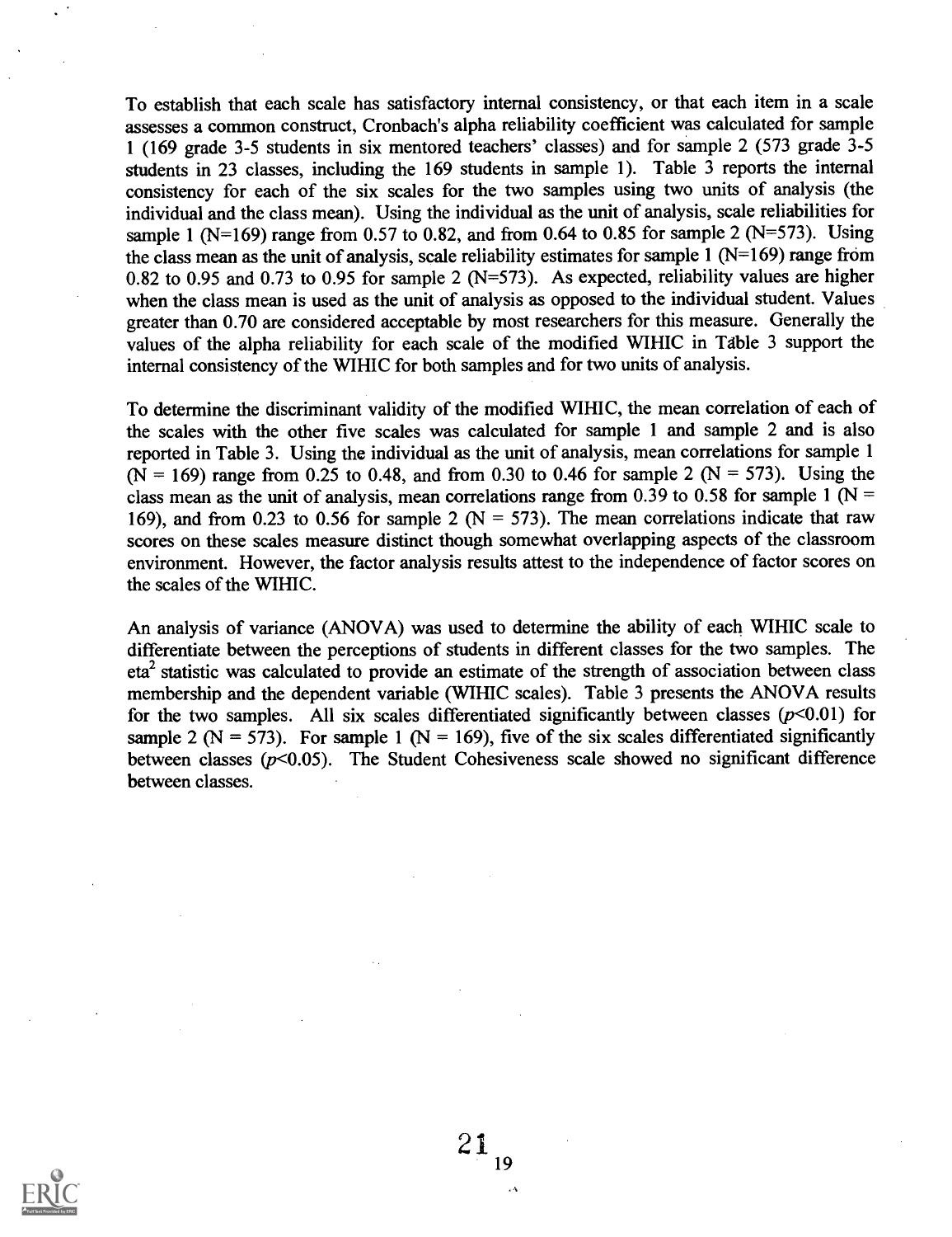| Scale          | Unit of<br>Analysis | No of<br>Items | Alpha Reliability<br>Mean<br>Correlation with<br>other Scales |                      |        |             |           |             |  | <b>ANOVA</b><br>Eta <sup>2</sup> |
|----------------|---------------------|----------------|---------------------------------------------------------------|----------------------|--------|-------------|-----------|-------------|--|----------------------------------|
|                |                     |                | Sample                                                        | Sample               | Sample | Sample<br>2 | Sample    | Sample<br>2 |  |                                  |
|                |                     |                |                                                               | 2                    |        |             |           |             |  |                                  |
| <b>Student</b> | Individual          | 4              | 0.57                                                          | 0.64                 | 0.25   | 0.30        | 0.04      | $0.11***$   |  |                                  |
| Cohesiveness   | Class Mean          |                | 0.83                                                          | 0.73                 | 0.43   | 0.52        |           |             |  |                                  |
| Teacher        | Individual          | $\overline{7}$ | 0.73                                                          | 0.80<br>$\mathbf{r}$ | 0.30   | 0.37        | $0.10**$  | $0.24***$   |  |                                  |
| Support        | Class Mean          |                | 0.82                                                          | 0.91                 | 0.46   | 0.46        |           |             |  |                                  |
| Investigation  | Individual          | 8              | 0.77                                                          | 0.80                 | 0.42   | 0.46        | $0.15***$ | $0.22***$   |  |                                  |
|                | Class Mean          |                | 0.93                                                          | 0.90                 | 0.39   | 0.56        |           |             |  |                                  |
| <b>Task</b>    | Individual          | 8              | 0.82                                                          | 0.75                 | 0.29   | 0.38        | $0.08*$   | $0.11***$   |  |                                  |
| Orientation    | Class Mean          |                | 0.95                                                          | 0.81                 | 0.58   | 0.41        |           |             |  |                                  |
| Cooperation    | <b>Individual</b>   | 8              | 0.77                                                          | 0.78                 | 0.36   | 0.40        | $0.15***$ | $0.13***$   |  |                                  |
|                | Class Mean          |                | 0.92                                                          | 0.88                 | 0.57   | 0.23        |           |             |  |                                  |
| Equity         | Individual          | 8              | 0.80                                                          | 0.85                 | 0.48   | 0.45        | $0.07*$   | $0.20**$    |  |                                  |
|                | Class Mean          |                | 0.90                                                          | 0.95                 | 0.53   | 0.52        |           |             |  |                                  |

Table 3. Internal Consistency Reliability (Cronbach Alpha Coefficient), Discriminant Validity (Mean Correlation With Other Scales) and Ability to Differentiate Between Classrooms (ANOVA Results) for Two Units of Analysis for the modified WIHIC for Two Samples

 $* p < 0.01$ 

 $*_{p<0.05}$ 

Sample I consisted of 169 students in 6 classes of 6 mentored teachers.

Sample 2 consisted of 573 students in 33 classes.

The eta<sup>2</sup> statistic (which is the ratio of 'between' to 'total sums of squares) represents the proportion of variance explained by class membership.

## 5.2 Changes in Classroom Learning Environment, Student Achievement, and Student Attitudes About Science Between Pretest and Posttest

The impact of the mentoring program on the students of the six mentored teachers was assessed in terms of changes in students' perceptions of the classroom learning environment, science achievement, and attitudes about science between pretest and posttest. The interval of eight months between pretesting and posttesting was when the mentored teachers implemented ideas from the professional development program and taught lessons with their mentor teachers during the second year of the mentoring program.

Table 4 shows the differences in average item mean classroom learning environment scores on the pretests and posttests given in year-two of the mentoring program. The average item mean, or the scale mean divided by the number of items in each scale, was used to allow meaningful interpretation of scale means and graphs for scales which contain different numbers of items. There was an increase in the average item mean scores on the posttest as compared to the pretest for five of the six WIHIC scales. The average item mean score decreased from the pretest to the posttest for the Teacher Support scale.

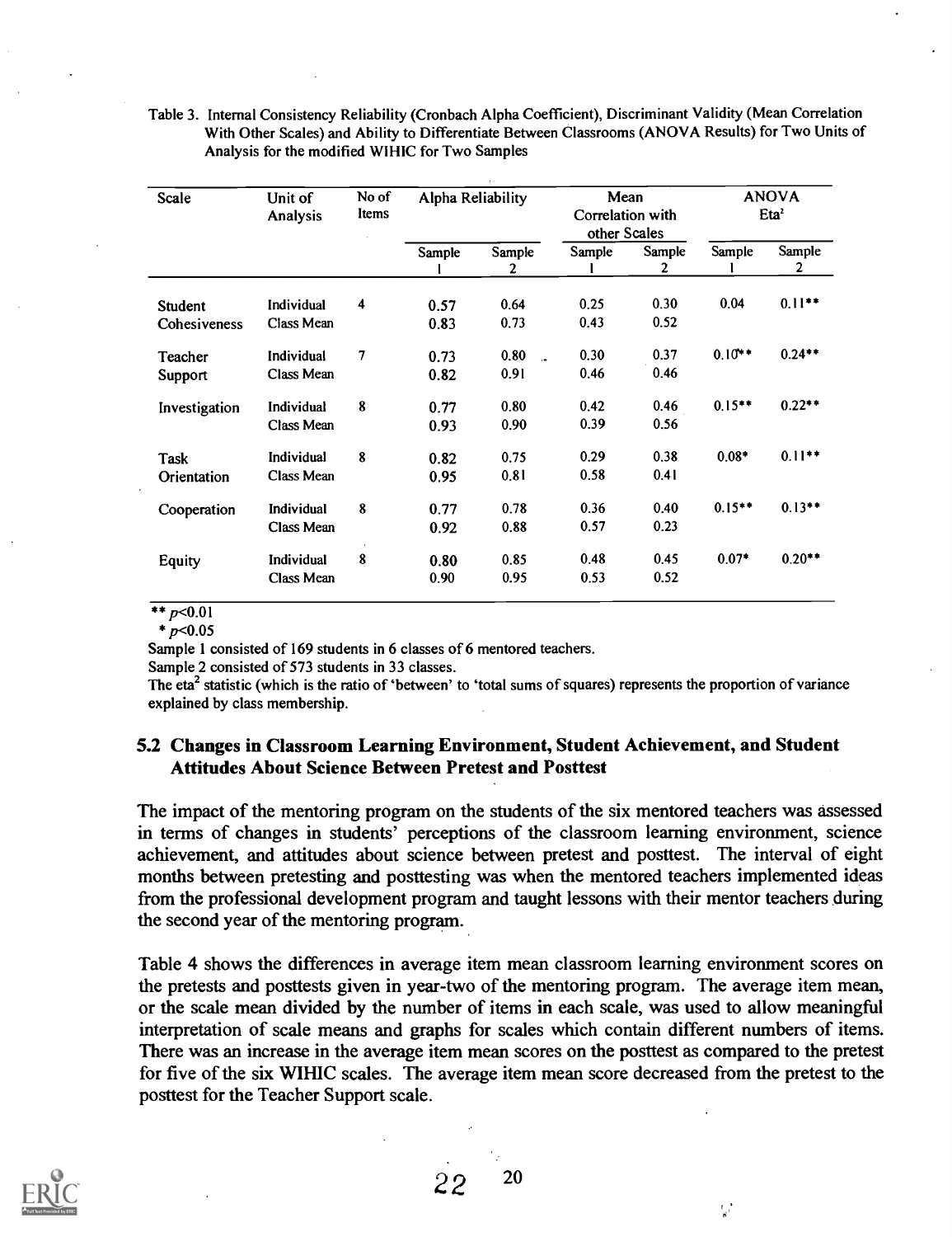Effect sizes and paired t tests were calculated to investigate the differences between students' perceptions at the beginning and end of year-two. In order to estimate the magnitudes of the differences (in addition to their statistical significance), effect sizes were calculated as recommended by Thompson (1998a, 1998b). The effect size for the six scales of the WIHIC questionnaire range between 0.05 of a standard deviation and 0.26 of a standard deviation for average item means. These effect sizes suggest relatively little difference between pretest and posttest results on the learning environment scales. T tests for paired samples, using student scores as the unit of analysis, were used to investigate whether differences in scale scores between the pretest and posttest for the WIHIC were statistically significant. No significant differences were found between the pretest and posttest scores on environment scales.

Table 4 also shows the differences in average item mean science achievement scores and attitudes about science scores on the pretests and posttests given in year-two of the mentoring program. There was an increase in the average item mean scores on the posttest scores as compared to the pretest in both achievement and attitude. When effect sizes and paired  $t$  tests were calculated to investigate the differences between the pretest and posttest scores, the effect size for science achievement was more than half (0.60) of a standard deviation, and for attitude toward science was about one fifth (0.19) of a standard deviation. These effect sizes suggest a substantial difference between pretest and posttest results on the science achievement test and a smaller difference between pretest and posttest results on the attitude survey. T tests for paired samples, using the individual as the unit of analysis, were used to investigate whether differences in scores between the pretest and posttest for the achievement and attitude instruments were statistically significant. There was a statistically significant difference  $(p<0.01)$  for science achievement as well as for attitudes about science  $(p<0.05)$ .

Figure 1 is a graphical representation of the average item mean scores on the pretest and posttest for the WIHIC, science achievement, and Feelings About Science scales. It is clear that, in the second year of the mentoring program, there were small positive increases in the students' perceptions of the classroom environment and their attitudes about science, and a larger increase in the students' science achievement scores during the same period of time.

A notable point is that information from the students' interviews was consistent with their perceptions as described by the WIHIC questionnaire. The questionnaire data appear to provide a basis for measuring students' perceptions of the learning environment at the elementary school level. The interviews suggested that students interpreted items in ways that were reasonably consistent with meaning intended by the questionnaire developers. The student interviews also suggest that students accurately reported their perceptions of the learning environment on the WIHIC survey. A second notable point is that, when the students were asked to describe their attitudes about science, their comments were consistent with their responses on the Feelings About Science survey.

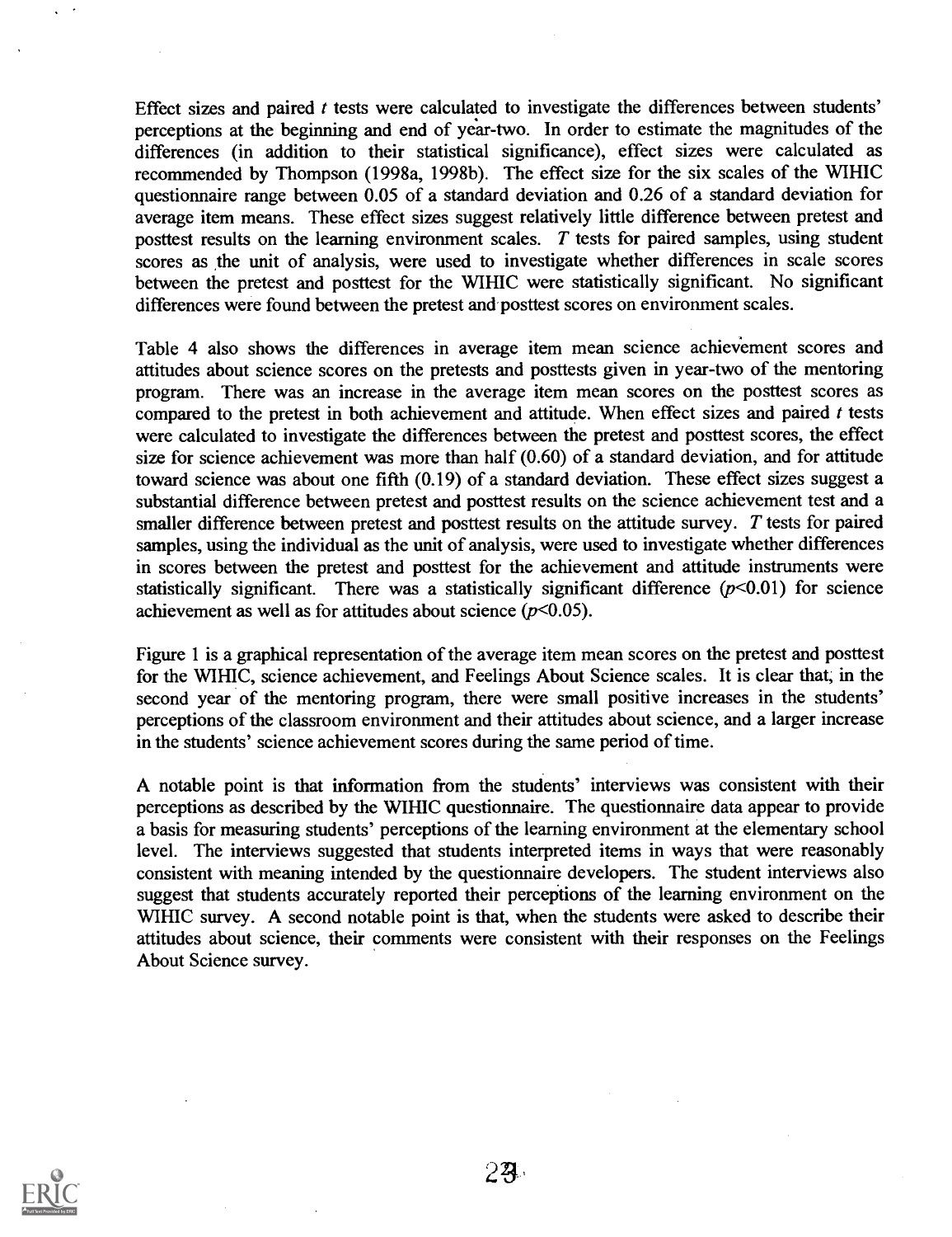| <b>Scale</b>                                | Average Item<br>Mean |          |                 | Average Item<br><b>Standard Deviation</b> | <b>Differences</b>           |                  |  |
|---------------------------------------------|----------------------|----------|-----------------|-------------------------------------------|------------------------------|------------------|--|
|                                             | Pretest              | Posttest | Pretest         | Posttest                                  | <b>Effect</b><br><b>Size</b> | $\boldsymbol{t}$ |  |
| <b>WIHIC</b><br><b>Student Cohesiveness</b> | 2.48                 | 2.58     | 0.37            | 0.40                                      | 0.26                         | 1.84             |  |
| <b>Teacher Support</b>                      | 2.43                 | 2.41     | 0.40<br>$\cdot$ | 0.45                                      | 0.05                         | $-0.34$          |  |
| Investigation                               | 2.23                 | 2.31     | 0.41            | 0.46                                      | 0.18                         | 1.46             |  |
| <b>Task Orientation</b>                     | ä,<br>2.74           | 2.75     | 0.29            | 0.30                                      | 0.03                         | 0.31             |  |
| Cooperation                                 | 2.38                 | 2.42     | 0.37            | 0.36                                      | 0.11                         | 1.02             |  |
| <b>Equity</b>                               | 2.45                 | 2.51     | 0.43            | 0.47                                      | 0.13                         | 0.96             |  |
| <b>Science Achievement</b>                  | 1.71                 | 2.10     | 0.69            | 0.60                                      | 0.60                         | $6.80*$          |  |
| <b>Feelings About Science</b><br>$**n$ 01   | 2.57                 | 2.64     | 0.36            | 0.37                                      | 0.19                         | $2.28**$         |  |

Table 4. Average Item Mean, Average Item Standard Deviation and Difference between Pretest and Posttest (Effect size and t Test for Paired Samples) for the WIHIC, Achievement Test and Attitude Scale Using the Individual as the Unit of Analysis

 $p$ < $0.01$  $*_{p<0.05}$ 

N= 169 students in 6 classes

The science achievement score was multiplied by 3 to bring it in line with other scores.



Figure 1. Average Item Mean on the Pretest and Posttest for the WIHIC, Student Achievement, and Feelings About Science

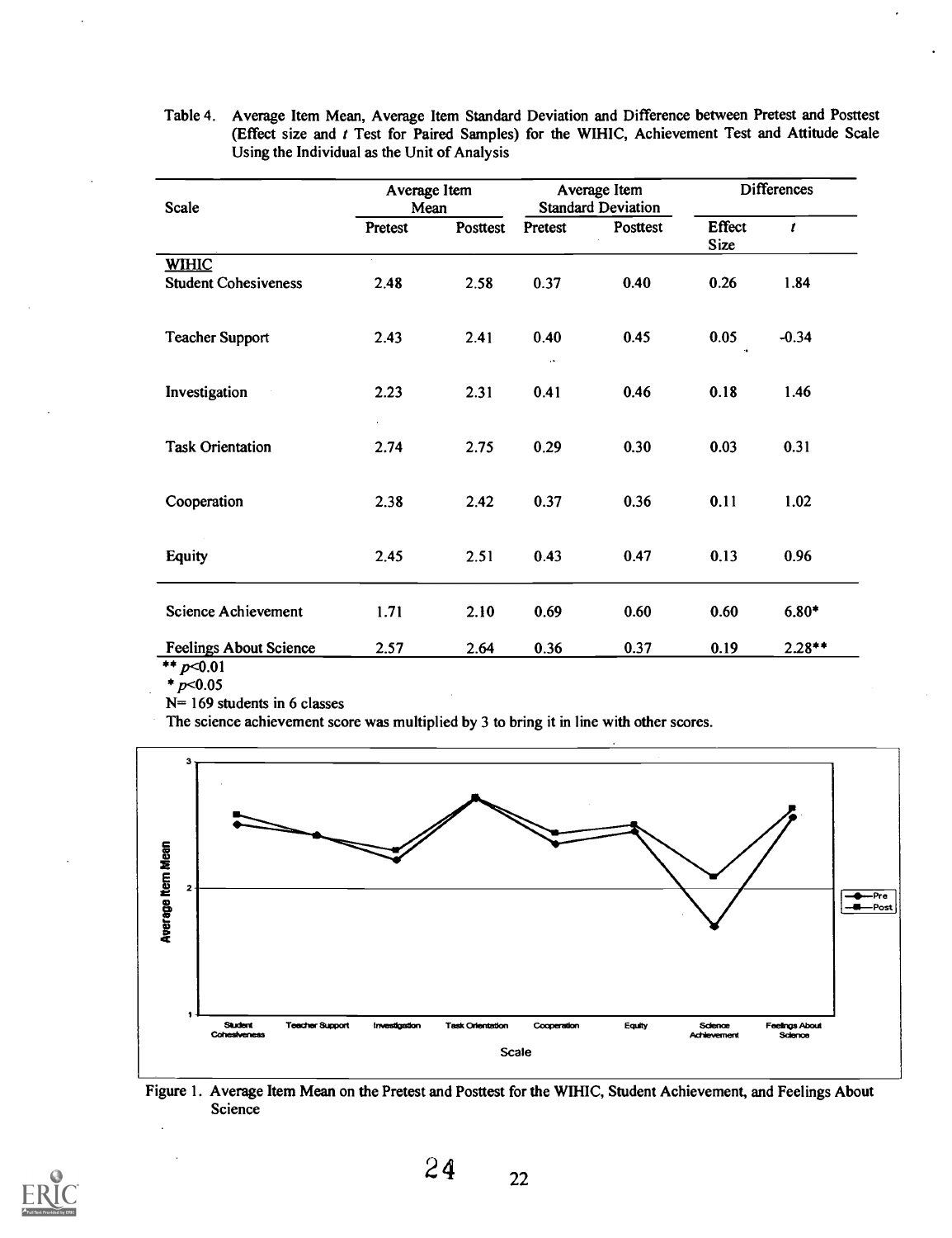## 5.3 Associations Between Students' Perceptions of the Learning Environment and Student Achievement and Attitudes

Associations between the six classroom environment scales and the two student outcomes of achievement and attitudes were investigated using simple correlation and multiple correlation analyses using the student as the unit of analysis ( $N = 149$ ). The sample size ( $N = 6$ ) was too small to generate dependable statistics for class means. Table 5 reports the strength of the associations between the set of six WIHIC scales and student outcomes (science achievement and attitudes about science). The simple correlation  $(r)$  represents the bivariate association between each outcome measure and each classroom environment scale. The multiple regression analyses reduce the Type I error rate associated with the simple correlation analysis and provide information about the joint influence of correlated environment variables on student outcomes. Using the standardized regression coefficients  $(\beta)$ , the WIHIC scales which contributed uniquely and significantly to the explanation of the variance in student outcome scores were identified. For example, in the case of the attitude survey, the standardized regression coefficients serve to identify the specific WIHIC scales that make significant contribution to explaining the variance in the attitudinal outcomes when the other environment scales are mutually controlled.

With the student as the unit of analysis, simple correlations with achievement ranged from -0.14 and 0.22 for different environment scales. There was a significant simple correlation (r)  $(p<0.05)$  between Investigation and science achievement. For attitudes about science, simple correlations ranged from -0.05 to 0.20 for different environment scales. A significant simple correlation  $(r)$  ( $p$ <0.05) was found between Cooperation and attitudes about science.

The multiple correlation analyses for each student outcome involved the association of outcome scores with the whole set of six environment scales, using the individual student as the unit of analysis. Table 5 shows that the significant multiple correlation  $(R)$  ( $p<0.01$ ) between science achievement and the set of the WIHIC scales was 0.44. Table 5 also shows that the multiple correlation (R) between feelings about science and the set of the WIHIC scales was 0.30, but was not statistically significant.

With the individual student as the unit of analysis, Table 5 shows four significant standardized regression coefficients  $(\beta)$  for achievement and one for attitudes. In terms of science achievement, Investigation and Equity were significant and positive independent predictors  $(p<0.01)$ , whereas Teacher Support and Cooperation were negative and significant independent predictors ( $p<0.05$ ). Table 5 also shows that a positive and statistically significant association  $(p<0.05)$  was found between Cooperation and student attitudes about science when the other WIHIC scales were mutually controlled.

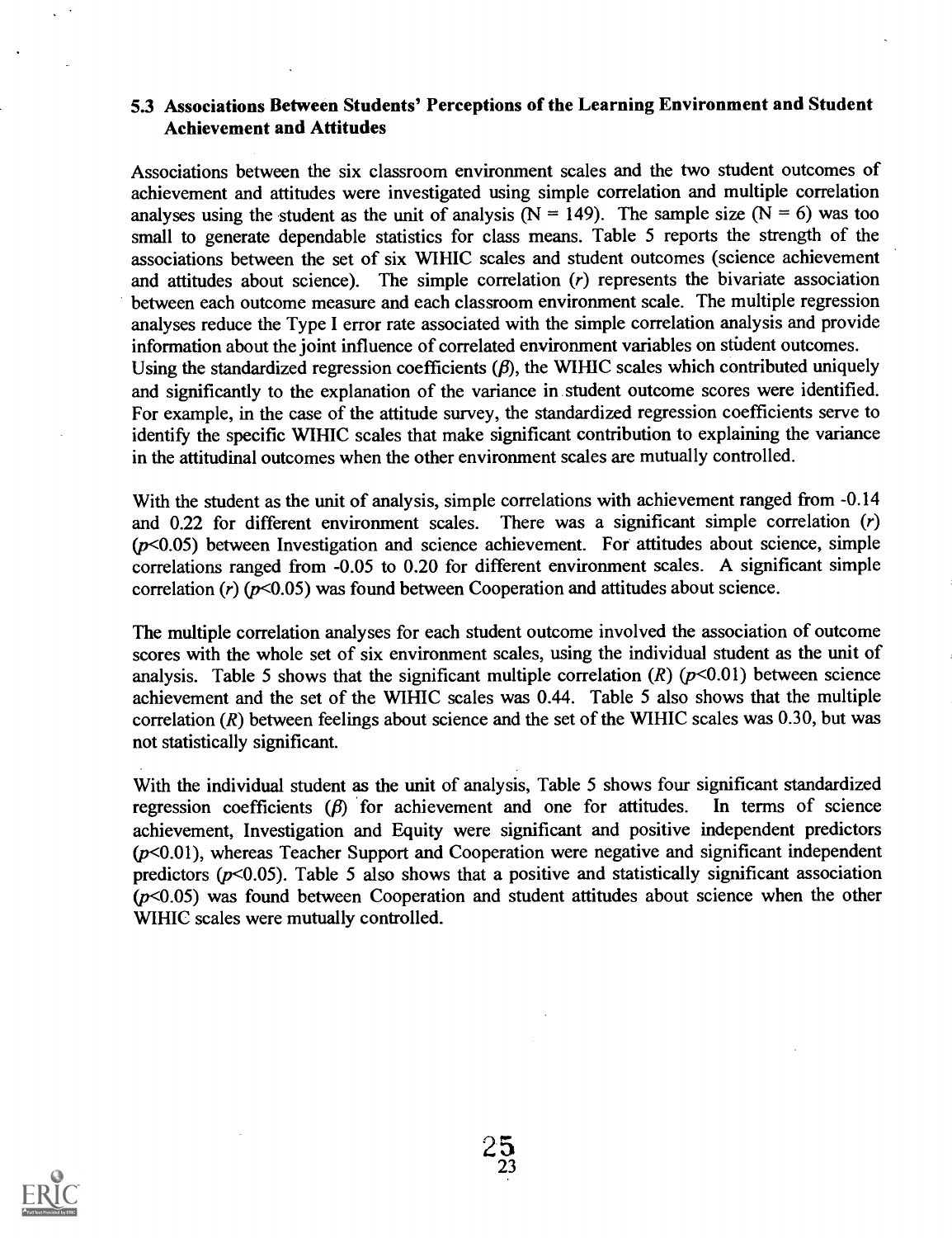Table 5. Simple Correlation and Multiple Regression Analyses for Associations Between Student Outcomes (Student Achievement and Feelings About Science) and Dimensions of the Modified WIHIC for the Posttest Using the Student as the Unit of Analysis

|                             |         |                            | Outcome – Environment Association |                               |
|-----------------------------|---------|----------------------------|-----------------------------------|-------------------------------|
| <b>Scale</b>                |         | <b>Science Achievement</b> |                                   | <b>Feelings About Science</b> |
|                             | r       | β                          | r                                 | β                             |
| <b>Student Cohesiveness</b> | 0.01    | 0.01                       | 0.09                              | 0.03                          |
| <b>Teacher Support</b>      | $-0.11$ | $-0.27*$                   | 0.03                              | $-0.06$                       |
| Investigation               | $0.22*$ | $0.33**$                   | $-0.05$                           | $-0.23$                       |
| <b>Task Orientation</b>     | 0.02    | $-0.13$                    | 0.14<br>$\mathbf{r}$              | 0.05                          |
| Cooperation                 | $-0.14$ | $-0.22*$                   | $0.20*$                           | $0.24*$                       |
| <b>Equity</b>               | 0.18    | $0.32**$                   | 0.10                              | 0.18                          |
| Multiple Correlation $(R)$  |         | $0.44**$                   |                                   | 0.30                          |

\*\*  $p<0.01$ 

 $* p < 0.05$ 

N= 149 students in 6 classes.

The sample size (N=6) was too small to generate dependable statistics for class means.

## 5.4 Changes in Teachers' Attitudes About Teaching Science

The impact of the mentoring program on the seven mentored teachers' attitudes about teaching science was measured by the teacher questionnaire. Teachers were asked to rate their level of confidence, knowledge, and valuing of  $(1)$  teaching science,  $(2)$  active learning in science,  $(3)$ positive classroom learning environments, and (4) reflective practice. Additionally, the teachers were asked to provide narrative responses about their strengths and weaknesses as science teachers. The questionnaire was given to the mentored teachers at the beginning and end of each of the two years of the mentoring program. The teachers responded to the 12 items in the questionnaire using a five-point response scale of Very High (5), High (4), Average (3), Low (2), and Very Low (1). The sample size  $(N=7)$  was too small to generate dependable statistical analyses, so the mean questionnaire scores for each teacher was examined.

Figure 2 shows the mean scores on the questionnaire for five of the seven mentored teachers on the four dates it was given. Results are not shown for two of the teachers because they did not complete the entire two-year mentoring program. Teacher A began with a mean of 3.67 at the beginning of year one and, by the end of year two, the mean had increased to 4.92. Teacher B's score increased from 3.92 to 4.75. Teacher C began and ended the project with a mean score of 5.00. Teacher D began with a mean of 3.92 and increased to 4.50. Teacher E went on maternity leave and did not complete the second year of the project, and Teacher F only participated in the second year. The mean score for Teacher G increased from 3.25 to 4.75 during the two years of the project.

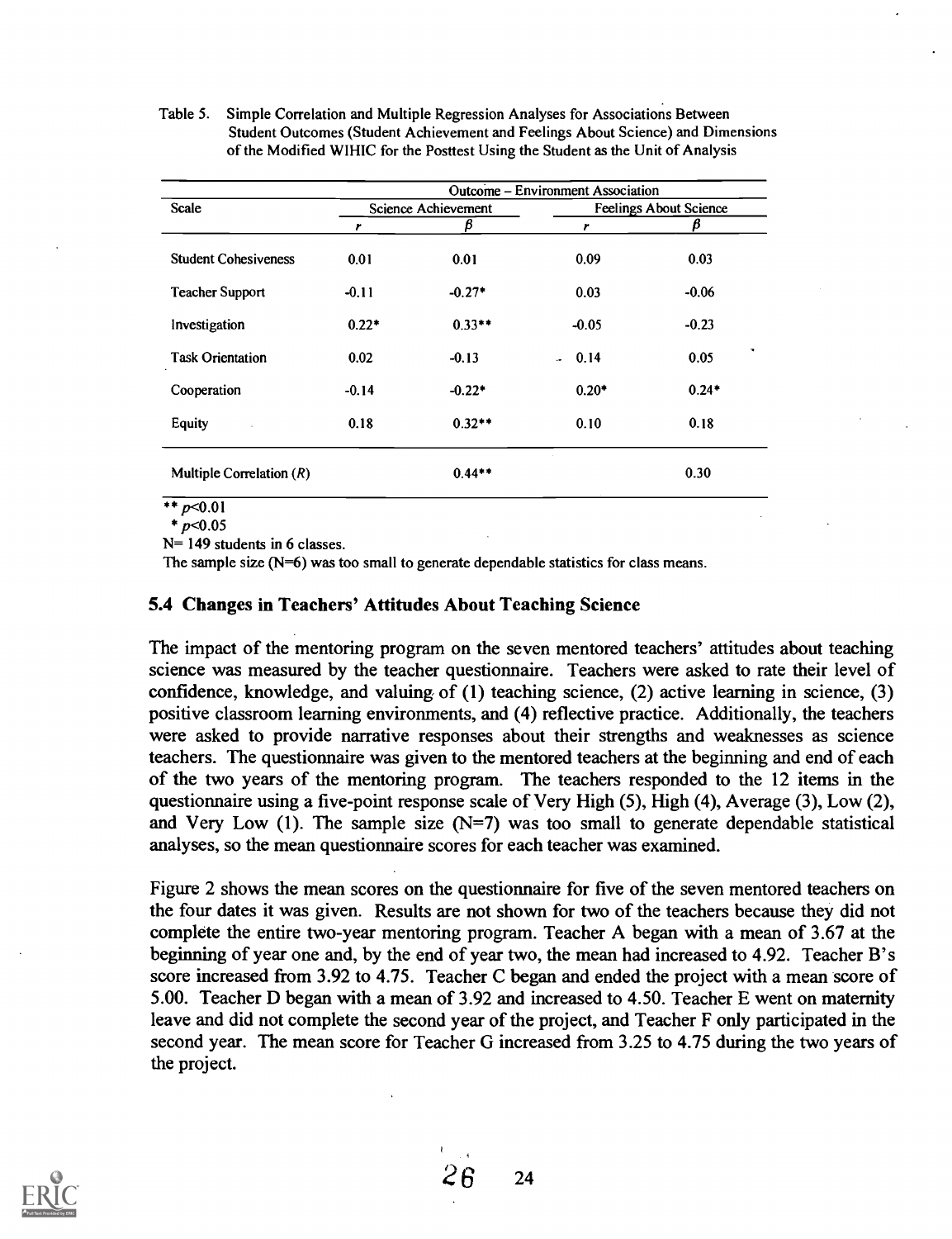From Figure 2, it appears that the attitudes about teaching science changed toward the positive for four of the five teachers who completed both years of the mentoring project. The fifth teacher's score showed no change, maintaining the high score throughout the project.



Teacher Questionnaire

Figure 2. Mean scores on the Pretests and Posttests for the Teacher Questionnaire

## 6.0 Using Qualitative Methods to Explore Teachers' Attitudes About Teaching Science and the Mentoring Program

While the mean questionnaire scores showed an improvement in the teachers' attitudes about teaching science, the researchers drew upon qualitative information to further understand the changes in the beginning teachers' attitudes during the two-year mentoring project. Two changes in the beginning teachers' attitudes during the two-year mentoring project. classroom observations of all teams of beginning teachers and mentor teachers were undertaken during both years of the mentoring project. Detailed field notes were kept and student interviews were conducted. All of the participating teachers kept a reflective journal and completed a lesson analysis, activity evaluation, and reflection on three of the science lessons taught each year. Two questions on the beginning teacher questionnaire were written so as to elicit extended responses. All teachers met together at the beginning of years one and two, and focus groups with the beginning and mentor teachers were conducted at the end of each year. The focus groups were taped and transcribed.

The seven beginning teachers are referred to below by their pseudonyms: Teacher  $A -$  Julie, Teacher B - Terri, Teacher C - Mark; Teacher D - Lynne, Teacher E - Kathy, Teacher F -Annie, and Teacher  $G -$  Denise. All of the teachers were educated at universities in the United

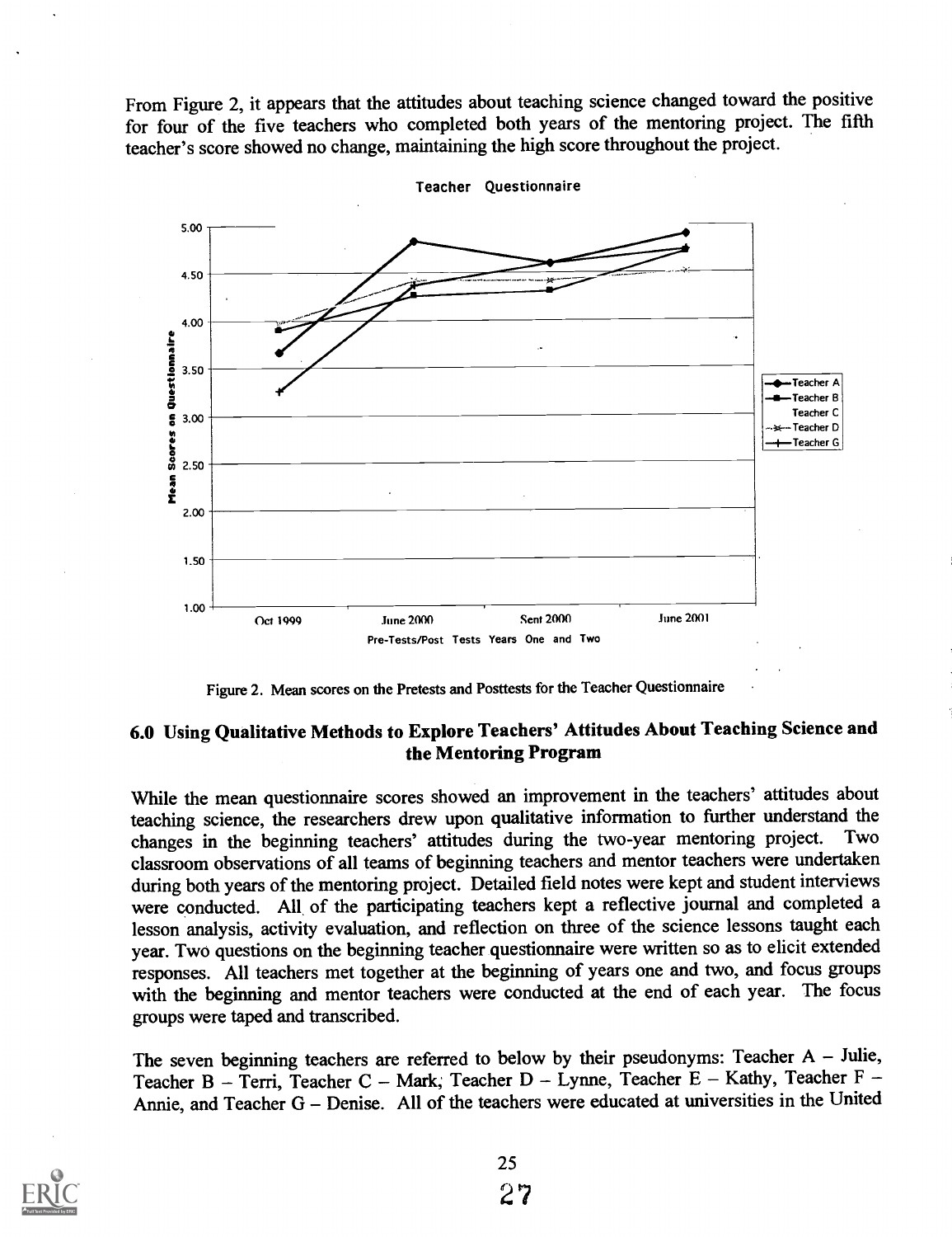States. Mark has a Master's degree in Elementary Education with a Bachelor's Degree in History and Language. All of the other teachers have Bachelor's degrees in Elementary Education, and Annie's degree includes specialization in Specific Learning Disabilities. Julie, Terri, Lynne, and Kathy are Hispanic and speak English and Spanish. Mark is a white American and speaks German, Arabic, Spanish, and English. Denise is African-American and speaks English. Annie describes herself as mixed ethnicity and speaks English. In the first year of the mentoring project, Julie, Terri, Mark, and Kathy were in their second year of teaching, while Lynne and Denise were first-year teachers. Annie, a second-year teacher, did not participate until the second year of the mentoring project and Kathy did not complete the second year of the project due to a maternity leave from teaching. She delivered fraternal twins, but one of the babies did not survive. She has since returned to teaching and seems to be successfully dealing with the loss of her child. Although Mark was only a second year teacher, he is 'older' than the other teachers are. Before teaching, Mark worked in government service in the Middle East and then as a building contractor in different areas of the United States. He frequently speaks of how happy he is to be a teacher and what a satisfying career it is. Julie, Terri, Mark, and Denise all have children and are learning to fulfill their family responsibilities while coping with the pressures of beginning teaching. Lynne recently became engaged and is making wedding plans. Annie is married and her husband is also a teacher. The second year of the mentoring project was very difficult for Denise because her father was murdered in a robbery at his place of business. After taking a couple of weeks off, Denise returned to work but was distracted by the criminal investigation and trial, and the effect of this tragic event on her family. Denise become engaged soon after her father's death and was married during the year. Denise finished the year on a positive note and is enjoying teaching second grade this school year.

Julie and Lynne work in the same school, but in different grade levels. Julie and her mentor teacher are on the fourth grade team and plan together on a regular basis. Lynne teaches third grade and her mentor teacher taught at a different school during the first year of the mentoring project, and worked as an educational specialist assisting teachers in ten different schools during the second year of the project. Denise and her mentor teacher worked together on the fifth grade team in the same school. Terri, Mark, and Kathy, all fifth grade teachers, and Annie, a fourth grade teacher, all had mentor teachers from different schools. Kathy and Annie teach different grade levels in the same school and had the same mentor teacher. Table 6 provides: the number of years of teaching experience that each teacher had at the beginning of the project, the grade level taught during year two of the project, the number of students in the teachers' classes in year two of the project, the total number of students in each teacher's school, and a demographic description of the student population in each school.

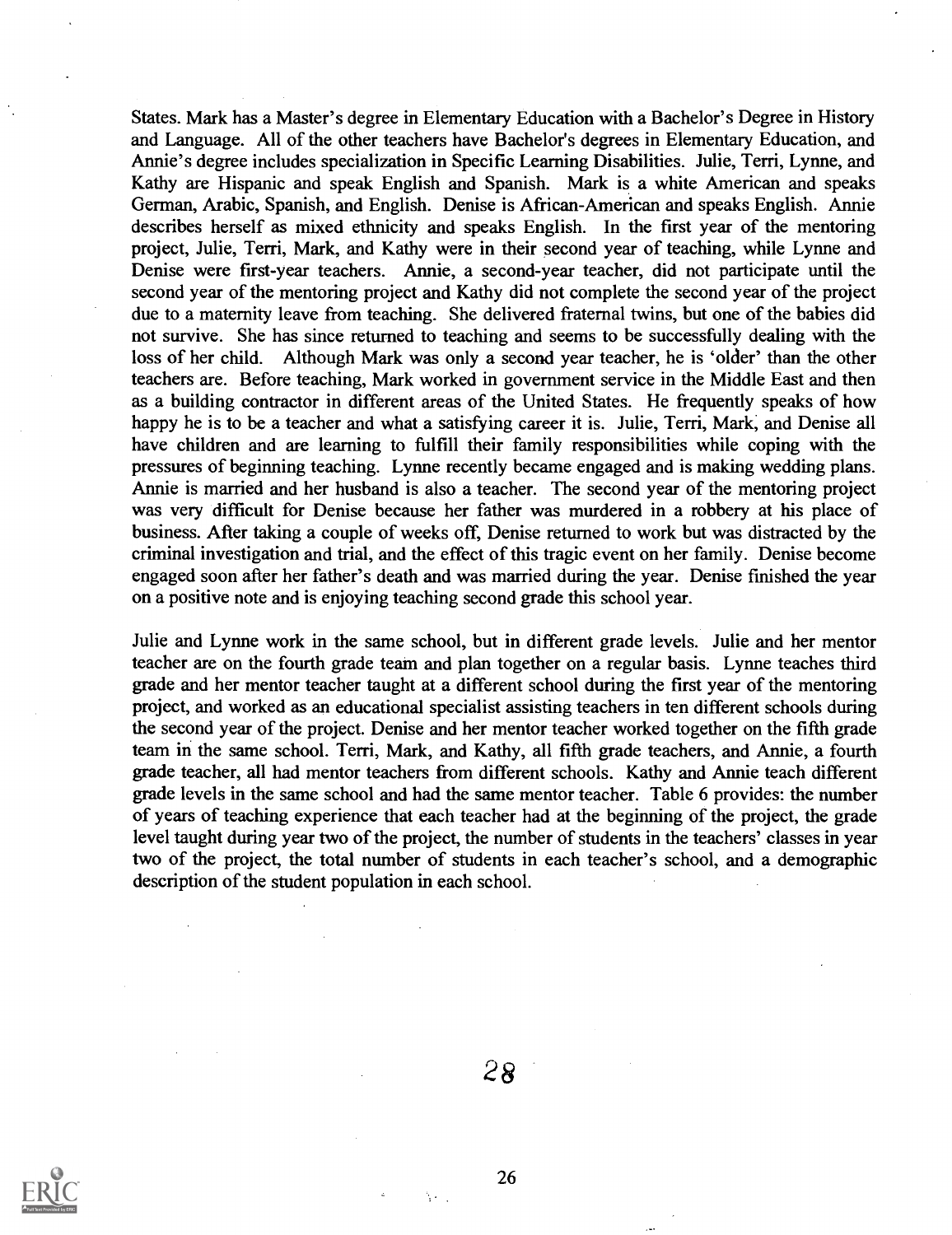| <b>Teachers</b> | Number of Years<br><b>Teaching at Start</b><br>of Project | Grade<br>Level<br><b>Taught</b> | Total<br><b>Class</b><br>Size<br>School<br>Enrollment |                           | Student Population of School (%) |                            |          |                  |
|-----------------|-----------------------------------------------------------|---------------------------------|-------------------------------------------------------|---------------------------|----------------------------------|----------------------------|----------|------------------|
|                 |                                                           |                                 |                                                       | Free/<br>Reduced<br>Lunch | <b>LEP</b>                       | Black/<br>Non-<br>Hispanic | Hispanic |                  |
| $A$ – Julie     | 2                                                         | 4                               | 19                                                    | 1663                      | 46%                              | 15%                        | 29%      | 57%              |
| B – Terri       | $\overline{2}$                                            | 5                               | 30                                                    | 2096                      | 47%                              | 27%                        | 9%       | 75%              |
| $C - Mark$      | 2                                                         | 5                               | 23                                                    | 1327                      | 74%                              | 52%                        | 1%       | 90%              |
| $D - Lynne$     |                                                           | 3                               | 35                                                    | 1663                      | 46%                              | 15%                        | 29%      | 57%              |
| $E -$ Kathy     | 2                                                         | 5                               | 35                                                    | 1334                      | ÷<br>36%                         | 24%                        | 7%       | $\bullet$<br>70% |
| $F - Annie$     | $\mathbf{2}$                                              | 4                               | 28                                                    | 1334                      | 36%                              | 24%                        | 7%       | 70%              |
| $G$ – Denise    |                                                           | 5                               | 25                                                    | 1447                      | 85%                              | 48%                        | 2%       | 92%              |

Table 6. Summary of Descriptive Information about Teachers, Classes, and Schools

The teachers were asked to keep a reflective journal and to comment on their progress in the following areas: their level of confidence, knowledge, and valuing of teaching science; their active learning in science; their creating a positive classroom learning environment; their reflective practice in teaching science; and their overall impressions of the mentoring experience. The focus group discussions with the teachers at the end of years one and two of the mentoring project also centered on the same themes. The teachers' narratives on each of these themes are discussed in turn.

#### 6.1 Level of Confidence, Knowledge, and Valuing of Teaching Science

All seven teachers wrote about and discussed an increase in their confidence and knowledge about teaching science. Lynne wrote:

I developed my confidence as a science teacher. This has been the most worthwhile experience that I have had as a first year teacher. The mentoring project provided me with the resources, support, and motivation to become a more effective teacher. My knowledge about science topics and science process skills has grown and improved. This experience has provided me with the beginning of a bank of materials and ideas from which to scaffold for future use.

Julie, Terri, Mark, and Denise discussed their growth in confidence and knowledge in an interesting way. All said that they no longer felt pressured to "know everything". They talked about their willingness to take a risk and teach new topics in science. In the first year of the project, Mark talked about his fear that the students would fmd his flaws or discover that he "didn't know what he was talking about". At the end of the project, he wrote that he learned from his mentor that "if the students are left to their own devices in the classroom and if there is a creative environment and a teacher who is interested in learning and is excited about teaching, then the students will be fine, and will discover and learn". Julie wrote:

I learned that it is okay not to know everything in science. I have given myself permission not be perfect all of the time. You don't have to know everything in science in order to take a chance and teach science. I think that a lot of times we're afraid to

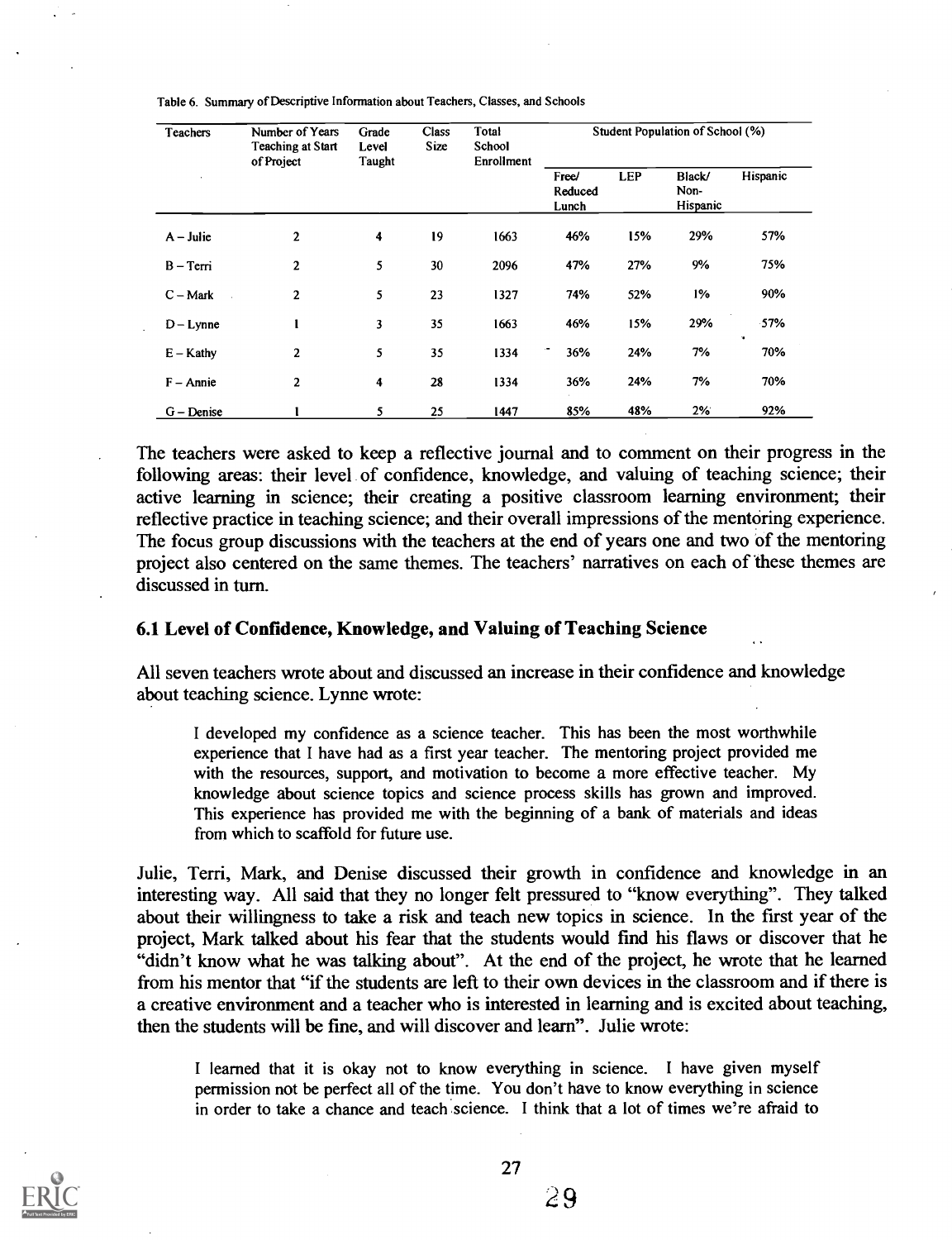teach science because you think you have to be a scientist in order to do science activities with kids. I'm no longer afraid to try new things and research the things that I don't know about. The students see me learning along with them. And when they see that, they say, "Hey, she doesn't know everything, so I guess it's okay". And if you're not afraid to take a chance, the students won't be afraid to take a chance. By the end of the second year, I felt like an expert. I take a lot more chances when I do science activities now.

Each of the teachers commented on their feelings that teaching science had become more important to them and that they valued the time spent doing science activities with their students. Some attributed this to their increased confidence in science and their observations that the students 'loved science' and looked forward to science activities and investigations. Annie said:

The science activities help my students act good so they can go to the science lab. Some of the parents told me that it's the first time their kids have wanted to come to school. One student told his mother that the only reason why he wanted to come to school one particular day was because we were going to do a science experiment. <sup>I</sup> really felt like I made a difference because I'm a better science teacher now.

The teachers described their feelings that teaching science is valuable, but only when science instruction included active learning experiences for students. This theme is discussed in the next section.

#### 6.2 Active Learning in Science

A common theme about which the teachers wrote and talked is moving away from a dependence on a science textbook for science instruction to a more activity-oriented science program. All of the teachers are required to teach a series of state grade-level expectations and district science competencies. However, the choice of which of the recommended science textbooks will be used, and how the state and district competencies will be met is made at the school level. In some schools, grade-level teams might agree upon a common curriculum while, in other schools, individual teachers make the decisions about what science activities to include in their science program. A great deal of the teachers' written comments and group discussions centered on the science textbooks and how much the textbook should be used in their science lessons. common theme was a decreased dependence on the textbook in the teachers' science instruction.

At the end of the first year of the mentoring project Terri wrote:

My first year teaching was straight from the book. I was scared to do anything else. <sup>I</sup> was bored and, if I'm bored, I know my children are bored. I knew that the students needed something else to motivate them in science. Last year, I started doing more hands-on activities and now my students love science. I think that they learn a lot more when they do hands-on activities than from just a lesson in a book. I find that I added activities that I would not have done before this project.

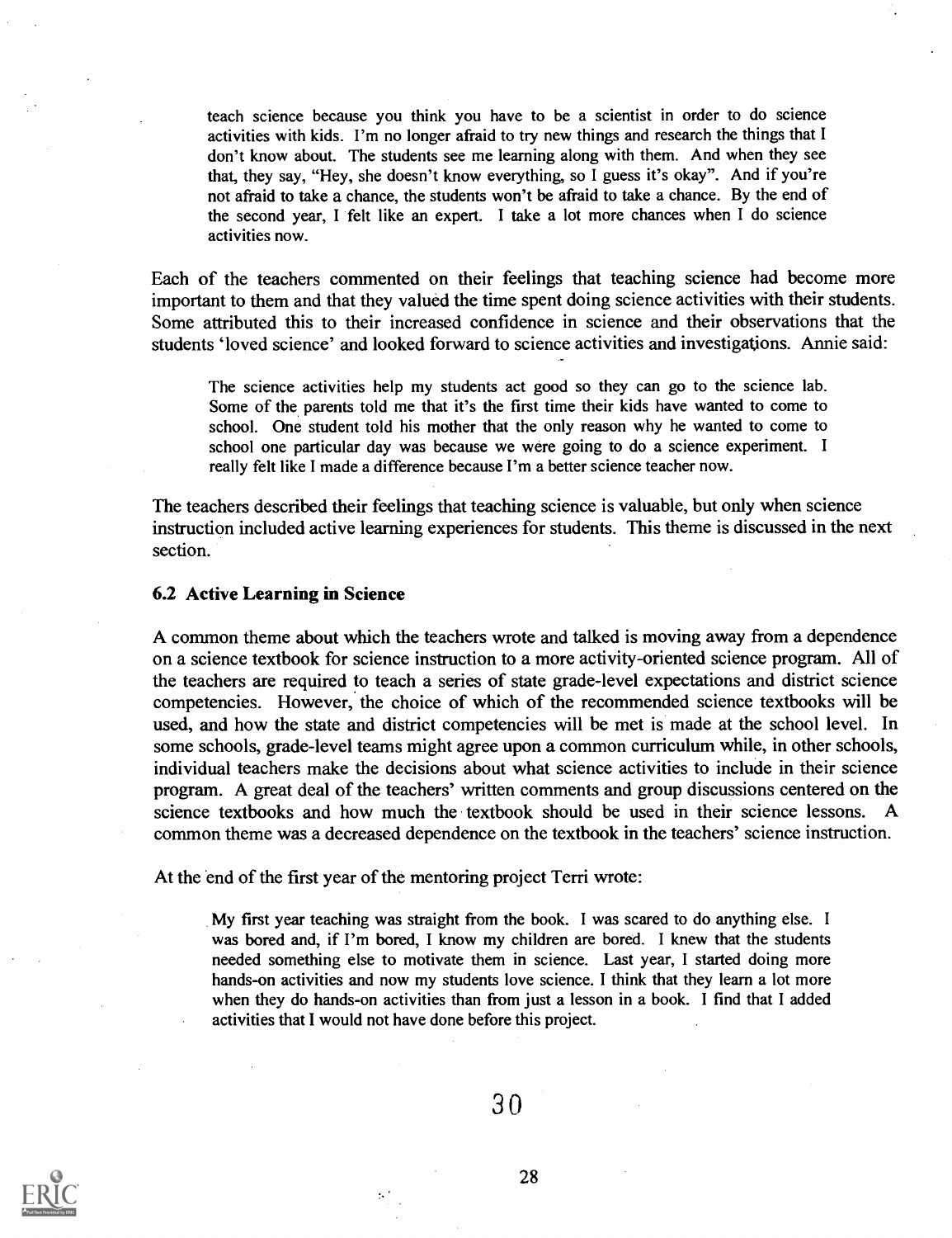#### Lynne commented:

I had a problem with science at the beginning of the first year because I was relying on my textbook. Because I am a first year teacher, I was told: "here's the textbook, use it". It was so old and boring and I think that I probably used it when I was in school. Now that I've been in the mentoring project for a year, most of the science lessons that I do are hands-on.

Kathy echoed this feeling: "As a result of this program, I allow the students to do more hands-on projects in science. I am doing with the students science activities which I would never have dreamed of doing before this experience. I've learned to let the students engage more with one another, and they help me learn as well." At the end of the first year of the project, Denise wrote: "At the beginning of this year I was afraid of science. But this program gave me a chance to work with a lot of hands-on activities and I really liked it. Before I would have just read the book with the students and gone over the questions but, as far as activities, I had no ideas of what to do. So, as a first year teacher, this program really helped a lot." By the end of the second year of the project, Denise expressed her growing confidence in active learning in science when she wrote: "I feel that this program has really helped me to become a better science teacher. I have found myself doing more hands-on activities which enable my students to become more engaged and more interested in science."

In her journal during the first year of the project, Julie wrote:

I learned that students learn more by doing science experiments than by reading about them. Students enjoy science more and understand more of the concepts being taught when they do hands-on activities. Students experience more success in my classroom because I give them the opportunity to become actively involved in fun science activities and more time to come up with their own conclusions about the activities that we do. The students seem to feel more confident in their ability to learn.

At the end of the second year, Julie commented:

 $\mathcal{C}_1$ 

The kids expect active lessons now. It's more interesting. The activities make me love to teach science because the kids love it. Their parents also noticed a difference between my class and how they learn in other classes without the hands-on activities. The kids tell their parents that they don't want to go to some of the special area classes because they don't want to miss the hands-on activities that they do in my class.

Mark discussed moving away from 'textbook science' and providing more active learning experiences in science for his students:

We got a new science textbook this year, but I didn't really like it because I felt that the lessons were too abstract for my students. The kids didn't really understand the point of the activities. So, I had to think of other activities to do with the kids. I looked at examples that they gave in the book and adapted things from my own experiences to develop activities for the kids. I also tied the science activities to other areas of the curriculum. I think that, before the mentoring program, I wouldn't have had as much confidence in my ability to do this with my science lessons.



29 3 1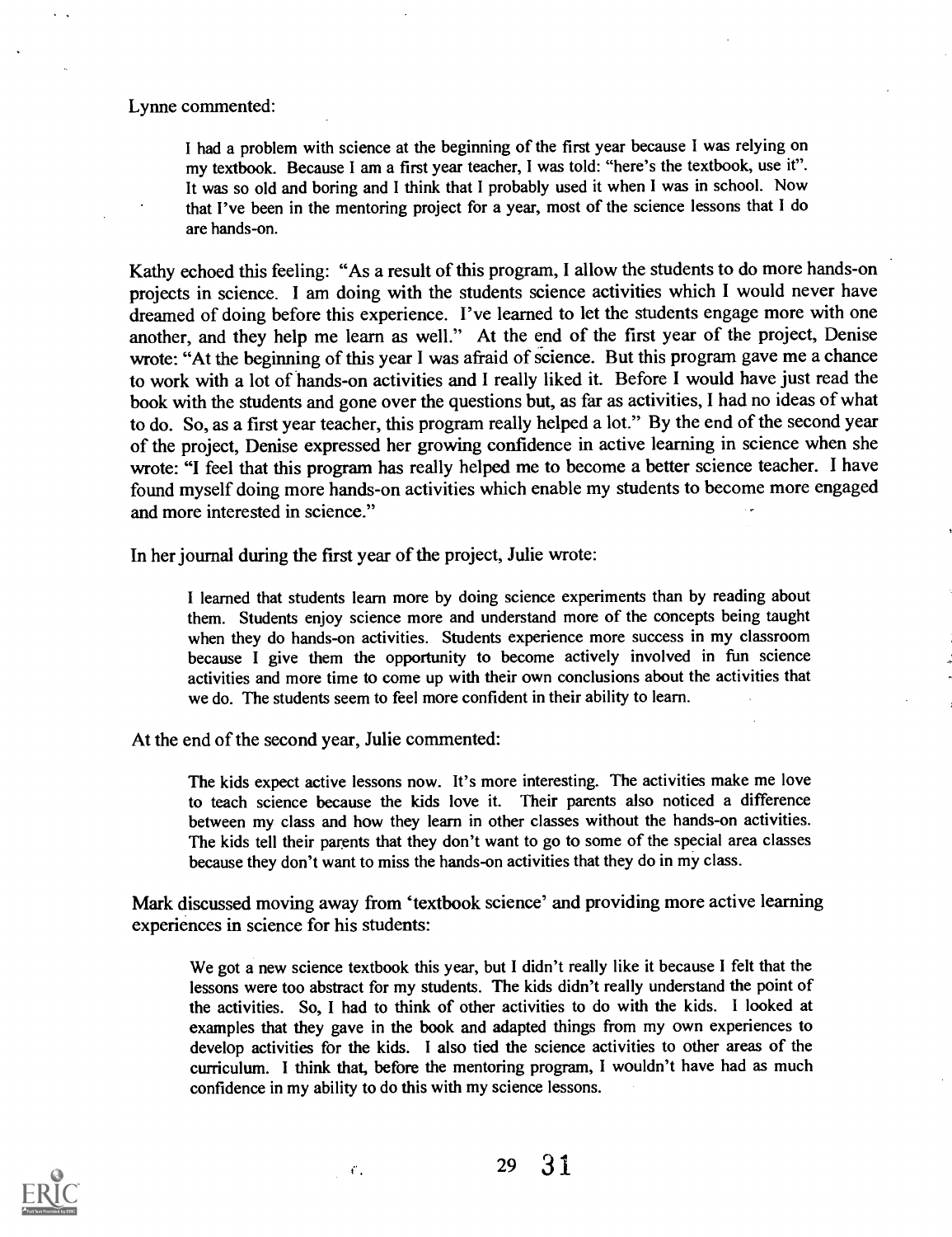A frequent complaint from most elementary teachers is how to fit all of the required subjects and programs into a six and one-half hour day. Some elementary teachers are 'departmentalized' and teach only one or two subjects (i.e. science and mathematics), while others are expected to teach science, mathematics, language arts, and social studies. In addition to these subjects, the district curriculum requires instruction in special areas (i.e. physical education, music, art, Spanish) and numerous special programs (i.e. gifted, exceptional student education). Many teachers integrate other subjects with their science activities in an effort to use time more efficiently. In the focus group at the end of the second year, Mark gave an example of this type of interdisciplinary activity-based science lesson:

I've always believed that active learning in science was important but, now that I've been in the mentoring program, I think it's even more important that I base most of my activities on books and then use what the characters do to develop my science activities. For example, we also read *The Great Raft Race* and then we made a list of materials on the board that would be useful for building rafts. Each student volunteered, to bring in 25 of each item listed so that every student could take home a bag of the materials to use for building their rafts. That way, everyone had the same materials to use in the construction of their rafts. When the students brought in their completed rafts, we discussed each design. We took a field trip to a park with a big pond. We assumed that the pond was round and made measurements of the pond. From there, we determined the diameter, radius, circumference, and area of the pond. By doing this, we were doing important mathematics skills that weren't based on a lesson in the textbook. We had a contest to determine whose raft could make it across the pond fastest. Based on the measurements that we had made and using our stopwatches, we were able to determine the speed of each raft. We had prizes for the rail that made it across the pond fastest, the raft that made it across the fastest using the least amount of materials, and the raft with the greatest number of materials. The kids learned a lot of science as well as mathematics and, by reading the book, we also learned history and social studies.

In the focus group at the end of the second year of the mentoring program, Lynne summarized what she learned about connecting science to other subject areas:

The mentoring program really increased my motivation and excitement about teaching science. I used to see science as separate, but now I have enough confidence to connect it to other areas and to expand on the textbook. It also helped me with time management. Now I know how to fit everything in.

In the focus group discussion at the end of the second year, the teachers concluded that the active learning strategies that they used for science positively impacted the learning environment in their classrooms. Annie commented: "Doing science activities with my students had an impact on the total classroom environment because the students behaved better because they want to participate in the science experiments or go to the lab." The theme of developing positive classroom learning environments is discussed in the section that follows.

## 6.3 Positive Classroom Learning Environments

Five of the beginning teachers agreed that the *What Is Happening In This Class?* (WIHIC) survey was useful for providing a view of their classrooms through their students' eyes. In the

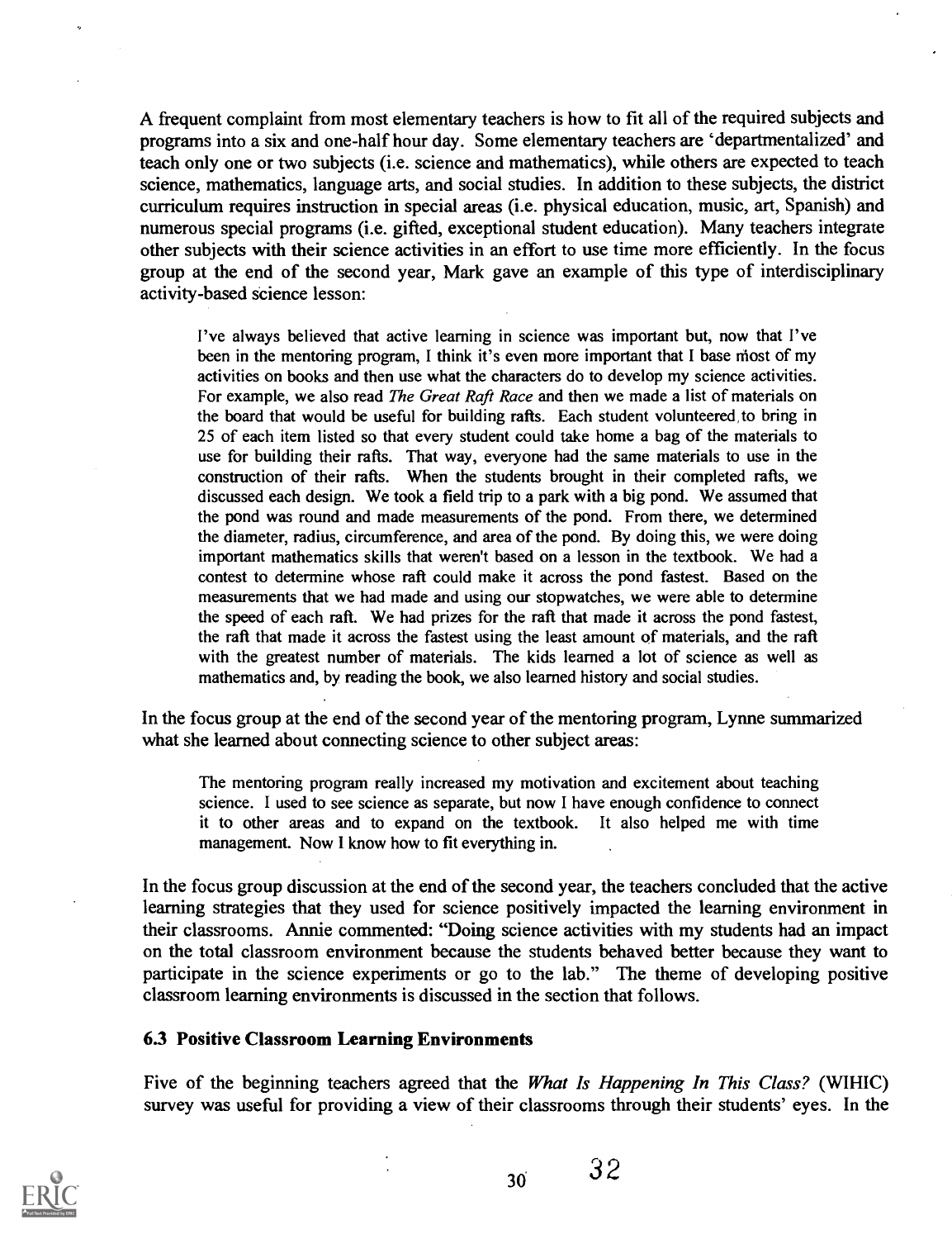focus group at the end of the second year of the project, Terri said: "The classroom environment survey was really helpful to me because it helped me think more about what I do every day". Julie concurred: "The survey really made me look at my classroom through the students' eyes. I put myself in their little chairs and reexamined what I do."

All of the teachers wrote about the effect of obtaining feedback from the What Is Happening In This Class? (WIHIC) on their teaching behaviors. Lynne expressed her viewpoint:

The classroom environment survey made me analyze what I do, and I was able to correct it by doing something that's so simple. For example, several students said that I didn't talk with them. When we discussed their answers, they clarified that I don't come to their desks to talk with them. They said that they don't like me to talk to them or always give them directions from across the room. I didn't know that they felt like that because I knew that I was making eye contact with them and talking to them. So, I changed my proximity to the kids and made sure that I went to each child and talked with him/her or touched him/her sometime during the day. I also developed strategies to ensure that every student responds to something every day. The students responded positively to these changes and it really made a difference in my classroom. Who would have thought that changing such simple little things could have made such a difference?

In the focus group at the end of the second year, Terri talked about many of her students, on the WIHIC, expressed the feeling that she was not interested in their problems. She explored their perceptions to determine if they felt that she was not interested in their learning problems or their personal problems. Following the determination that the students felt that she wasn't interested in their personal problems, Terri started asking her students more questions about their personal lives to show them that she really was interested in them as people. The students responded quite positively to this behavior change and told Terri that "she was a lot nicer now". Terri also discussed how the students' answers about investigations made her realize that she didn't spend enough time on science during the second year of the project. She explained: "I know that they were cheated in science because we had to spend so much time preparing them for the mathematics on the state test. It's sad because they love the time that they had in science, but it was mostly after the state tests were over."

Annie commented on how the classroom learning environment survey directly affected her science instruction:

When I read the students' answers on the survey about doing investigations, it made me realize that I had to develop more strategies to help my ESE students with constructing and understanding graphs. The questions about equity motivated me to change my questioning strategies in the classroom. I had already started working on this because of wanting the students to think more about what they were doing in science, but the questions on the survey reminded me to include everyone in my questions. I also had the students start responding to many of my questions by using their dry erase response boards. This helps me to include all of the students in our discussions.

Mark's students' responses reinforced his efforts to establish a collaborative environment in his classroom. Mark wrote: "When we talk about our science activities, I try to make it a positive

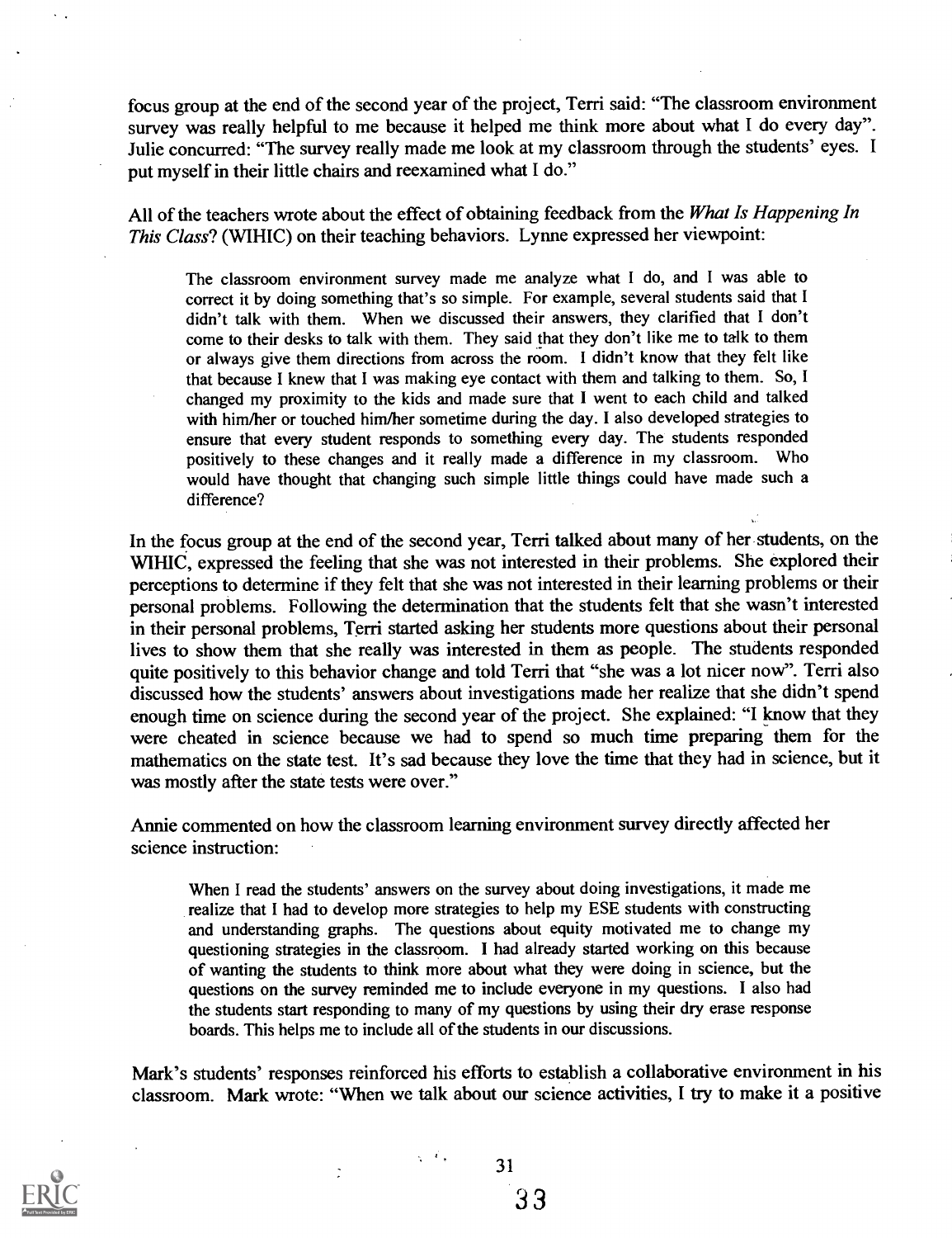exploration. We try to explore all of the students' ideas and, even when things go wrong in an activity, we learn from that." Julie concurred with this approach: "In my classroom, it is important to create a positive learning environment where students are not afraid to take chances and learn through trial and error."

Lynne expressed a belief that the WIHIC helped her students reflect about themselves, in a way similar to what she does as a teacher. She wrote that "it was good for them and helped them to realize that, when I tell them that they need to improve on certain things, I'm also thinking about the things on which I need to improve too". This theme, reflective practice, is discussed in the next section.

#### 6.4 Reflective Practice

In this study, reflective practice was understood to be a form of self-reflective inquiry undertaken to improve both the practice of teaching science and the teacher's understandings of teaching science (Dana & Tippins, 1998). The beginning teachers' reflections were structured around a Lesson Analysis, Activity Evaluation, and Questions for Self-Reflection on Science Activities for the lessons that they taught in their own classrooms, as well as lessons that they taught in their mentor teacher's classroom. The use of reflective journals also contributed to the teachers' thinking about their science teaching. The teachers' reflections were centered on two main themes: improving their science teaching practices and increasing student learning in science. These themes are discussed in turn below.

In her journal, Annie wrote:

I really enjoyed the mentoring program experience. It gave me a chance to reflect on my teaching. I think that sometimes we forget that reflection is a very important part of the teaching and learning process. When I first started teaching, I really never reflected about what I was doing. This program taught me to think about what I do and how to do it better.

#### Terri wrote about a similar viewpoint:

The mentoring program taught me to look at every lesson. Now I'm always thinking and evaluating what I'm doing and I didn't really do that as much before. Because of the mentoring project, I tend to re-think a lot and change things in order for all of my students to be successful. Teaching is ever changing. It seems that, with every new school year, you have to open up to new ideas. I feel that's where reflective practice comes into play. I know that I have to learn to look at every lesson and, even when the lesson is being carried out, I have to change things. My mentor helped me to see this and look at myself and what I am doing.

Lynne's view of reflection is summarized by her comment: "Doing the journals helped me to reflect on what worked and what didn't work and why. I learn more every year." Julie's perception of reflection is a bit different: "Mentoring gave me the opportunity to watch my mentor teach the lessons and reflect about how I could improve the lessons when I taught them in my class."



3 4  $\frac{32}{2}$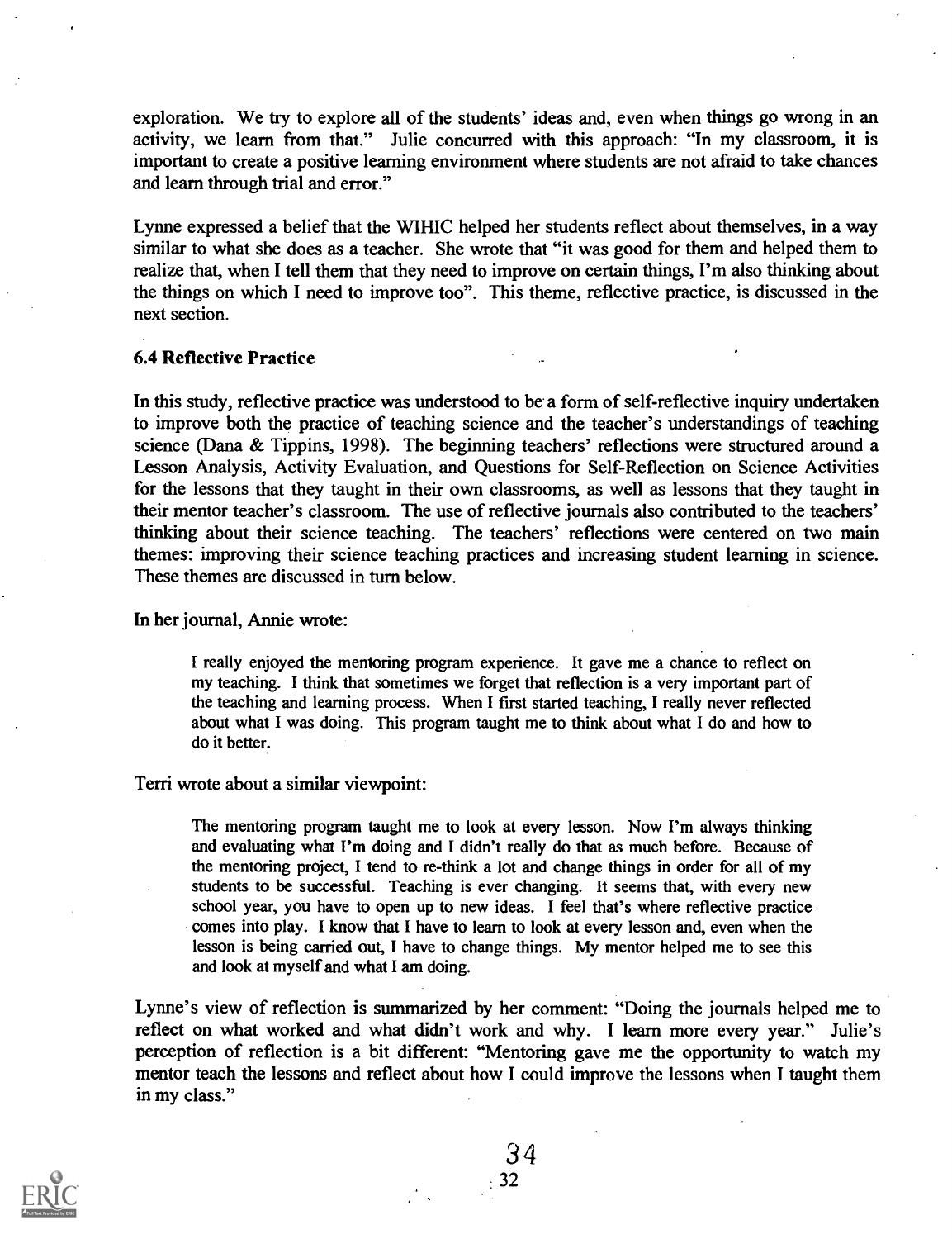Mark's comments about reflection are more student-centered and focused on student learning:

It's not only thinking about what you're planning, because you can plan a great lesson, but you need to get feedback from the students about how it affected them and if your objectives were accomplished. It's not only reflecting on what you did, but how it affected the students and what they got from the lesson. In the classroom, you know right away if an activity is working with the students or not. I'm very aware that if I need to change things mid-stream, I think that I am a lot better at coming up with something else to do on the spur of the moment than I was before the mentoring project.

Mark also expressed how important it is for the students to reflect on their own learning. In the focus group at the end of the first year, Mark said:

I learned that kids will share with each other if they have their own reflecting time. They need time to think about what they have just learned or been exposed to, or discovered, and they get a lot of that from talking to each other. It's not just you up at the front of the classroom running the show. I've learned to let the kids do more. It was hard to turn more control over to the kids because, as teachers, we want to have control.

It appears that the reflective journals, discussions with mentor teachers, and focus groups provided a structure for the teachers to develop a critical understanding of their development as science teachers. Through reflective practice, the teachers represented their unique constructions of what it means to teach science in ways which permit them to analyze, discuss and evaluate their own teaching practices and professional growth (Dana & Tippins, 1998). The teachers' journal reflections and focus group discussions did not end with the four areas suggested by the researchers and measured in the written teacher questionnaire. All of the teachers offered insightful comments about their participation in the two-year mentoring experience, which are discussed in the next section.

#### 6.5 Teachers' Impressions of the Mentoring Experience

In each of the focus groups, the teachers were asked to discuss if the mentoring project was different from what they expected it to be and to explain how they thought the mentoring project affected their development as a science teacher. Most of the teachers discussed their feelings that the mentoring project was quite different from what they had expected it would be. At the beginning of the project, the teachers thought that it would be a typical 'observational' experience. They thought that their mentor teacher would watch them teach, review their lesson plans and then give them feedback about the strengths and weaknesses of the lesson. However, at the end of the project, the teachers commented about being pleasantly surprised by how much they learned along with their mentor teacher during the project. For example, Julie explained:

When I first heard mentoring, I thought that my mentor would be in charge and I would follow. I thought that I was going to observe her and that I was going to have to do the things that she did. But it turned out to be the other way around. We learned from planning, observing and working with each other. I was easy and really comfortable. It wasn't just her coming in and saying that "this is what we should do". It was really easy to sit down and plan, and it worked out great. We came up with similar ideas. We

33



 $\mathbb{P}^1$  to

35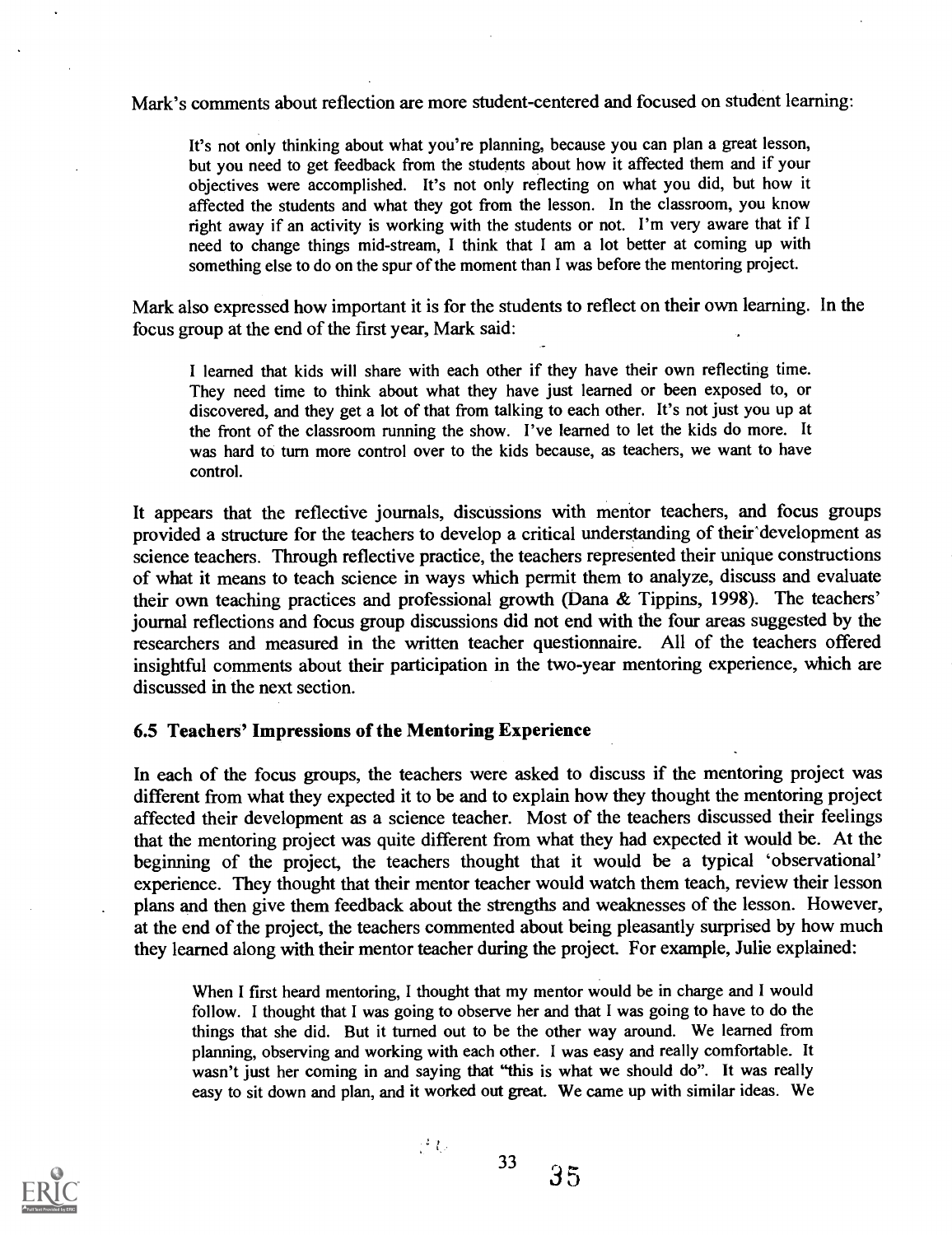each have our own teaching style, but we learned things by watching and working with each other. During the second year of the project, we were so comfortable working together that we were able to get everyone else on our grade level team motivated about trying some of the things that we were doing.

Terri expressed a similar viewpoint:

The mentoring program turned out differently from what I expected. When I first heard about it, I expected somebody to come in and look at my lesson plans and tell me if I'm on the right track or if I'm doing something wrong. It was totally opposite because it seemed like my mentor was learning right along with me. I learned so much from her, but it was a give-and-take situation. When I went into her classes after we had done a lesson in my classroom, I saw little things that I do in my class. So, it really made me feel good that as a second year teacher, I was doing okay.

Lynne echoed these feelings and also commented on the team teaching style that she and her mentor teacher developed:

At first, I was a little intimidated because a stranger was going to be coming into my class, you know, a first-year teacher working with a thirty-year teacher. I thought that my mentor was going to notice everything that I do wrong. I thought that I'd be taking notes about what she did and she would take notes about what I did, and it wasn't like that at all. My mentor gave me more confidence and reassurance that I was doing okay. We learned from each other. When I went to her class, I did some parts of the lesson and she did some parts of the lesson. When she was doing something, I walked around and worked with the kids. If she missed something, I would jump in and add to it and she would do the same in my class. It was really team teaching.

This year was my second year of teaching and working with my mentor and I was much more comfortable. We scheduled two extra days to work together this year, so now, instead of having three days to work with her, I had five days. Because my mentor didn't have her own class this year, it was different from the first year. I went with her to the different classrooms in which she was working and worked with her. So, it worked out well and I learned a lot from working with someone else's class. We also did the three days of teaching in my classroom and it was great.

The theme of team teaching and working with another teacher is something on which all of the teachers comment. This supports the concept of the mentor teachers as educational companions and *agents of change* that was the focus of the mentoring program in this study. Most of the teachers discussed the isolation that they sometimes feel as classroom teachers, and how they enjoyed the experience of working so closely with another teacher in their classroom. Annie wrote: "I enjoyed working in a co-teaching situation with my mentor teacher. I feel that my students have a better chance of learning when they hear things and do things in more than one way." Terri also discussed this feeling in her journal:

I have grown a lot and could not have done it by myself. Most teachers are in their own little worlds once the bell rings. If you don't have the background in science or have someone guiding you, you really don't pick up many new ideas. Some teachers seem to feel that there is a competition going on and are afraid to share their ideas with you. <sup>I</sup>



36 34

ć,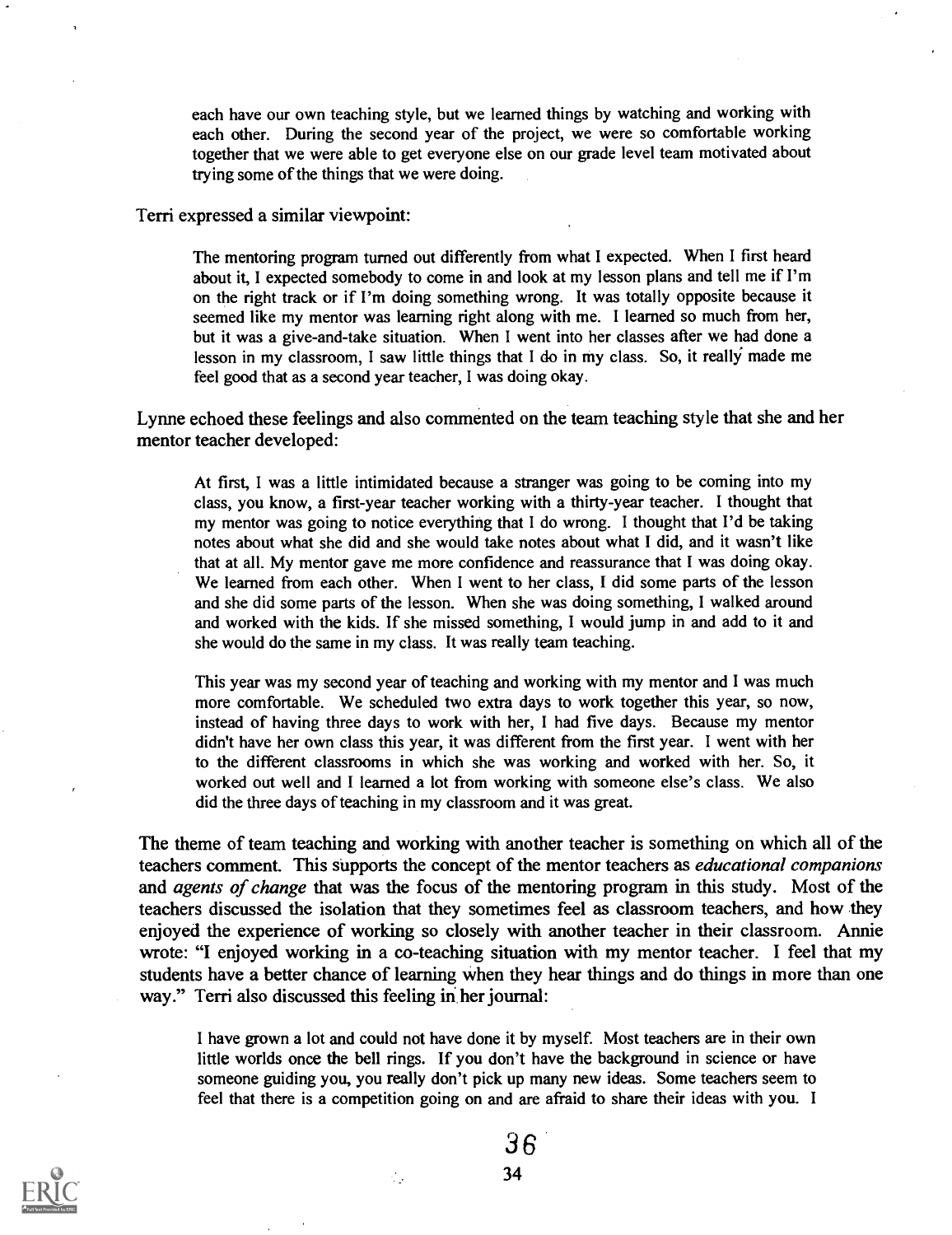really don't believe that it's done intentionally, but teaching can be a sink or swim situation. Either you take it upon yourself to try to do better for yourself and your students, or you get into a routine in which no new ideas are tried out and you do the same thing year after year without looking for alternatives. I really don't think that I can ever thank my mentor enough. She opened up to me and answered all of the questions that I asked. She shared a lot of techniques and opened up her classroom to me so that I could see how she allowed her students to learn from one another.

Mark, Terri and Annie wrote about their organizational skills during the mentoring project. Annie wrote: "I used to be disorganized. The mentoring project showed me how to be better organized in my teaching." Terri expressed a similar feeling: "The mentoring program helped me become more organized. I learned how to get everything ready ahead of time and then we don't have to stop during the lesson. So we had more time to learn." Mark also wrote: "I think that my organization and planning is a lot better. I can look farther forward and develop learning experiences for the students to reach the learning goals that I have set for them."

Mark brought up another theme that several of the teachers wrote about, namely, learning how to step back and allow the students to take a more active role in the teaching and learning process:

I have learned how to do more inquiry with the students and develop learning experiences for the kids to allow them to discover more for themselves. .I've also learned to have the kids do the work  $-$  everything from bringing in materials for activities, setting up the materials, working through the investigations, gathering and interpreting their results, and conducting scientific discussions and debates about their findings. Before, I was inclined to do too much for the students, and the mentoring project has taught me how to step back and allow the students to do more work for themselves. As a result, they learned more and there was less pressure on me. Before the mentoring program, I sometimes hesitated to do an activity because it was so much work to set up everything and get things organized. Now I don't hesitate to do the investigations because I can think about how much fun they are instead of thinking about all of the work that I have to do.

Lynne's journal writings summarize many of the comments made by all of the teachers about the impact of the mentoring project on their teaching. At the end of the first year, Lynne wrote:

My experience with the mentoring project has been priceless. I have met the most genuine, caring, and giving people. They have inspired me to be the best teacher I can be by providing me with encouragement, teaching strategies, and lessons. At the beginning of the year, it was basically sink or swim. I had only a kindergarten internship as my experience in a classroom to fall back on; yet, I was assigned a fifth grade teaching position. Having a mentor teacher like I did is one of the most worthwhile experiences that a beginning teacher can have. I gained a wealth of knowledge that could never be learned in a university classroom or internship. First, the relationship built with the seasoned teacher is precious and brings you the most practical kind of guidance. Secondly, my mentor gave me encouragement, hope, and support in this crucial beginning year of teaching. Finally, my mentor teacher provided me with insight on how children learn best, effective teaching strategies, and a wealth of resources and creative ideas that will allow me to grow professionally. This experience has been valuable in laying a foundation for the teacher whom I hope to



 $\pm t_3$ 

35 37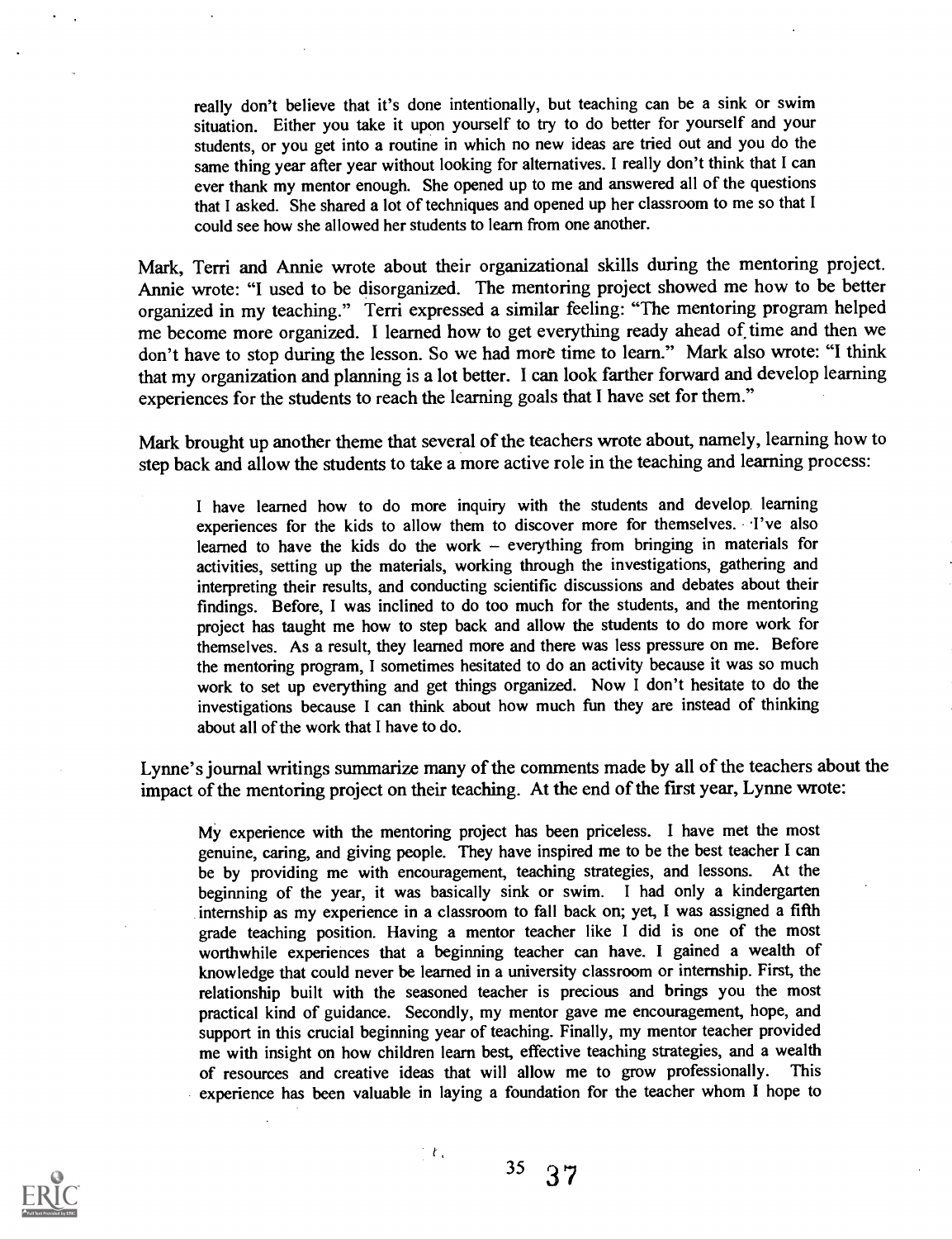become. I have learned how to integrate science into all of the other subjects that I have to teach. I have also learned to have confidence in myself as a teacher. Now I am willing and motivated to provide even better learning experiences for my students.

At the end of the second year, Lynne wrote:

As a result of participating in the mentoring program, I have grown as a teacher and better understand the importance of teaching science. I have a lot more confidence in my ability to teach science because my mentor provided me with the tools to be successful: confidence, materials and resources, and effective teaching strategies. As a result of the program, I know how to engage students in active learning experiences in science that are motivating and worthwhile. I also learned how to make learning more relevant and meaningful to children by planning science activities that integrate all subjects. My mentor enlightened me with a wealth of knowledge about the grade-level expectations and content that I am required to have my students learn in order to do well on the state tests that they will have to take.

More importantly, due to the mentoring program, I have used inquiry-based activities to foster a positive classroom learning environment in which study is child-centered and driven by the students' own curiosity to learn. Empowering students with the science process skills and concepts that are needed to discover ideas and understanding independently is the most valuable teaching strategy that I acquired in my experience in this project.

The qualitative data provided the researchers with a deeper understanding of the changes in the beginning teachers' attitudes during the two years of the mentoring project. Through the use of classroom observations, reflective journals, and focus group discussions, the teachers' attitudes were understood in the context of their experiences as beginning teachers. The qualitative data appeared to support the questionnaire scores indicating the teachers' attitudes toward teaching science increased toward the positive. Apparently, during the two-year mentoring project, the seven mentored teachers experienced growth in the areas of: level of confidence, knowledge, and valuing of teaching science; active learning in science; positive classroom learning environment; and reflective practice in teaching science. It is interesting to note that, while Mark rated himself at the highest levels in the written questionnaire in all four of the measurements, he wrote and talked about the growth that he experienced during the mentoring project. All seven teachers reported positive feelings about their participation in the mentoring program and their narratives provide support for the positive effect of the mentoring experience on their development as science teachers. It might be important to note that the role of the mentor teacher in this research was as an educational companion and agent of change. These roles seemed to have a positive effect on the beginning teachers' attitudes toward teaching science and they support the quantitative data from the teacher questionnaire.

#### 7.0 Conclusions

The research described in this paper is distinctive in the study of learning environments because it provides one of the few studies that have examined learning environment ideas in investigating the efficacy of a two-year science mentoring program for beginning elementary school teachers. This study used a multimethod approach in which the use of qualitative research methods



38

 $\mathcal{N}$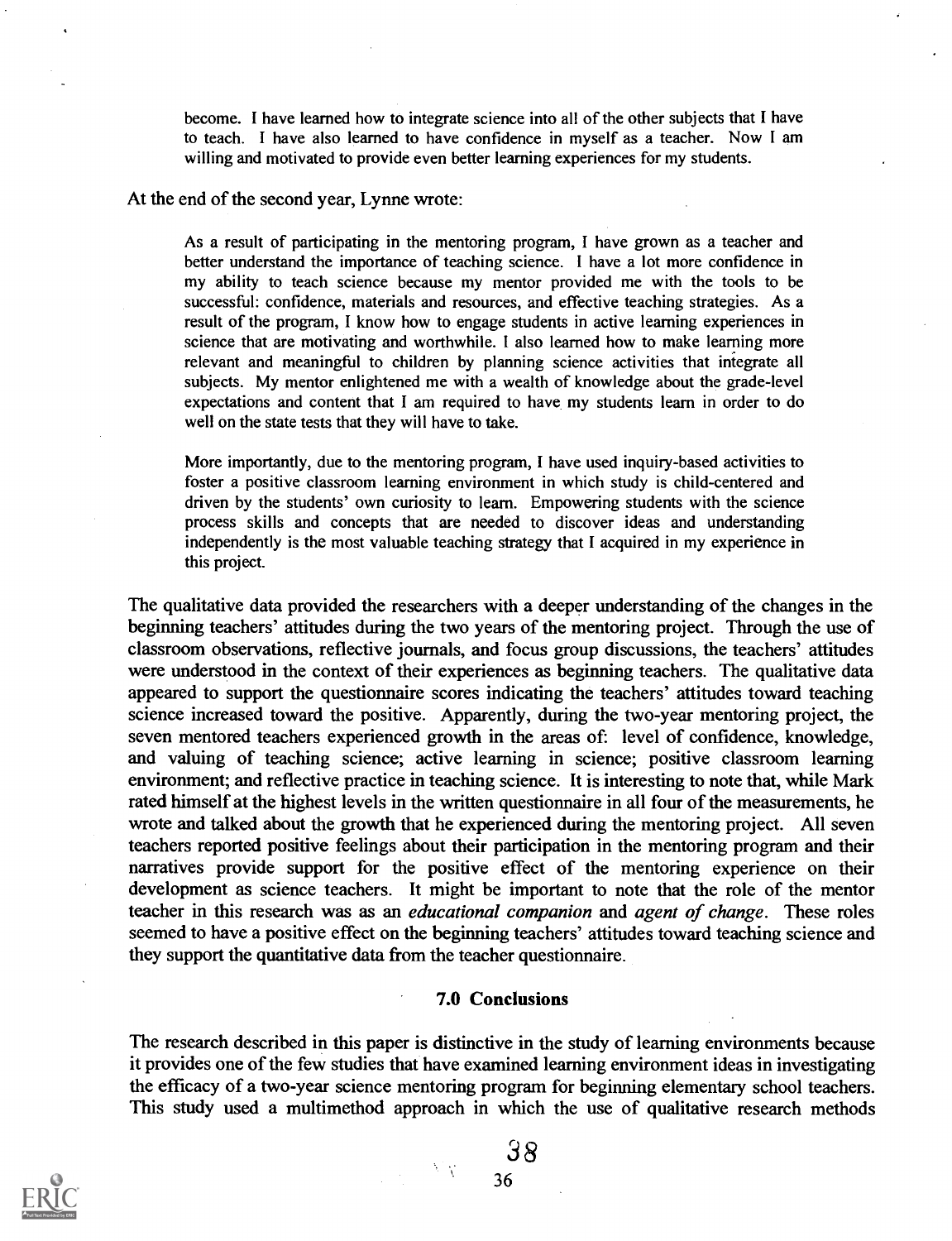(observations, interviews and reflective journals) augmented questionnaire data to provide richer interpretations and insights into student and teacher outcomes.

The quantitative data, collected using the modified What is Happening in this Class? (WIHIC) questionnaire, achievement, and attitude scales in the first phase of this study supported the reliability and validity of the scales. The final 43-item, six-scale version of the classroom environment questionnaire assessed Student Cohesiveness, Teacher Support, Investigation, Task Orientation, Cooperation, and Equity. The WIHIC was used to investigate students' perceptions of the classroom environment with two different-sized samples. The a priori factor structure for the larger sample was replicated with nearly all of the items loading on its own factor and no other factor. The smaller sample was not large enough to provide strong factor analysis results.

Internal consistency (alpha reliability) for the WIHIC for two units of analysis was found to be satisfactory, with the internal consistency being stronger when class mean was used as the unit of analysis. The ability to differentiate between classrooms was strongly supported for the larger sample and was satisfactory for the smaller sample. Overall, the study provides strong support for the reliability and validity of the learning environment questionnaire for use with elementary students. Moreover, this finding further supports the wide applicability of the WIHIC in different school subjects and grade levels (Chionh & Fraser, 1998; Dorman, 2001; Moss & Fraser, 2001) and in different countries (Aldridge & Fraser, 2000; Aldridge, Eraser & Chionh, 2000; Aldridge, Fraser & Huang, 1999; Fraser & Chionh, 2000; Fraser & Huang, 1999; Margianti & Fraser, 2000; Riah & Fraser, 1998; Zandvliet & Fraser, 1998).

The impact of the mentoring program on the students of the mentored teachers was assessed in terms of the students' perceptions of the classroom learning environment, achievement in science, and attitudes about science. The findings suggest that there was little difference between pretest and posttest scores on the learning environment scales. However, there were substantial, positive and statistically significant differences in science achievement and students' attitudes about science when the pretest was compared to the posttest.

An investigation of associations between the six classroom environment scales and student outcomes (science achievement and attitudes about science) revealed that Investigation showed a positive simple correlation with science achievement and that Cooperation showed a positive simple correlation with attitudes about science. The multiple regression analyses, using the student as the unit of analysis, showed a significant association with the set of WIHIC scales for science achievement but not for student attitudes about science. In particular, Investigation and Equity were positively linked with science achievement. Whereas Teacher Support and Cooperation were negatively linked with science achievement, Cooperation was positively linked with student attitudes about science.

Overall, it appears that, to enhance achievement in science, an emphasis should be placed on Investigation and Equity. To understand why Teacher Support was negatively linked with science achievement, it could be useful to consider that, during the course of a school year, teachers usually encourage students to develop more independence and assume more responsibility for their own learning. Perhaps the students realized that they were receiving less support from their teachers and reported these perceptions on the WIHIC. It also appears that, to

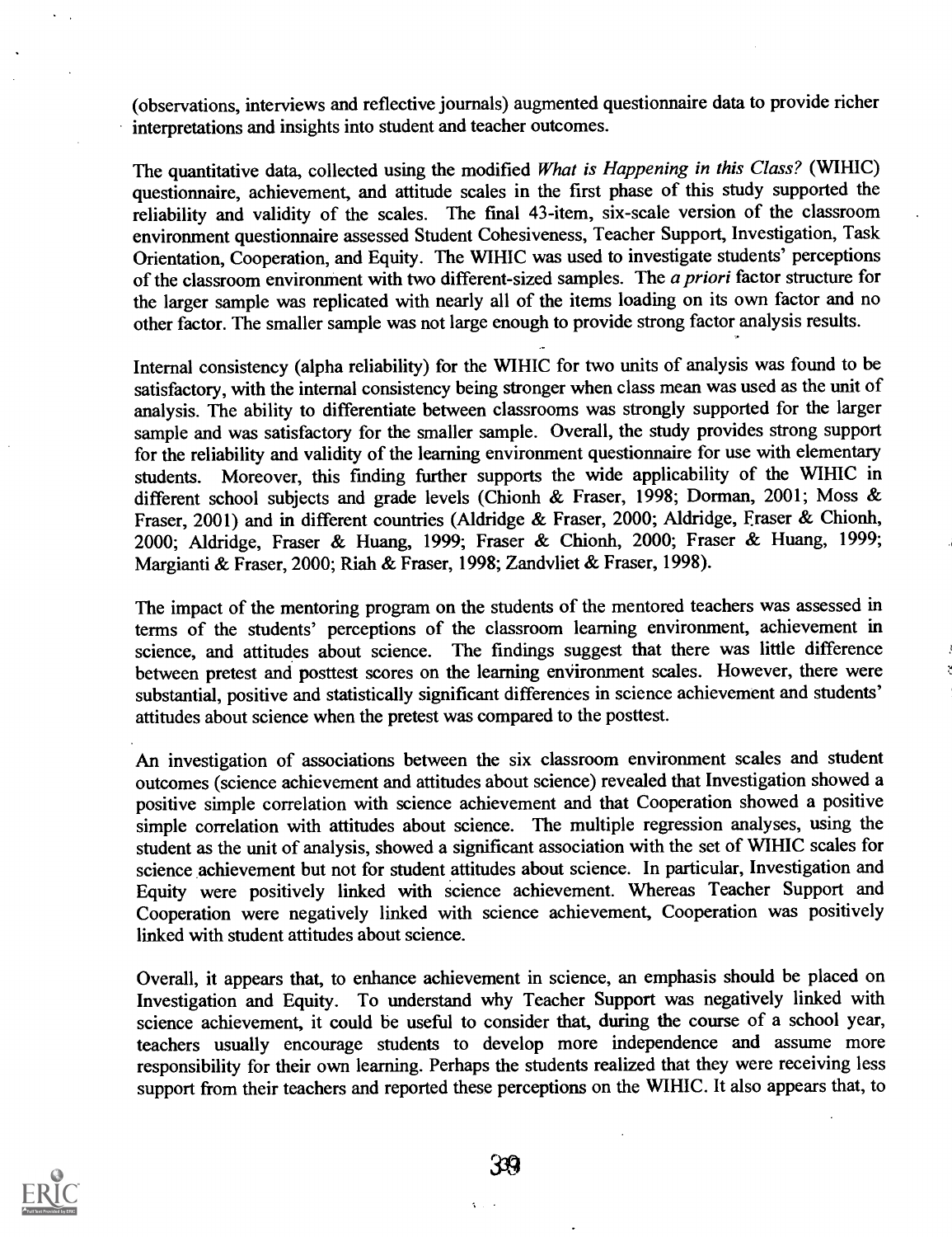promote positive attitudes about science, an emphasis should be placed on Cooperation. This study replicates some of the findings from past studies which have reported associations between student outcomes and classroom environment (Fraser, 1998a; Fraser & Chionh, 2000; McRobbie & Fraser, 1993).

The findings related to changes in the mentored teachers' attitudes about teaching science, using the teacher questionnaire, indicate that the teachers felt more positively about teaching science at the end of the mentoring program when compared to the beginning of the program. Five of the seven teachers completed the two-year project and four of these teachers' scores on the questionnaire increased throughout the mentoring experience. The fifth teacher began the mentoring program with an extremely positive attitude about teaching science and maintained this level throughout the two years of the study.

While the quantitative data collected about teachers' attitudes about teaching science, using the teacher questionnaire, made an important contribution to the researchers' understanding of how the teachers' attitudes changed during the mentoring program, it was only a starting point in the study. The generation and analysis of the qualitative data allowed the researchers to explore the teachers' attitudes more deeply throughout the mentoring program.

All of the mentored teachers reported an increase in their confidence and knowledge about teaching science. The teachers seemed to be less concerned with 'knowing everything' in science and seemed to be more willing to take risks in their science instruction. Teachers also reported a feeling that teaching science had become more important to them and that they valued the time spent doing science activities with their students. The teachers also reported an increase in incorporating active learning experiences in their science instruction. There was less of a dependence on the science textbook in the teachers' lessons and most attributed this to their increased confidence in teaching science. The teachers found that the students enjoyed active science learning activities more than when they are taught 'from the textbook.' These observations were supported by the student interviews done by the researchers. The teachers reported that providing more active learning experiences for the students seemed to have a positive effect on their classroom learning environments, and that using the WIHIC provided them with a method of improving their classroom environments. This finding supports the research on how classroom environment surveys can be used by elementary school teachers to reflect, discuss, and systematically improve their classroom environments (Fraser, Docker & Fisher, 1998; Thorpe, Burden & Fraser, 1994; Yarrow, Millwater & Fraser, 1997). The use of the reflective journals seemed to provide a structure for the teachers to develop a critical understanding of their development as science teachers. The importance of self-reflection was also seen by the teachers as a valuable skill to teach to their students

The teachers' overall impressions of the mentoring program were extremely positive and all were pleasantly surprised by how much they learned throughout the two-year project. The experience of working closely with another teacher seemed to have provided the teachers with invaluable insights into the science teaching-learning process, but it also reinforced their own feelings of confidence and self-worth as science teachers. It is interesting to note that, when the mentored teachers were asked if they would like to mentor other beginning teachers in the future, all enthusiastically agreed to do so and urged that the mentoring program be expanded to include

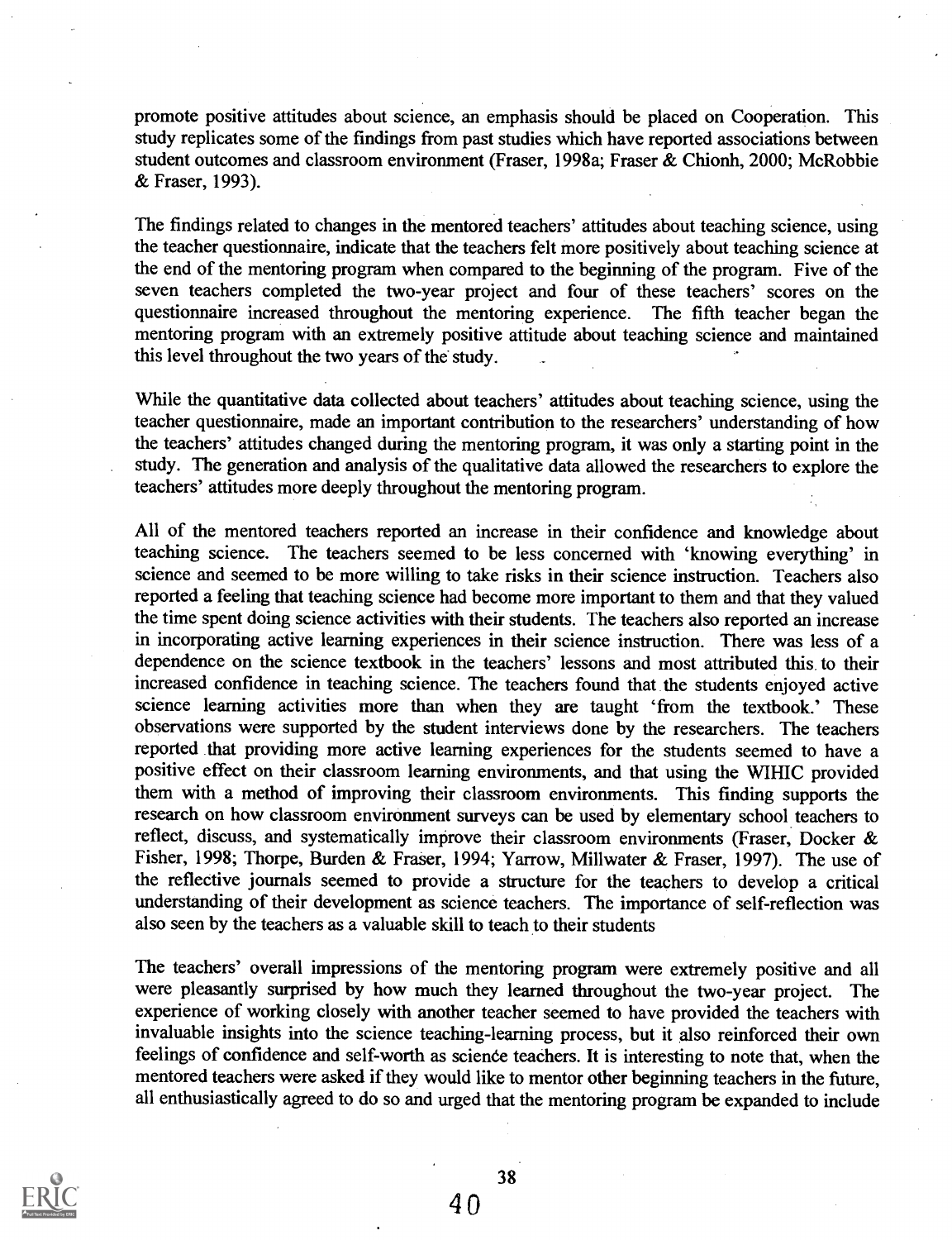more beginning teachers. This supports the literature describing the praise and appreciation expressed by teachers who participated in induction programs during their early years of teaching (Fideler & Haselkorn, 1999). It also supports the positive effects of mentoring programs described in the literature (Feiman-Nemser & Parker, 1993; Gold, 1996; Gratch, 1998; Hole & McEntee, 1999; Lucas, 1999).

Overall, the qualitative information supported the effectiveness of the mentoring program in promoting student achievement and positive attitudes about science among both students and teachers. Furthermore, the qualitative information supports the questionnaire data about teachers' attitudes about teaching science and strongly attests to the teachers' favorable opinions about the mentoring program.

#### References

- Aldridge, J. M. & Fraser, B.J. (1999, March). A cross-national study of classroom environments in Taiwan and Australia. Paper presented at the annual meeting of the National Association for Research in Science Teaching, Boston.
- Aldridge, J. M. & Fraser, B. J. (2000). A cross-national study of classroom enviromnents in Taiwan and Australia. Learning Environments Research: An International Journal, 3, 101- 134.
- Aldridge, J. M., Fraser, B. J. & Huang, T.-C. I. (1999). Investigating classroom environments in Taiwan and Australia with multiple research methods. Journal of Educational Research, 93, 48-62.
- Aldridge, J. M., Fraser, B. J., Taylor, P. C., & Chen, D.-C. (2000). Constructivist learning environments in a cross-national study in Taiwan and Australia. *International Journal of* Science Education, 22, 37-55.
- Anderson, G. (1998). Fundamentals of educational research. London: The Falmer Press.
- Billingsley, B.W., & Cross, L.H. (1991). Teachers' decisions to transfer from special to general education. The Journal of Special Education, 24, 496-511.
- Brophy, J. (1991). Teachers ' knowledge of subject matter as it relates to their teaching practice (Advances in Research on Teaching, Vol. 2). Greenwich, CT: JAI Press.
- Chionh, Y. H. & Fraser, B. J. (1998). Validation and use of the 'What is Happening in this Class (WIHIC) questionnaire. Paper presented at the annual meeting of the American Educational Research Association, San Diego, CA.
- Cochran, K. F. & Jones, L. J. (1988). The subject matter knowledge of preservice science teachers. In B. J. Fraser and K. G. Tobin (Eds.), The international handbook of science education (pp. 707-718). Dordrecht, The Netherlands: Kluwer Academic Publishers.

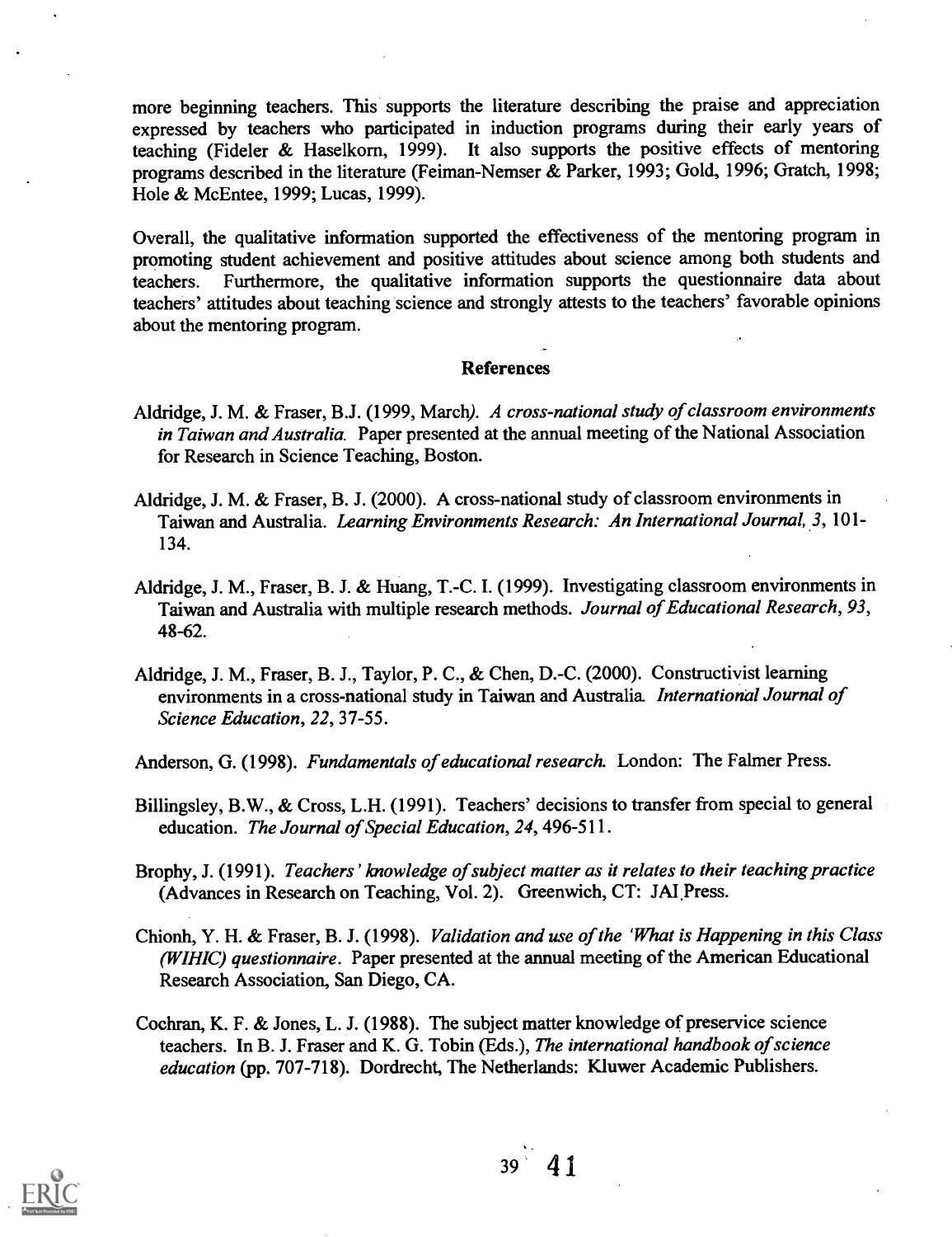- Dana, T. & Tippins, D. (1998). Portfolios, reflection and educating prospective teachers of science. In B. J. Fraser and K. G. Tobin (Eds.), The international handbook of science education (pp. 719-732). Dordrecht, The Netherlands: Kluwer Academic Publishers.
- Darling-Hammond, L. (1984). Beyond the commission reports: The coming crisis in teaching. Santa Monica, CA: Rand Corporation.

Denzin, N. K. (1989). The research act  $(3<sup>rd</sup>$  ed.). Englewood Cliffs, NJ: Prentice Hall.

- Dorman, J. P. (in press). Associations between classroom environment and academic efficacy. Learning Environments Research: An International Journal.
- Erickson, F. (1998). Qualitative research methods for science education. In B. J. Fraser and K. G. Tobin (Eds.), The international handbook of science education (pp. 1155-1173). Dordrecht, The Netherlands: Kluwer Academic Publishers.
- Feiman-Nemser, S. (1996). Teacher mentoring: A critical review. ERIC Digest, 95(2), ERIC Document Reproduction Service No. ED397060. ERIC Clearinghouse on Teaching and Teacher Education, Washington, DC.
- Feiman-Nemser, S. & Parker, M.B. (1993). Mentoring in context: A comparison of two U.S. programs for beginning teachers. International Journal of Educational Research, 19, 699- 718.
- Ferguson, P. D., & Fraser, B. J. (1999). Changes in learning environment during the transition from primary to secondary school. Learning Environment Research: An International Journal, I.
- Fideler, E., Foster, E., & Schwartz, S. (2000). The urban teacher challenge: Teacher demand and supply in the great city schools. Belmont, MA: The Urban Teacher Collaborative.
- Fideler, E. & Haselkorn, D. (1999). Learning the ropes: Urban teacher induction programs and practices in the United States. Belmont, MA: Recruiting New Teachers, Inc.
- Fisher, D. L. & Fraser, B. J. (1981). Validity and use of my class inventory. Science Education,  $. 65, 145 - 156.$
- Fisher, D. L., & Fraser, B. J. (1983). A comparison of actual and preferred classroom environment as perceived by science teachers and students. Journal of Research in Science Teaching, 20, 55-61.
- Fisher, D., Henderson, D. & Fraser, B. J. (1997). Laboratory environments and student outcomes in senior high school biology. American Biology teacher, 59, 214-219.

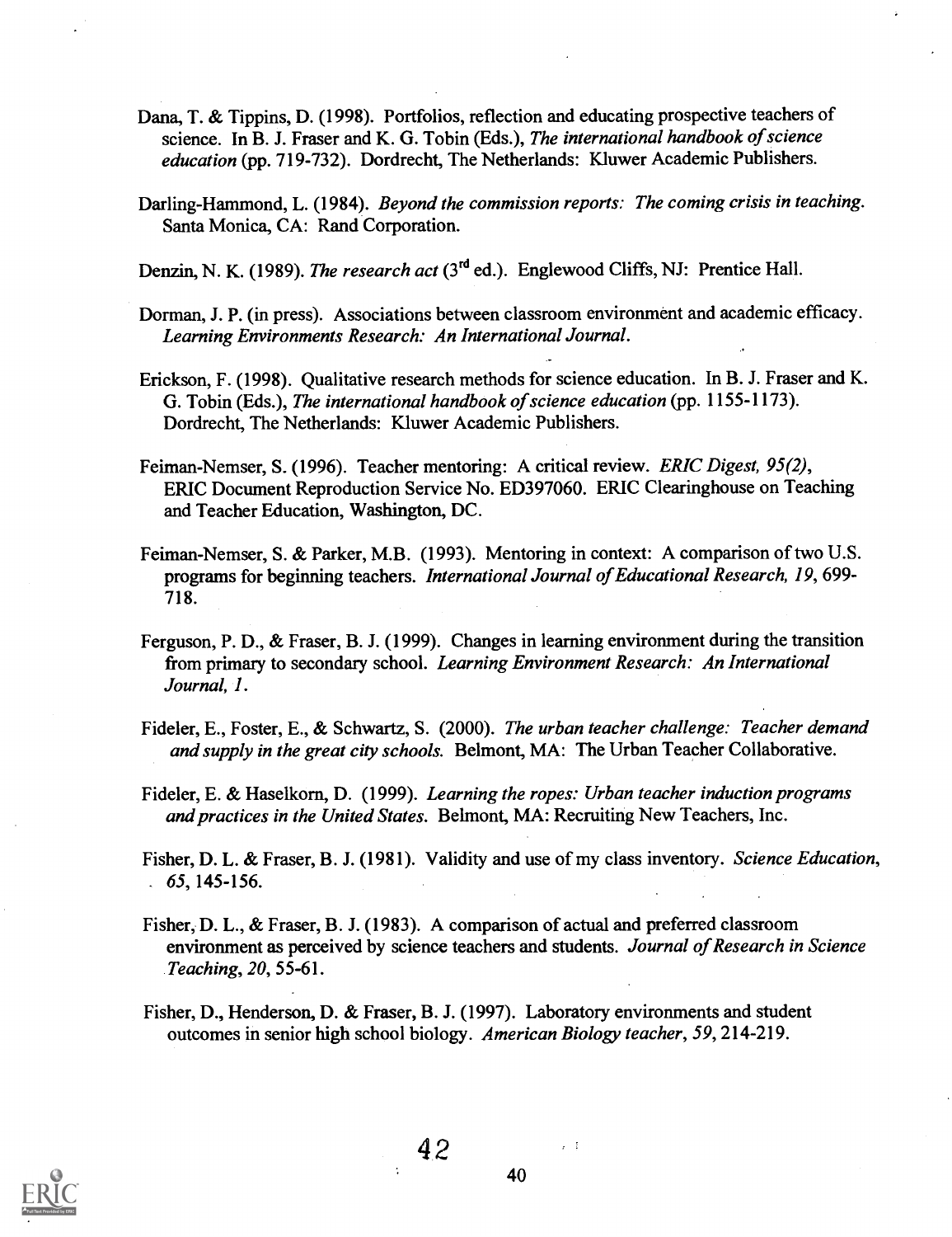- Fontana, A. & Frey, J. H. (1998). Interviewing: The art of science. In N.K. Denzin and Y.S. Lincoln (Eds.), Collecting and interpreting qualitative materials (pp. 47-78). Thousand Oaks, CA: Sage Publications.
- Fraser, B.J. (1991). Two decades of classroom environment research. In B. J. Fraser and H. J. Walberg (Eds.), Educational environments: Evaluation, antecedents and consequences (pp. 3-27). Oxford, England: Pergamon Press.
- Fraser, B. J. (1994). Research on classroom and school climate. In D. Gabel (Ed.), Handbook of research on science teaching and learning (pp. 493-541). New York: Macmillan.
- Fraser, B. J. (1998a). Science learning environments: Assessment, effects, and determinants. In B. J. Fraser and K. G. Tobin (Eds), The international handbook of science education (pp. 527-564). Dordrecht, The Netherlands: Kluwer AcademicPublishers.
- Fraser, B. J. (1998b). Classroom environment instruments: Development, validity and applications. Learning Environment Research: An International Journal, /, 7-33.
- Fraser, B. J. (1999). "Grain Sizes" in learning environment research: Combining qualitative and quantitative methods. In H. C. Waxman and H. J. Walberg (Eds.), New directions for teaching practice and research (pp. 285-296). Berkeley, CA: McCutchan.
- Fraser, B. J. & Chionh, Y. H. (2000, April). Classroom environment, self-esteem, achievement, and attitudes in geography and mathematics in Singapore. Paper presented at the annual meeting of the American Educational Research Association, New Orleans.
- Fraser, B. J., Docker, J. G. & Fisher, D. L. (1988). Assessing and improving school climate. Evaluation and Research in Education, 2, 109-122.
- Fraser, B. J. & Fisher, D. L. (1982). Predicting students' outcomes from their perceptions of classroom psychosocial environment. American Educational Research Journal, 19, 498-518.
- Fraser, B. J. & Fisher, D. L. (1986). Using short forms of classroom climate instruments to assess and improve classroom psychosocial environment. Journal of Research in Science Teaching, 5, 387-413.
- Fraser, B. J., Giddings, G. J., & McRobbie, C. J. (1995). Evolution and validation of a personal form of an instrument for assessing science laboratory classroom environments. Journal of Research in Science Teaching, 32, 399-422.
- Fraser, B. J., Kahle, J. B., & Scantlebury, K. (1999, March). Classroom, home and peer environment influences on student outcomes: An analysis of systemic reform data. Paper presented at the annual meeting of the National Association of Research in Science Teaching, Boston, MA.

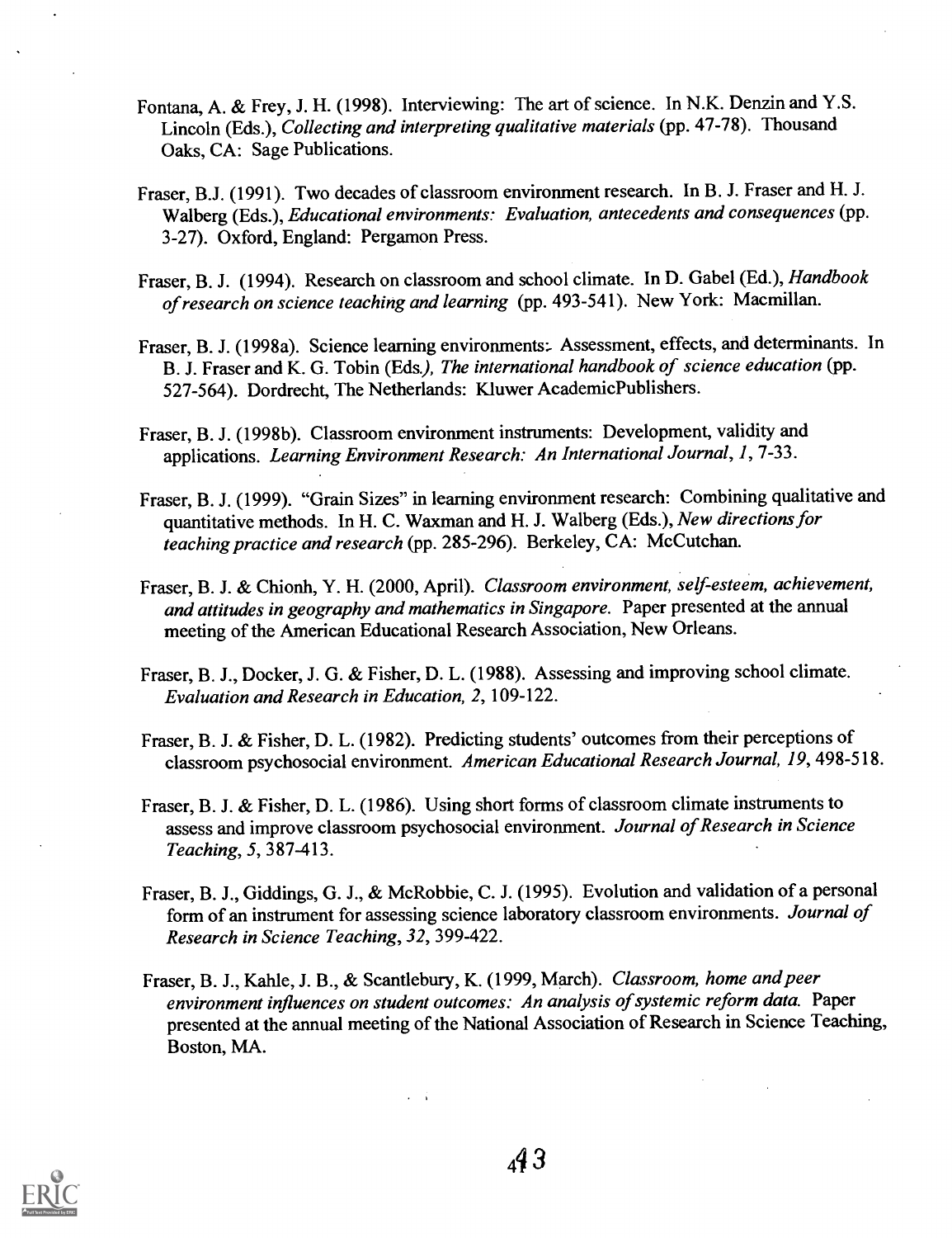- Fraser, B. J. & McRobbie, C. J. (1995). Science laboratory classroom environments at schools and universities: A cross-national study. Educational Research and Evaluation, 1, 289-317.
- Fraser, B. J., McRobbie, C. J., & Fisher, D.L. (1996, April). Development, validation and use of personal and class forms of a new classroom environment instrument. Paper presented at the annual meeting of the American Educational Research Association, New York.
- Fraser, B. J., McRobbie, C. J., & Giddings, G. J. (1993). Development and cross-national validation of a laboratory classroom environment instrument for senior high school science. Science Education, 77, 1-24.
- Fraser, B. J., & O'Brien, P. (1985). Student and teacher perceptions of the environment of elementary-school classrooms. Elementary School Journal, 85, 567-580.
- Fraser, B. J., & Tobin, K. (1991). Combining qualitative and quantitative methods in classroom environment research. In B. J. Fraser and H. J. Walberg (Eds.), *Educational environments:* Evaluation, antecedents and consequences (pp. 271-292). Oxford, England: Pergamon Press.
- Fraser, B. J., & Walberg, H. J. (Eds.). (1991). Educational environments: Evaluation, antecedents and consequences. Oxford, England: Pergamon Press.
- Fraser, B.J., Welch, W. W., & Walberg, H. J. (1986). Using secondary analysis of national assessment data to identify predictors of junior high school students' outcomes. Alberta Journal of Education Research, 32, 37-50.
- Gardner, D. P. & Others. (1983). A nation at risk: The imperative for educational reform. An open letter to the American people. A report to the nation and the Secretary of Education. ERIC Document Reproduction Service No. ED226006. ERIC Clearinghouse on Education and Teacher Education, Washington, DC.
- Goh, S. C., Young, D. J. & Fraser, B. J. (1995). Psychosocial climate and student outcomes in elementary mathematics classrooms: A multilevel analysis. Journal of Experimental Education, 64, 29-40.
- Gold, Y. (1996). Beginning teacher support: Attrition, mentoring, and induction. In J. Sikula (Ed.), Handbook of research on teacher education (2<sup>nd</sup> ed.; pp. 548-594). New York: Macmillan.
- Gold, Y. & Roth, R. A. (1993). Teachers managing stress and preventing burnout: The professional health solution. London: Falmer Press.
- Gratch, A. (1998). Beginning teacher and mentor relationships. Journal of Teacher Education, 49, 220-226.



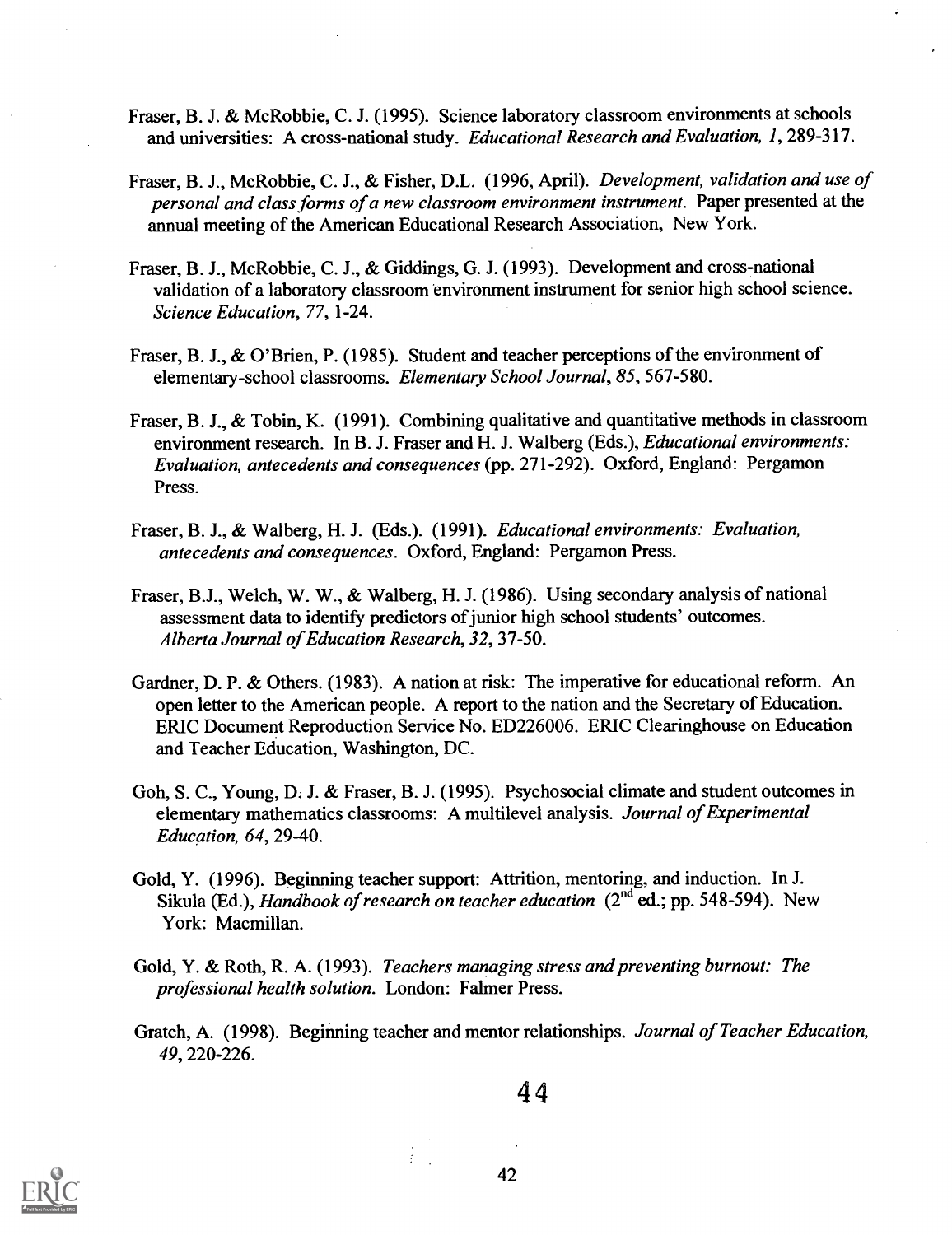- Grossman, P. L., Wilson, S. M. & Shulman, L. S. (1989). Teachers of substance: Subject matter knowledge for teaching. In M. C. Reynolds (Ed.). Knowledge base for the beginning teacher (pp. 23-36). Oxford: Pergammon.
- Guba, E. G. (1981). Criteria for assessing the trustworthiness of naturalistic inquiries. Educational Communication and Technology Journal, 29, 75-92.
- Harris, L., and Associates. (1992). The Metropolitan Life survey of the American teacher. The second year: New teachers' expectations and ideals. New York: Metropolitan Life Insurance.
- Harris, L., and Associates. (1993). The Metropolitan Life survey of the American teacher: Violence in America's public schools. New York: Metropolitan Life Insurance.
- Hauslein, P. L., Good, R. G. & Cummins, C. L. (1992). Biology content cognitive structure: From science student to science teacher. Journal of research in science teaching, 29, 939-964.
- Healy, C. C., & Welchert, A. J. (1990). Mentoring relations: A definition to advance research and practice. Educational Researcher, 19(9), 17-21.
- Heyns, G. (1988). Educational defectors: A first look at teacher attrition in the NLS-72. Educational Researcher, 17(3), 24-32.
- Hole, S. & McEntee, G.H. (1999). Reflection is at the heart of practice. Educational Leadership, 56(8), 34-37.
- Huberman, M. A. & Miles, M. B. (1998). Data management and analysis methods. In N.K. Denzin and Y.S. Lincoln (Eds.), Collecting and interpreting qualitative materials (pp. 179- 210). Thousand Oaks, CA: Sage Publications.
- Huling-Austin, L. (1990). Teacher induction programs and internships. In W.R. Houston, M. Huberman, & J. Sikula (Eds.), Handbook of research on teacher education (pp. 535-548). New York: Macmillan.
- Khine, M. S. & Fisher, D. L. (2001, December). Classroom environment and teachers' cultural background in secondary science classes in an Asian context. Paper presented at the annual conference of the Australian Association for Research in Education, University of Notre Dame, Fremantle, Western Australia.
- Khoo, H. S. & Fraser, B. J. (1997). The learning environments associated with computer application courses for adults in Singapore. Paper presented at the annual meeting of the American Educational Research Association, Chicago.
- Lee, 0. (1995). Subject matter knowledge, classroom management, and instructional practices in middle school science classrooms. Journal of Research in Science Teaching, 32, 423-440.

 $\ddot{\cdot}$ 

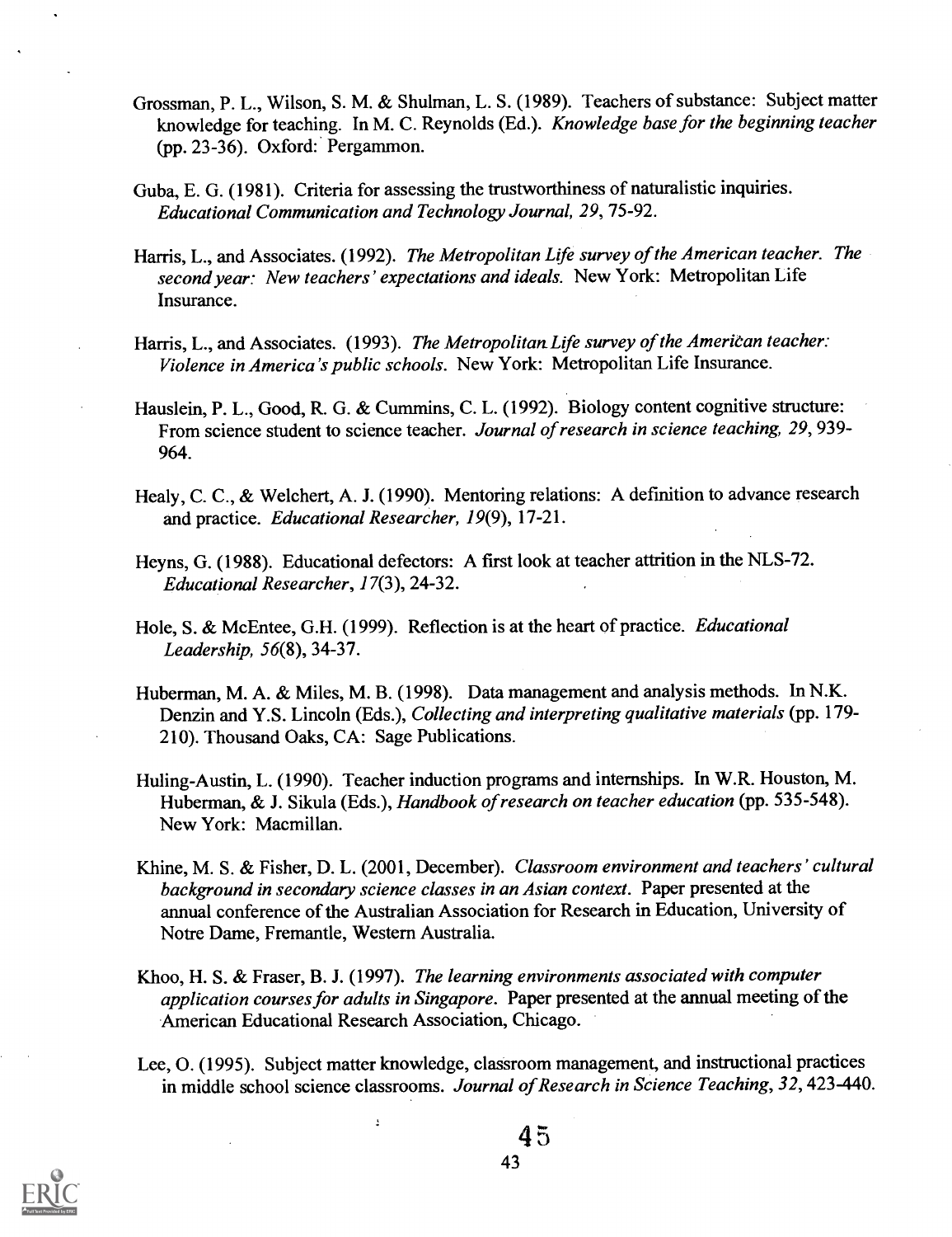- Little, J. W. (1990). The mentoring phenomenon and the social organization of teaching. Review of research in education (Vol. 16, pp. 297-351). Washington, DC: American Educational Research Association.
- Loucks-Horsley, S., & Matsumoto, C. (1999). Research on professional development for teachers of mathematics and science: The state of the scene. School Science and Mathematics, 99, 258-270.
- Lucas, C.A. (1999). Developing competent practitioners. Educational Leadership, 56(8), 45-48.
- Maor, D., & Fraser, B.J. (1996). Use of classroom environment perceptions in evaluation inquiry-based computer assisted learning. International Journal of Science Education, 18, 401-421.

-

- Margianti, E. S. & Fraser, B. J. (2000, January). Learning environment, mathematical ability and students' outcomes in university computing courses in Indonesia. Paper presented at the Second International Conference on Science, Mathematics and Technology Education, Taipei, Taiwan.
- Martin, M. 0., Mullis, I.V., Beaton, A. E., Gonzalez, E. J., Smith, T. A., & Kelly, D. L. (1997). Science achievement in the primary school years: IEA's Third Interhational Mathematics and Science Study (TIMSS). Chestnut Hill, MA: Boston College.
- McRobbie, C. J., & Fraser, B. J. (1993). Associations between student outcomes and psychosocial science environment. Journal of Educational Research, 87, 78-85.
- Miles, M.B. & Huberman, A.M. (1994). Qualitative data analysis. Thousand Oaks, CA: Sage Publications.
- Moss, C. H. & Fraser, B. J. (2001, April). Using environment assessments in improving teaching and learning in high school biology classrooms. Paper presented at the annual meeting of the American Educational Research Association, Seattle, WA.
- O'Sullivan, C. Y., & Weiss, A. R. (1999). Student work and teacher practices in science. Washington, DC: U. S. Department of Education, Office of Educational Research and Improvement, National Center for Educational Statistics.
- O'Sullivan, C. Y., Weiss, A.R., & Askew, J.M. (1998) Students learning science: A report on policies and practices in U.S. schools. Washington, DC: U. S. Department of Education, Office of Educational Research and Improvement, National Center for Educational Statistics.
- Porter, A. C., Youngs, P., & Odden, A. (1998). Advances in teacher assessments and their uses. In V. Richardson (Ed.), Handbook of research on teaching (4<sup>th</sup> ed.; pp. 259-297). New York: Macmillan.

 $\frac{1}{3}$ 

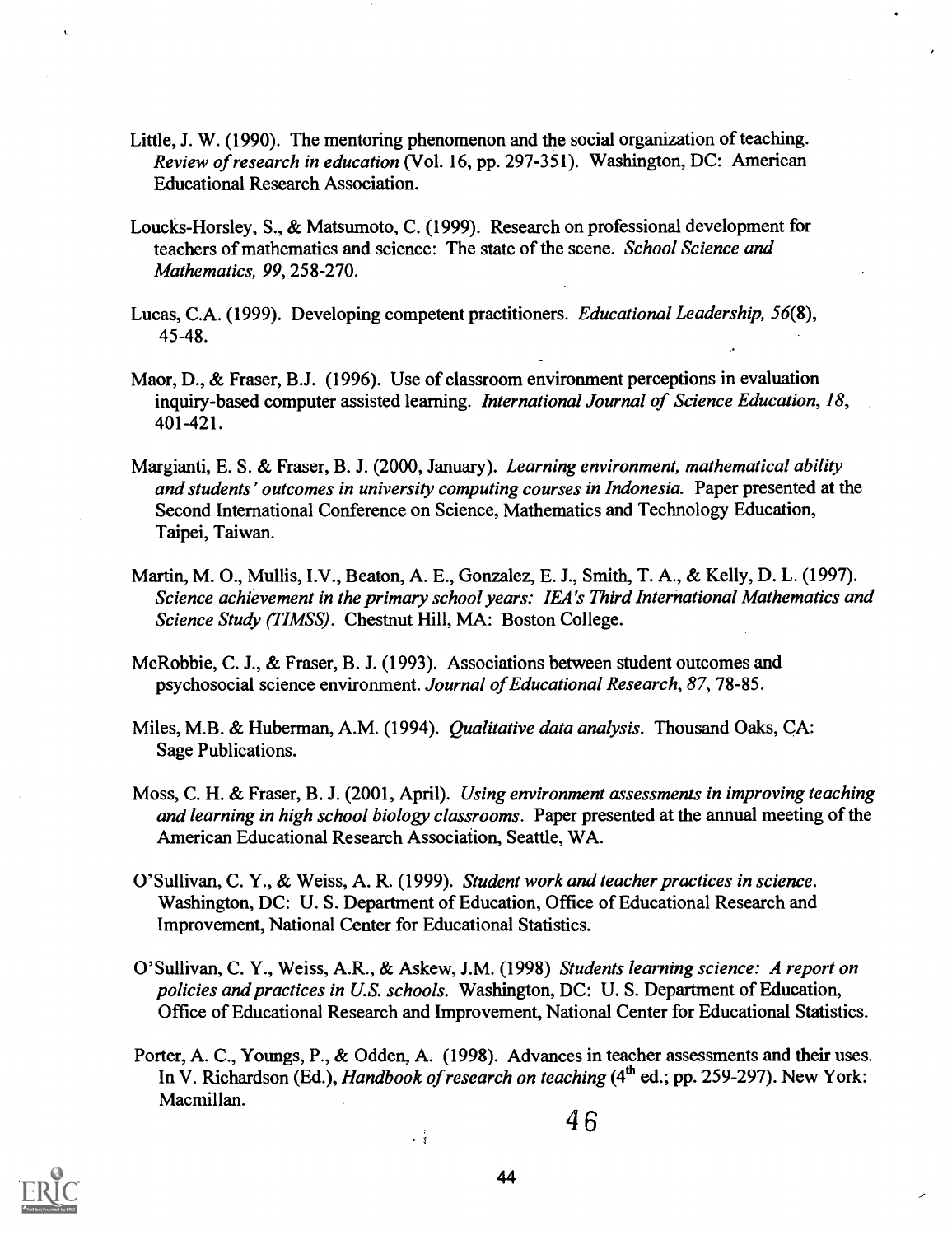Punch, K. F. (1998). *Introduction to social research*. London, England: Sage Publications.

- Riah, H., & Fraser, B. J. (1998, April). Chemistry learning environment and its association with students' achivement in chemistry. Paper presented at the annual meeting of the American Educational Research Association, San Diego, CA.
- Rowley, J. (1999). The good mentor. Educational Leadership, 56(8), 20-22.
- Schlechty, P. C., & Vance, V. S. (1981). Do academically able teachers leave education? The North Carolina case. Phi Delta Kappan, 63, 106-112.
- Schlechty, P. C., & Vance, V. S. (1983). Recruitment, selection and retention: The shape of the teaching force. Elementary School Journal, 83, 469-487.
- Shulman, L. S. (1986). Those who understand: Knowledge growth in teaching. Educational Researcher, 15(2), 4-14.
- Teh, G., & Fraser, B. J. (1994). An evaluation of computer-assisted learning in terms of achievement, attitudes and classroom environment. Evaluation and Research in Education, 8, 147-161.
- Teh, G., & Fraser, B. J. (1995). Development and validation of an instrument for assessing the psychosocial enviironment of computer-assisted learning classrooms. Journal of Educational Computing Research, 12, 177-193.
- Thompson, B. (1998a). Review of 'what if there were no significance tests?' Educational and Psychological Measurement, 58, 334-346.
- Thompson, B. (1998b). Five methodology errors in educational research: The pantheon of statistical significance and other faux pas. Invited address presented at the annual meeting of the American Educational Research Association, San Diego.
- Thorpe, H., Burden, R. L. & Fraser, B. J. (1994). Assessing and improving classroom environment. School Science Review, 75, 107-113.
- Tobin, K., & Fraser, B. J. (1990). What does it mean to be an exemplary science teacher? Journal of Research in Science Teaching, 27 (1), 3-25.
- Tobin, K., & Fraser, B. J. (Eds.). (1998). Qualitative and quantitative landscapes of classroom learning environments. In B. J. Fraser and K. G. Tobin (Eds.), The *international handbook of* science education (pp. 623-640). Dordrecht, The Netherlands: Kluwer Academic Publishers.
- Tobin, K., Kahle, J. & Fraser, B. J. (Eds.). (1990). Windows into science classrooms: Problems associated with higher-level cognitive learning. London: Falmer Press.

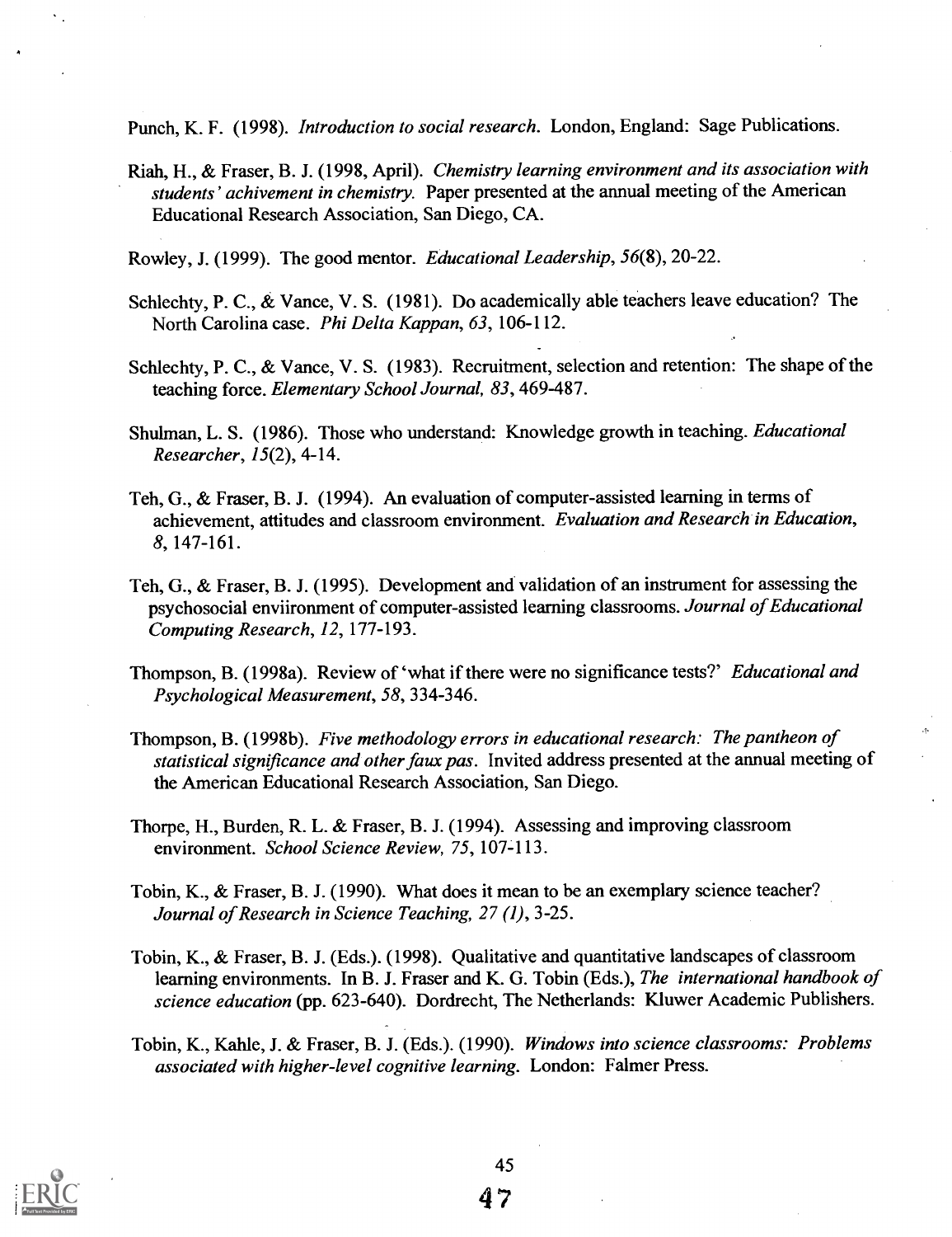- Wallace, J. & Louden, W. (2000). Teacher's learning: Stories of science education. Dordrecht, The Netherlands: Kluwer Academic Publishers.
- Weiss, I. R., Banilower, E. R., McMahon, K. C., & Smith, P. S. (2001). 2000 national survey of science and mathematics education. Chapel Hill, NC: Horizon Research.
- Wenner, G. (1993). Relationship between science knowledge levels and beliefs toward science instruction held by preservice elementary teachers. Journal of Science Education and Technology, 2, 461-468.
- Woods, J. & Fraser, B. J. (1996). Enhancing reflection by monitoring students' perceptions of teaching style and preferred learning style. Paper presented at the annual meeting of the American Educational Research Association, New York.
- Wong, F. F. L. & Fraser, B. J. (1995). Cross-validation in Singapore of the science laboratory environment inventory. Psychological Reports, 76, 907-911.
- Wong, A. F. L., Young, D. J., & Fraser, B. J. (1997). A multilevel analysis of learning environments and student attitudes. Educational Psychology, 17, 449-468.
- Wubbels, Th., & Levy, J. (Eds.). (1993). Do you know what you look like?: Interpersonal relationships in education. London: Falmer Press.
- Yarrow, A., Millwater, J., & Fraser, B. J. (1997). Improving university and elementary school classroom environments through preservice teachers' action research. International Journal of Practical Experiences in Professional Education, 1 (1), 68-93.
- Zandvliet, D.B., & Fraser, B. J. (1998, April). The physical and psychosocial environment associated with classrooms using new information technologies. Paper presented at the annual meeting of the American Educational Research Association, San Diego, CA.





 $\mathbf{r}$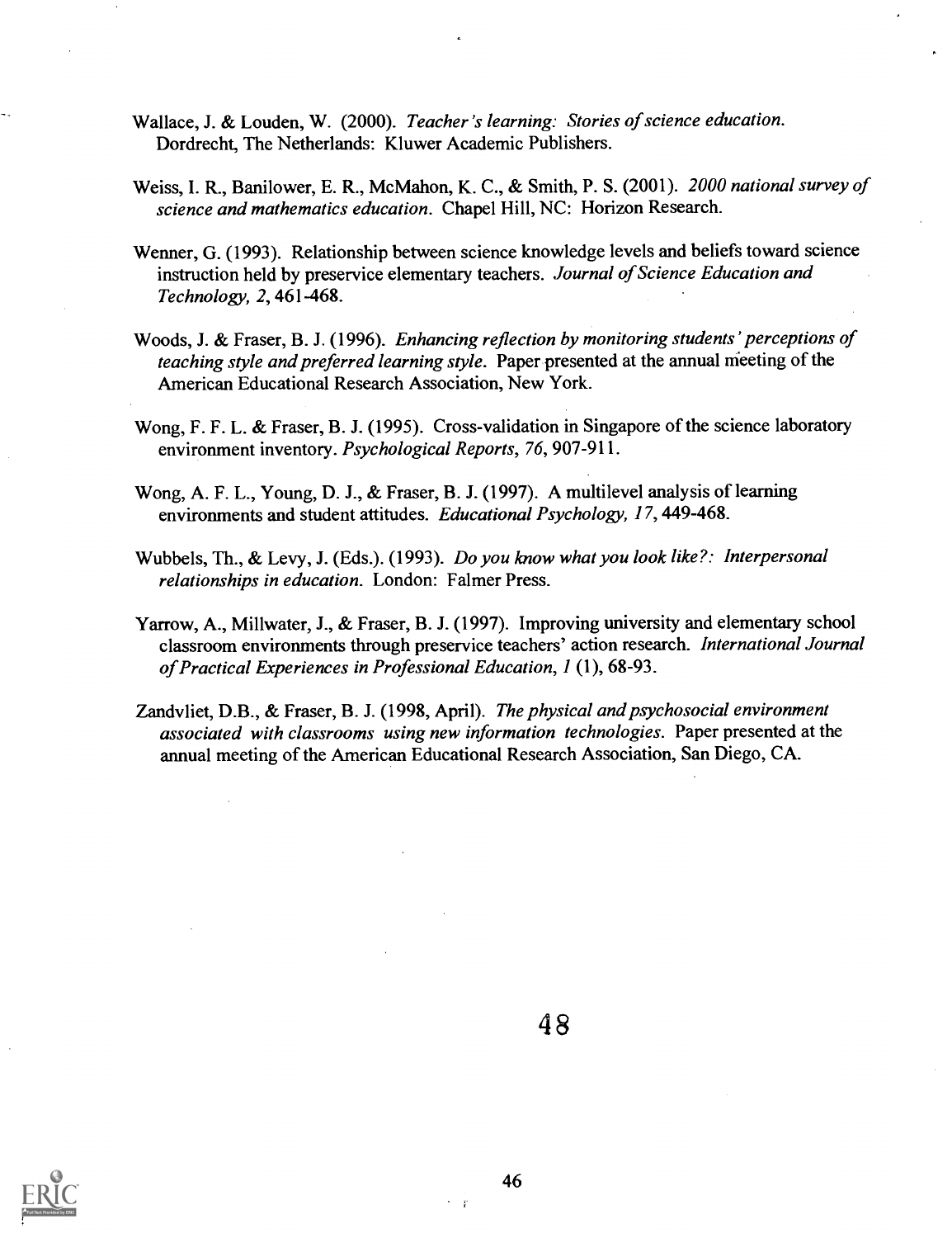APPENDIX I

# What is Happening in this Class?

# Elementary Version

| SC        |                                                                                | <b>Almost</b><br><b>Never</b> | Some-<br>times | <b>Almost</b><br><b>Always</b> |
|-----------|--------------------------------------------------------------------------------|-------------------------------|----------------|--------------------------------|
| 1.        | I make friends with other students in this class.                              | 1                             | $\overline{2}$ | 3                              |
| 2.        | I know other students in this class.                                           |                               | $\mathbf{2}$   | 3                              |
| 3.        | I am friendly to students in this class.                                       |                               | $\mathbf{2}$   | 3                              |
| 4.        | Other students in this class are my friends.                                   | 1                             | $\overline{2}$ | 3                              |
| 5.        | I work well with other students in this class.                                 | 1                             | $\overline{2}$ | 3                              |
| 6.        | I help other students in this class who are having<br>trouble with their work. |                               | $\overline{2}$ | 3                              |
| 7.        | Students in this class like me.                                                |                               | $\mathbf{2}$   | 3                              |
| 8.        | In this class, other students help me with my work.                            | 1                             | $\mathbf{2}$   | 3                              |
| <b>TS</b> |                                                                                | <b>Almost</b><br><b>Never</b> | Some-<br>times | Almost<br><b>Always</b>        |
| 9.        | The teacher takes a personal interest in me.                                   | 1                             | $\overline{2}$ | 3                              |
| 10.       | The teacher tries very hard to help me.                                        |                               | $2$ .          | 3                              |
| 11.       | The teacher cares about my feelings.                                           |                               | 2              | 3                              |
| 12.       | The teacher helps me when I have trouble with my<br>work.                      |                               | $\mathbf{2}$   | 3                              |
| 13.       | The teacher talks with me.                                                     | 1                             | $\overline{2}$ | 3                              |
| 14.       | The teacher is interested in my problems.                                      |                               | 2              | 3                              |
| 15.       | The teacher comes to my desk to talk with me.                                  |                               | 2              | 3                              |
| 16.       | The teacher's questions help me understand my<br>work.                         |                               | $\mathbf{2}$   | 3                              |
| IV        |                                                                                | <b>Almost</b><br>Never        | Some-<br>times | <b>Almost</b><br><b>Always</b> |
| 25.       | I do investigations in this class.                                             | $\mathbf{1}$                  | $\overline{2}$ | 3                              |
| 26.       | My teacher asks me to think about the evidence to<br>support statements.       | 1                             | 2              | 3                              |
| 27.       | I do investigations to answer questions that we talk<br>about in class.        | 1                             | 2              | 3                              |
| 28.       | I explain what different statements, pictures and<br>graphs mean.              | 1                             | $\overline{2}$ | 3                              |
| 29.       | I do investigations to answer questions that interest<br>me.                   | $\mathbf{1}$                  | $\overline{2}$ | 3                              |
| 30.       | I do investigations to answer the teacher's questions.                         | 1                             | 2              | 3                              |
| 31.       | I find out answers to questions by doing<br>investigations.                    | 1                             | 2              | 3                              |
| 32.       | I answer questions by using information I get from<br>my own investigations.   | 1                             | $\overline{2}$ | 3                              |

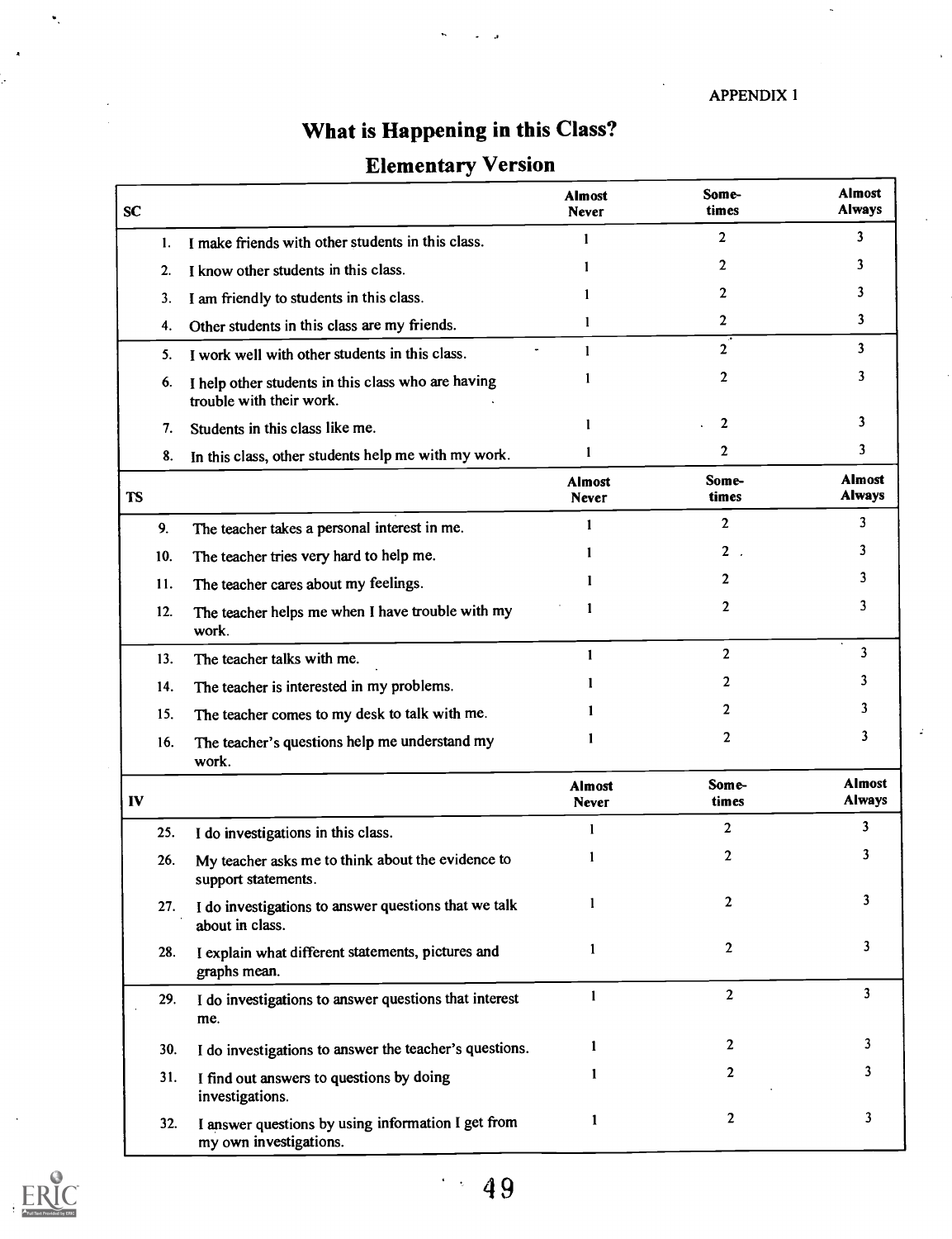| <b>TO</b> |                                                                                          | <b>Almost</b><br>Never        | Some-<br>times | <b>Almost</b><br><b>Always</b> |
|-----------|------------------------------------------------------------------------------------------|-------------------------------|----------------|--------------------------------|
| 33.       | Getting a certain amount of work done is important<br>to me.                             | 1                             | $\overline{2}$ | 3                              |
| 34.       | I finish my assigned work in this class.                                                 | 1                             | 2              | 3                              |
| 35.       | I know the goals for this class.                                                         |                               | 2              | 3                              |
| 36.       | I am ready to start this class on time.                                                  | 1                             | $\mathbf{2}$   | 3                              |
| 37.       | I know what goals I am trying to achieve in this<br>class.                               | 1                             | $\overline{2}$ | 3                              |
| 38.       | I pay attention during this class.                                                       | 1                             | $\overline{2}$ | 3                              |
| 39.       | I try to understand the work in this class.                                              | 1                             | 2 <sup>o</sup> | 3                              |
| 40.       | I know how much work I have to do.                                                       | 1                             | $\mathbf{2}$   | 3                              |
| $\bf{CO}$ |                                                                                          | <b>Almost</b><br><b>Never</b> | Some-<br>times | <b>Almost</b><br><b>Always</b> |
| 41.       | I cooperate with other students when doing assigned<br>work.                             | 1                             | $\overline{2}$ | 3                              |
| 42.       | I share my books, materials, and supplies with other<br>students when doing assignments. | 1                             | $\mathbf{2}$   | 3                              |
| 43.       | When I work in groups in this class, we work as a<br>team.                               | 1                             | $\mathbf{2}$   | 3                              |
| 44.       | I work with other students on assignments in this<br>class.                              | 1                             | $\overline{2}$ | 3                              |
| 45.       | I learn from other students in this class.                                               | 1                             | $\overline{2}$ | 3                              |
| 46.       | I work with other students in this class.                                                |                               | 2              | 3                              |
| 47.       | I cooperate with other students on class activities.                                     | 1                             | 2              | 3                              |
| 48.       | Students work with me to achieve class goals.                                            | 1                             | $\mathbf{2}$   | 3                              |
| E         |                                                                                          | <b>Almost</b><br><b>Never</b> | Some-<br>times | <b>Almost</b><br><b>Always</b> |
| 49.       | The teacher gives as much attention to my questions<br>as to other students' questions.  | 1                             | 2              | 3                              |
| 50.       | I get the same amount of help from the teacher as<br>other students.                     | 1                             | 2              | 3                              |
| 51.       | I have the same amount of say in this class as other<br>students.                        | $\mathbf{1}$                  | 2              | 3                              |
| 52.       | I am treated the same as other students in this class.                                   | 1                             | $\mathbf{2}$   | 3                              |
| 53.       | I receive the same encouragement from the teacher<br>as other students do.               | $\mathbf{1}$                  | $\overline{2}$ | 3                              |
| 54.       | I get the same opportunity to contribute to class<br>discussions as other students.      | 1                             | 2              | 3                              |
| 55.       | My work receives as much praise as other students'<br>work.                              | 1                             | 2              | 3                              |
| 56.       | I get the same opportunity to answer questions as<br>other students.                     | 1                             | 2              | 3                              |

 $-$ 

÷

j.



 $\frac{1}{\sqrt{2}}$ 

 $\frac{1}{2}$ 

 $\ddot{\phantom{1}}$ 

 $\ddot{\phantom{0}}$ 

 $\hat{\mathcal{A}}$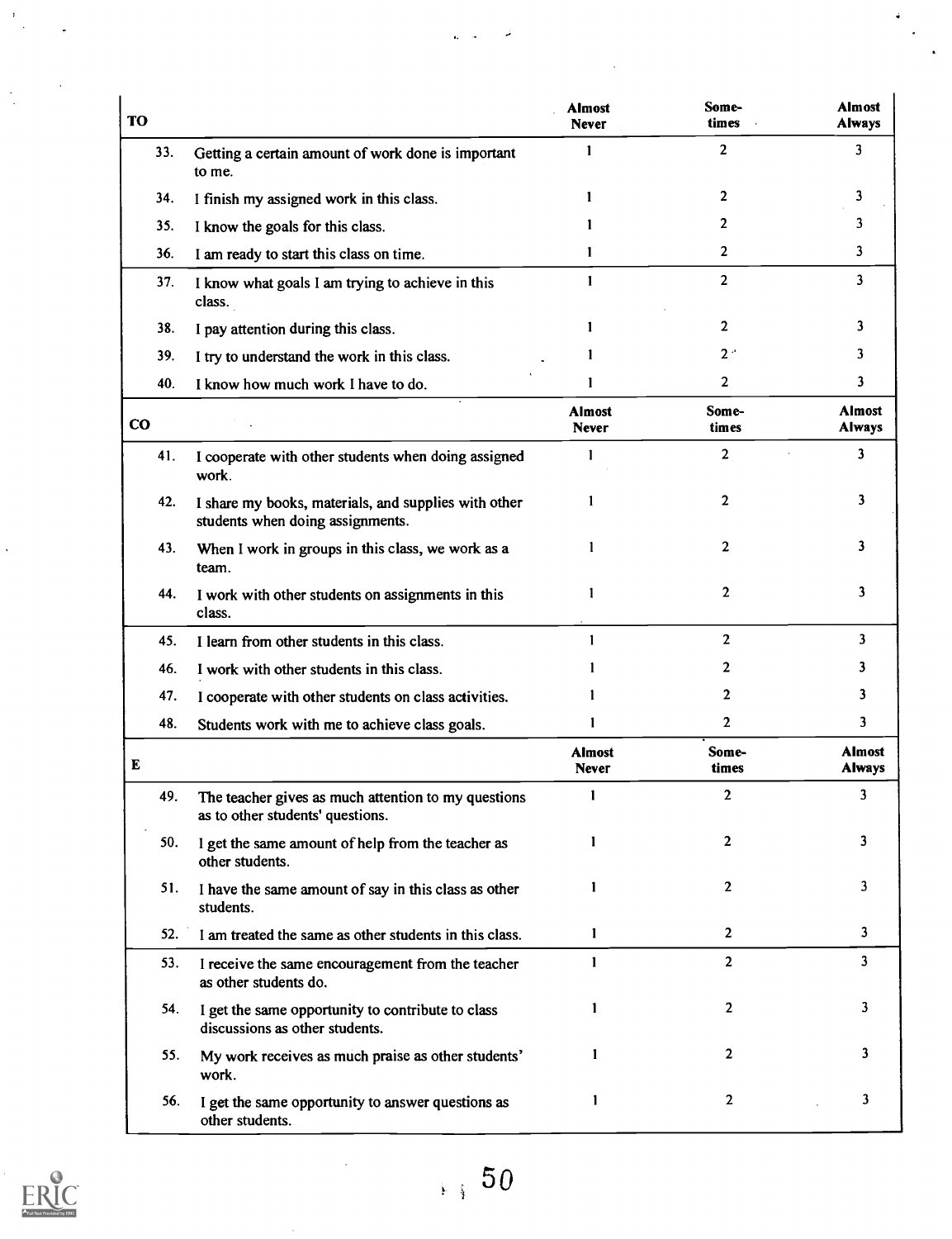|                                                                                                                                                         | <b>National Library of Education (NLE)</b><br><b>Educational Resources Information Center (ERIC)</b>                                                                                                                                                                                                  |                                       |                                                             |
|---------------------------------------------------------------------------------------------------------------------------------------------------------|-------------------------------------------------------------------------------------------------------------------------------------------------------------------------------------------------------------------------------------------------------------------------------------------------------|---------------------------------------|-------------------------------------------------------------|
|                                                                                                                                                         | <b>REPRODUCTION RELEASE</b>                                                                                                                                                                                                                                                                           |                                       |                                                             |
|                                                                                                                                                         | (Specific Document)                                                                                                                                                                                                                                                                                   |                                       |                                                             |
| DOCUMENT IDENTIFICATION:                                                                                                                                |                                                                                                                                                                                                                                                                                                       |                                       |                                                             |
| Title:                                                                                                                                                  | The Kole of learning Environment, Achievement, and Gudent and Teacher Athtudes<br>in a Sounce Mentoning Program for Beginning Elementary School Teachers                                                                                                                                              |                                       |                                                             |
| Author(s):                                                                                                                                              | Linda H. Kckett and Barry J. Fraser                                                                                                                                                                                                                                                                   |                                       |                                                             |
| <b>Corporate Source:</b>                                                                                                                                |                                                                                                                                                                                                                                                                                                       |                                       | <b>Publication Date:</b>                                    |
| Curtin University of Technology                                                                                                                         |                                                                                                                                                                                                                                                                                                       |                                       | April. 2002                                                 |
| <b>REPRODUCTION RELEASE:</b>                                                                                                                            |                                                                                                                                                                                                                                                                                                       |                                       |                                                             |
|                                                                                                                                                         | In order to disseminate as widely as possible timely and significant materials of interest to the educational community, documents announced in the                                                                                                                                                   |                                       |                                                             |
|                                                                                                                                                         | monthly abstract journal of the ERIC system, Resources in Education (RIE), are usually made available to users in microfiche, reproduced paper copy,<br>and electronic media, and sold through the ERIC Document Reproduction Service (EDRS). Credit is given to the source of each document, and, if |                                       |                                                             |
|                                                                                                                                                         | reproduction release is granted, one of the following notices is affixed to the document.<br>If permission is granted to reproduce and disseminate the identified document, please CHECK ONE of the following three options and sign at the bottom                                                    |                                       |                                                             |
| of the page.<br>The sample sticker shown below will be                                                                                                  | The sample sticker shown below will be                                                                                                                                                                                                                                                                |                                       | The sample sticker shown below will be                      |
| affixed to all Level 1 documents                                                                                                                        | affixed to all Level 2A documents<br>PERMISSION TO REPRODUCE AND                                                                                                                                                                                                                                      |                                       | affixed to all Level 2B documents                           |
| PERMISSION TO REPRODUCE AND<br>DISSEMINATE THIS MATERIAL HAS                                                                                            | DISSEMINATE THIS MATERIAL IN<br>MICROFICHE, AND IN ELECTRONIC MEDIA                                                                                                                                                                                                                                   |                                       | PERMISSION TO REPRODUCE AND<br>DISSEMINATE THIS MATERIAL IN |
| <b>BEEN GRANTED BY</b>                                                                                                                                  | FOR ERIC COLLECTION SUBSCRIBERS ONLY:<br>HAS BEEN GRANTED BY                                                                                                                                                                                                                                          |                                       | MICROFICHE ONLY HAS BEEN GRANTED BY                         |
|                                                                                                                                                         |                                                                                                                                                                                                                                                                                                       |                                       | Samp                                                        |
|                                                                                                                                                         |                                                                                                                                                                                                                                                                                                       |                                       |                                                             |
| Sam<br>TO THE EDUCATIONAL RESOURCES                                                                                                                     | ∕&ء<br>TO THE EDUCATIONAL RESOURCES                                                                                                                                                                                                                                                                   |                                       | TO THE EDUCATIONAL RESOURCES                                |
| <b>INFORMATION CENTER (FRIC)</b>                                                                                                                        | <b>INFORMATION CENTER (ERIC)</b>                                                                                                                                                                                                                                                                      |                                       | <b>INFORMATION CENTER (ERIC)</b>                            |
| Level 1                                                                                                                                                 | 2A<br>Level 2A                                                                                                                                                                                                                                                                                        | 2B                                    | Level 2B                                                    |
|                                                                                                                                                         |                                                                                                                                                                                                                                                                                                       |                                       |                                                             |
|                                                                                                                                                         | 瀀                                                                                                                                                                                                                                                                                                     |                                       |                                                             |
|                                                                                                                                                         | Check here for Level 2A release, permitting<br>reproduction and dissemination in microfiche and in                                                                                                                                                                                                    |                                       | Check here for Level 2B release, permitting                 |
|                                                                                                                                                         | electronic media for ERIC archival collection<br>who meditors and                                                                                                                                                                                                                                     |                                       | reproduction and dissemination in microfiche only           |
|                                                                                                                                                         | Documents will be processed as indicated provided reproduction quality permits.<br>If permission to reproduce is granted, but no box is checked, documents will be processed at Level 1.                                                                                                              |                                       |                                                             |
| Check here for Level 1 release, permitting<br>reproduction and dissemination in microfiche or other<br>ERIC archival media (e.g., electronic) and paper |                                                                                                                                                                                                                                                                                                       |                                       |                                                             |
|                                                                                                                                                         | I hereby grant to the Educational Resources Information Center (ERIC) nonexclusive permission to reproduce and disseminate this document<br>as indicated above. Reproduction from the ERIC microfiche or electronic media by persons other than ERIC employees and its system                         |                                       |                                                             |
|                                                                                                                                                         | contractors requires permission from the copyright holder. Exception is made for non-profit reproduction by libraries and other service agencies<br>to satisfy information needs of educators in response to discrete inquiries.                                                                      |                                       |                                                             |
| ionaté<br>Sign                                                                                                                                          |                                                                                                                                                                                                                                                                                                       |                                       | Edunational Specialis                                       |
| here.-<br>Orbertzabon/Address:                                                                                                                          | <b><i>DAAXXXXAADSBL</i></b>                                                                                                                                                                                                                                                                           |                                       | Nextracea                                                   |
| please                                                                                                                                                  | Zeienee and Mathematres Education Centre.<br>Durversity of Technology                                                                                                                                                                                                                                 | <b>BOC-BR7-2</b><br><b>TZ pirteko</b> | <b>505-580-8604</b><br>Date:<br>2-02                        |